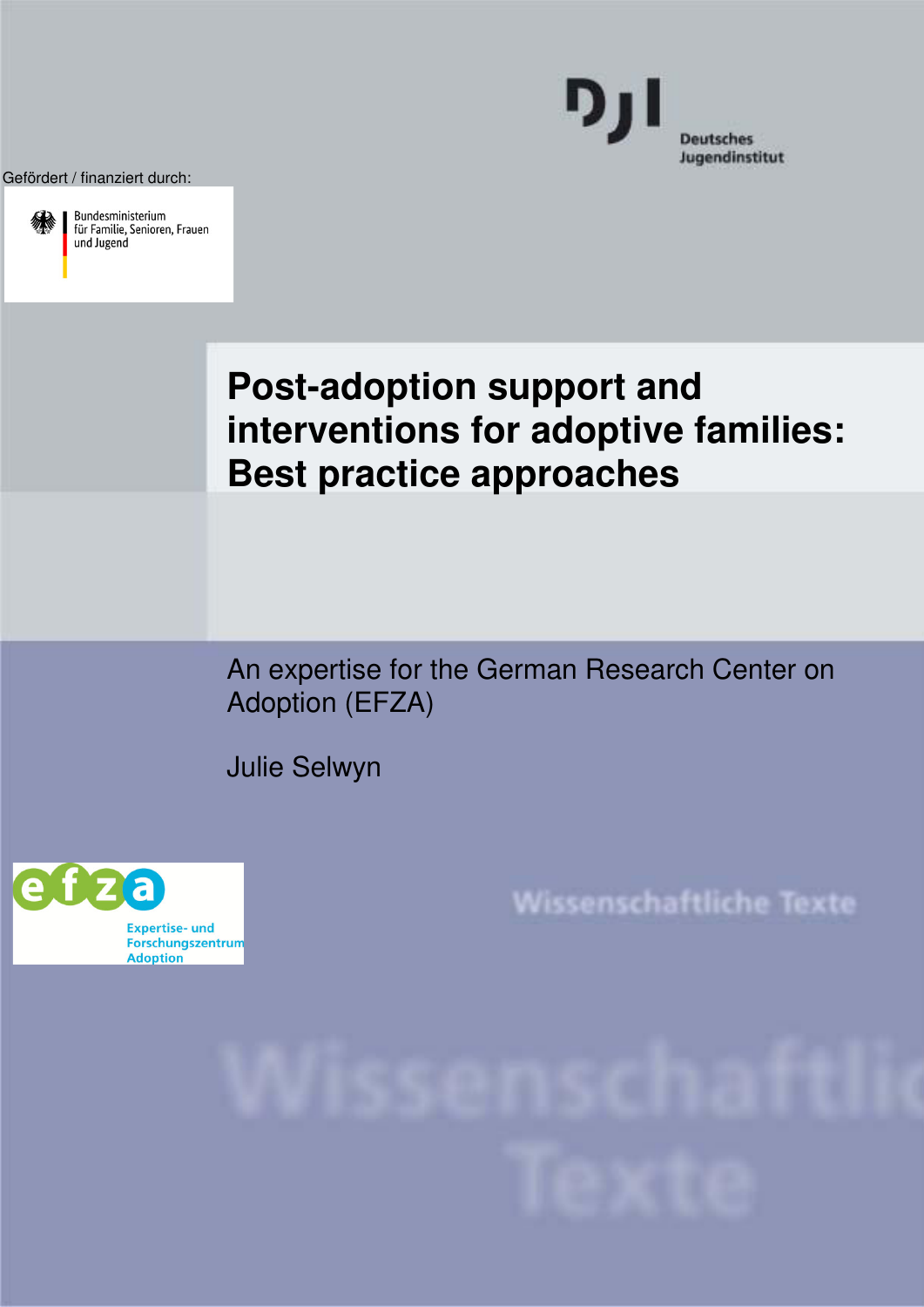Julie Selwyn

# **Post-adoption support and intervention for adoptive families: Best practice approaches**

An expertise for the German Research Center on Adoption (EFZA)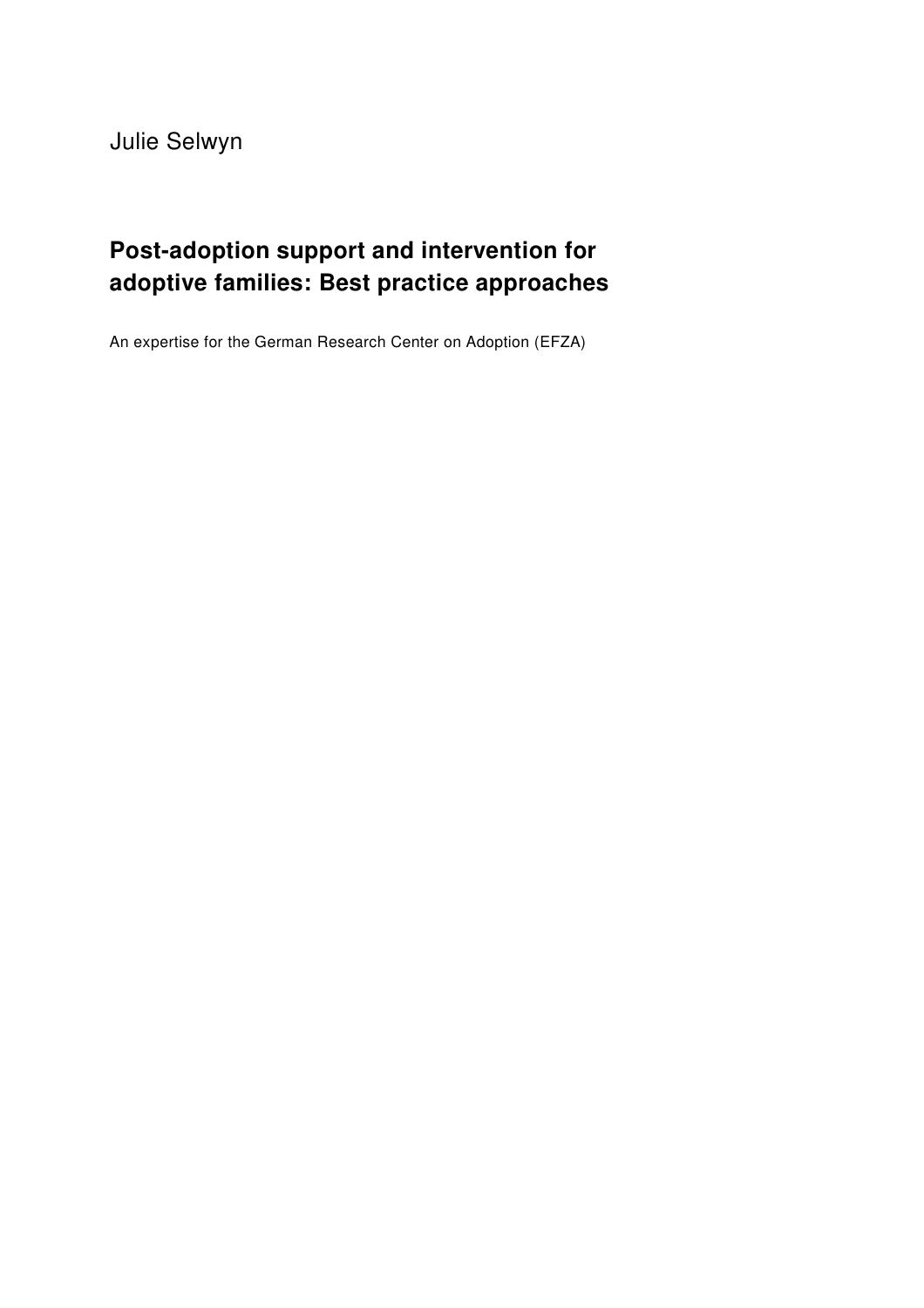Das Deutsche Jugendinstitut e.V. (DJI) ist eines der größten sozialwissenschaftlichen Forschungsinstitute Europas. Seit über 50 Jahren erforscht es die Lebenslagen von Kindern, Jugendlichen und Familien, berät Bund, Länder und Gemeinden und liefert wichtige Impulse für die Fachpraxis.

Träger des 1963 gegründeten Instituts ist ein gemeinnütziger Verein mit Mitgliedern aus Politik, Wissenschaft, Verbänden und Einrichtungen der Kinder-, Jugend- und Familienhilfe. Die Finanzierung erfolgt überwiegend aus Mitteln des Bundesministeriums für Familie, Senioren, Frauen und Jugend und den Bundesländern. Weitere Zuwendungen erhält das DJI im Rahmen von Projektförderungen vom Bundesministerium für Bildung und Forschung, der Europäischen Kommission, Stiftungen und anderen Institutionen der Wissenschaftsförderung.

Aktuell arbeiten und forschen 360 Mitarbeiter/innen (davon 225 Wissenschaftler/innen) an den Standorten München, Halle (Saale) und Leipzig.

Das Expertise- und Forschungszentrum Adoption (EFZA) wird vom Bundesministerium für Familie, Senioren, Frauen und Jugend gefördert und ist am Deutschen Jugendinstitut (DJI) in München verortet.

Die Projektlaufzeit erstreckt sich von Februar 2015 bis Dezember 2017.

Die vorliegende Expertise "Post-adoption support and intervention for adoptive families: Best practice approaches" wurde von Prof. Julie Selwyn im Rahmen des Expertise- und Forschungszentrum Adoption (EFZA) verfasst.

Prof. Julie Selwyn (CBE) ist Direktorin des "*Hadley Centre for Adoption and Foster Care Studies*" an der Universität Bristol (GB). Vor Ihrer universitären Laufbahn arbeitete sie 15 Jahre lang als Sozialarbeiterin mit Kindern und Familien. In den letzten 20 Jahren lagen ihre Forschungsschwerpunkte vorrangig in den Bereichen Pflegekinder und Adoptionen aus dem Pflegekindersystem.

© 2017 Deutsches Jugendinstitut e.V. Abteilung Familie und Familienpolitik Nockherstraße 2 81541 München Telefon (089) 6 23 06 0 Telefax (089) 6 23 06 – 162 E-Mail: info@dji.de

ISBN 978-3-86379-234-3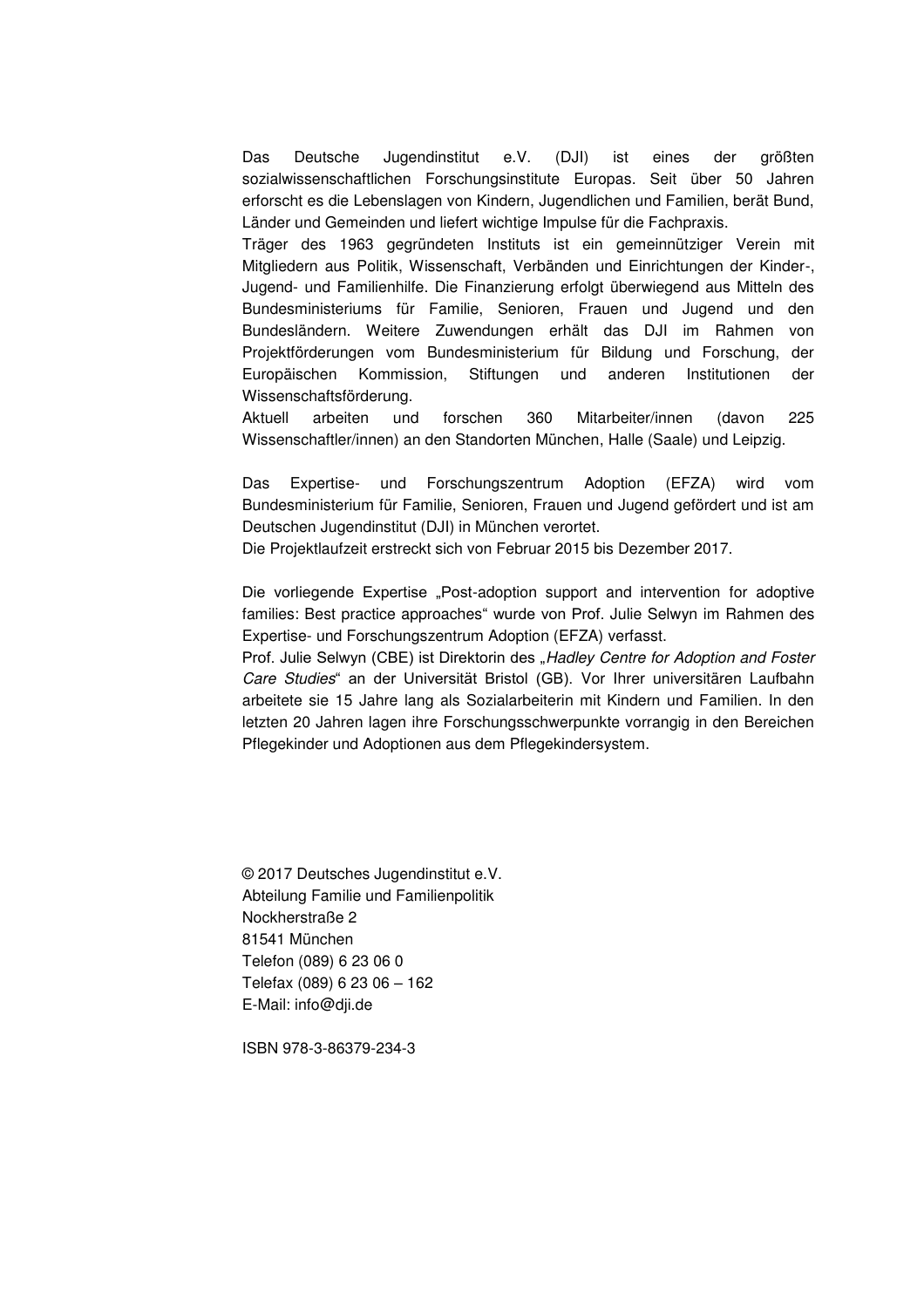# **Content**

| 1           | Introduction                                          | 1  |
|-------------|-------------------------------------------------------|----|
| $\mathbf 2$ | <b>Adoption</b>                                       | 3  |
|             | Adopted children in the UK and US                     | 3  |
|             | Characteristics of children adopted from foster care  | 3  |
|             | Pre-birth risk factors                                | 4  |
|             | Genetic risks                                         | 4  |
|             | Early experiences                                     | 4  |
|             | <b>Effects of maltreatment</b>                        | 5  |
|             | Inter-country adoption - characteristics of children  | 6  |
|             | Pre-birth risks                                       | 6  |
|             | Early experiences                                     | 6  |
|             | Health and developmental needs                        | 8  |
|             | Effects of institutional care                         | 8  |
|             | Age at adoption                                       | 9  |
|             | Domestic adoptive parents                             | 10 |
|             | Intercountry adopters                                 | 11 |
|             | Conclusion                                            | 12 |
| 3           | The adoption lifecycle and service provision          | 13 |
|             | Preparation for domestic and inter-country adopters   | 13 |
|             | Seeking help                                          | 16 |
|             | Barriers to service use                               | 17 |
|             | Assessment                                            | 18 |
| 4           | <b>Adoption services in England</b>                   | 20 |
|             | Child and Adolescent Mental Health Services (CAMHS)   | 23 |
|             | Therapeutic services within social work departments   | 24 |
|             | Educational support for domestic adoptions in England | 25 |
| 5           | <b>Interventions</b>                                  | 27 |
|             | Attachment and Biobehavioural Catch-up (ABC).         | 27 |
|             | Dyadic Developmental Psychotherapy                    | 30 |
|             | Circle of Security (COS)                              | 34 |
|             | Trauma-Focused Cognitive-Behavioural Theapry (TF-CBT) | 36 |
|             | Parent-Child Interaction Therapy (PCIT)               | 38 |
|             | Nurturing Attachments Groupwork Programme             | 41 |
|             | The Incredible Years Parenting Programme              |    |
|             | adapted for use with adoptive parents Website         | 43 |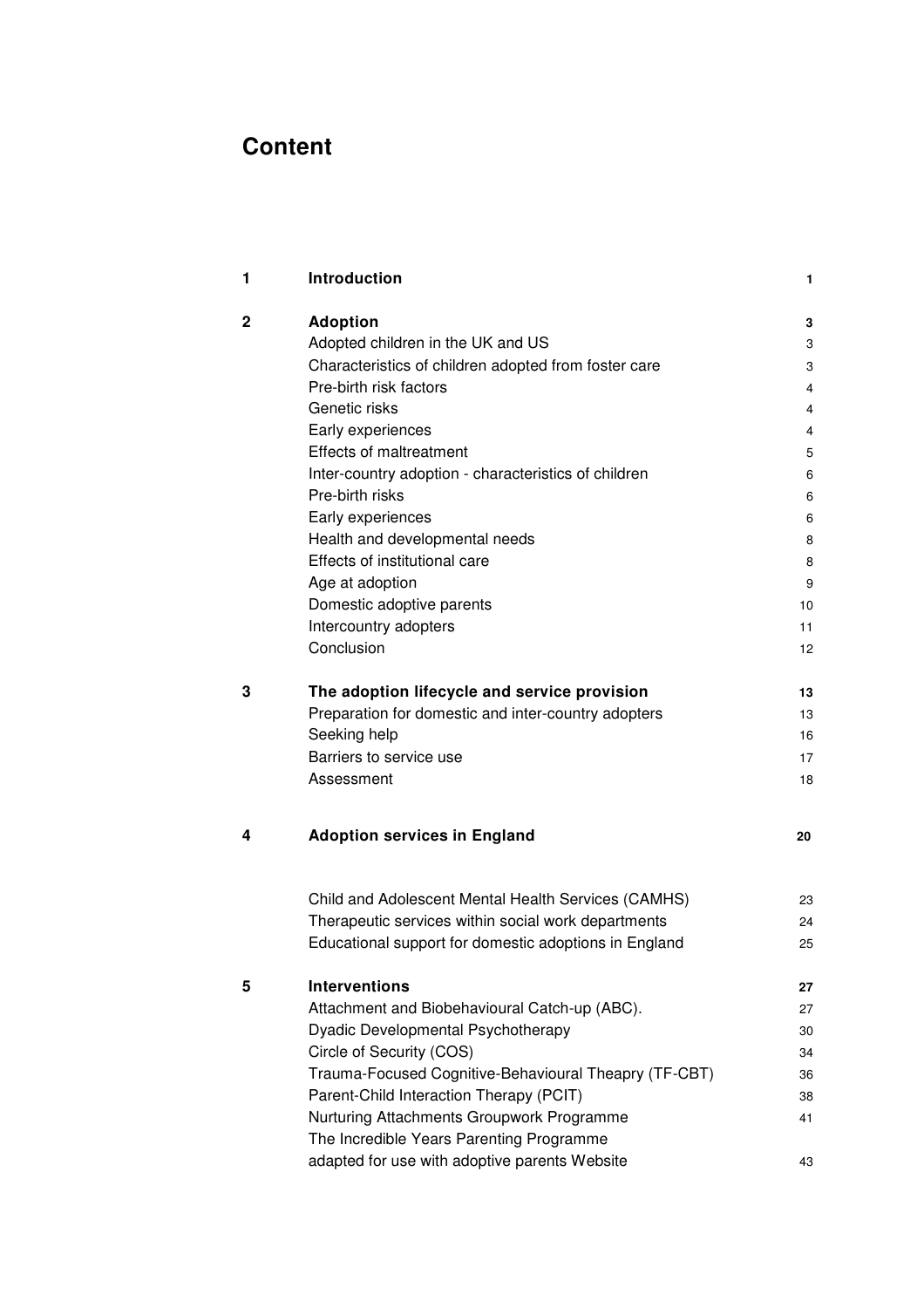| 6 | <b>References</b>                          |    |
|---|--------------------------------------------|----|
|   | AdOpt: a group parenting programme Website | 49 |
|   | Theraplay                                  | 47 |
|   | Positive Parenting (VIPP)                  | 45 |
|   | Video-feedback Intervention to promote     |    |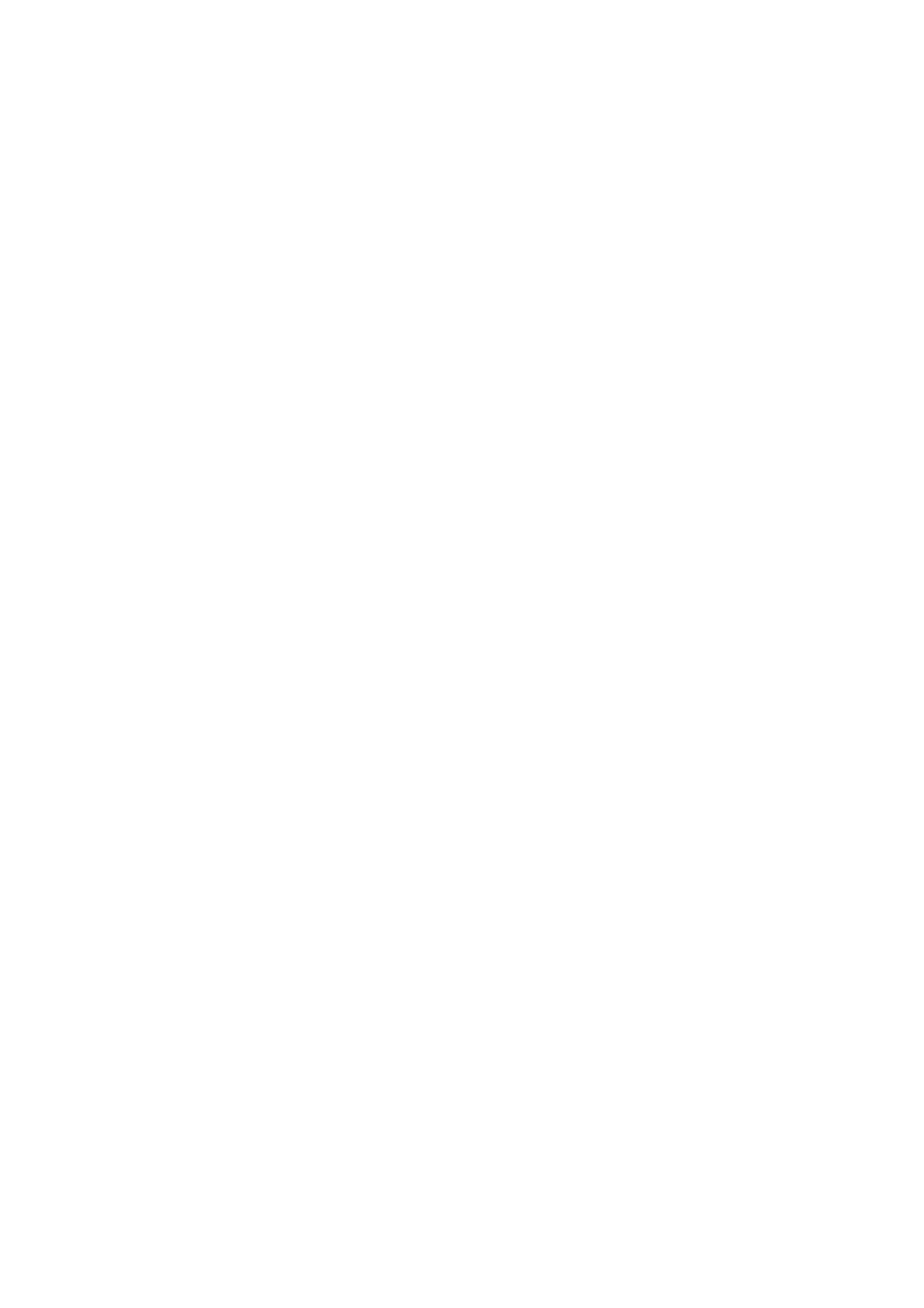# <span id="page-6-0"></span>**1 Introduction**

This rapid literature review was commissioned by the German Research Centre on Adoption (EFZA) located at the German Youth Institute in Munich (Germany). The overall aim of the review was to consider the support needs of domestic and intercountry adoptive families and the evidence for effective interventions. Step-parent, relative and domestic private adoptions were excluded.

The review focused on three key questions:

- a. What are the kinds of services that adoptive parents and children require?
- b. What is known from the literature on adoptive families' use of services and the barriers and enablers to access?
- c. What is known from the existing literature about the effectiveness of interventions, which support domestic and inter-country adoptive families?

A database search was undertaken of Social Care Online, Zetoc, and Web of Science. Only publications in the English language were selected and searches were limited to literature published since 2000. In addition, a wider literature was examined on interventions for maltreated and traumatised children, as the majority of adopted children have been abused and/or neglected. Three reviews of the literature on adoption support were also drawn upon: Livingstone-Smith, S. (2010) *Keeping the Promise,* Evan B. Donaldson Institute; Livingstone- Smith S. (2014) *Facilitating adoptions from care.* London BAAF and Stock et al., (2016) *Independent Evidence Review of Post-Adoption support interventions*, London, Department for Education.

There are also numerous US databases that evaluate interventions, mental health treatments and promising practices, which were relevant for this review e.g. [www.effectivechildtherapy.org;](http://www.effectivechildtherapy.org/) [www.nctsn.org/resources/audiences/](http://www.nctsn.org/resources/audiences/)  parents-caregivers/treatments-that-work and www.cebc4cw.org/. Specialist 'evidence-based' online registries and databases were trawled including the US Children's Bureau and Child Welfare Information Gateway. One of the most useful resources was the catalogue produced by the US based National Quality Improvement Center for Adoption and Guardianship Support and Preservation (QIC-AG http://qic-ag.org/). The catalogue itself is not an evidence based review system but collates the evidence from 15 US evidence based review systems on interventions that have either been:

- a. Designed specifically for families and children with plans for a permanent placement or those who need support post placement i.e. pre and post placement services
- b. Interventions that are well supported by evidence of effectiveness on other populations but might need adapting for adopted children and families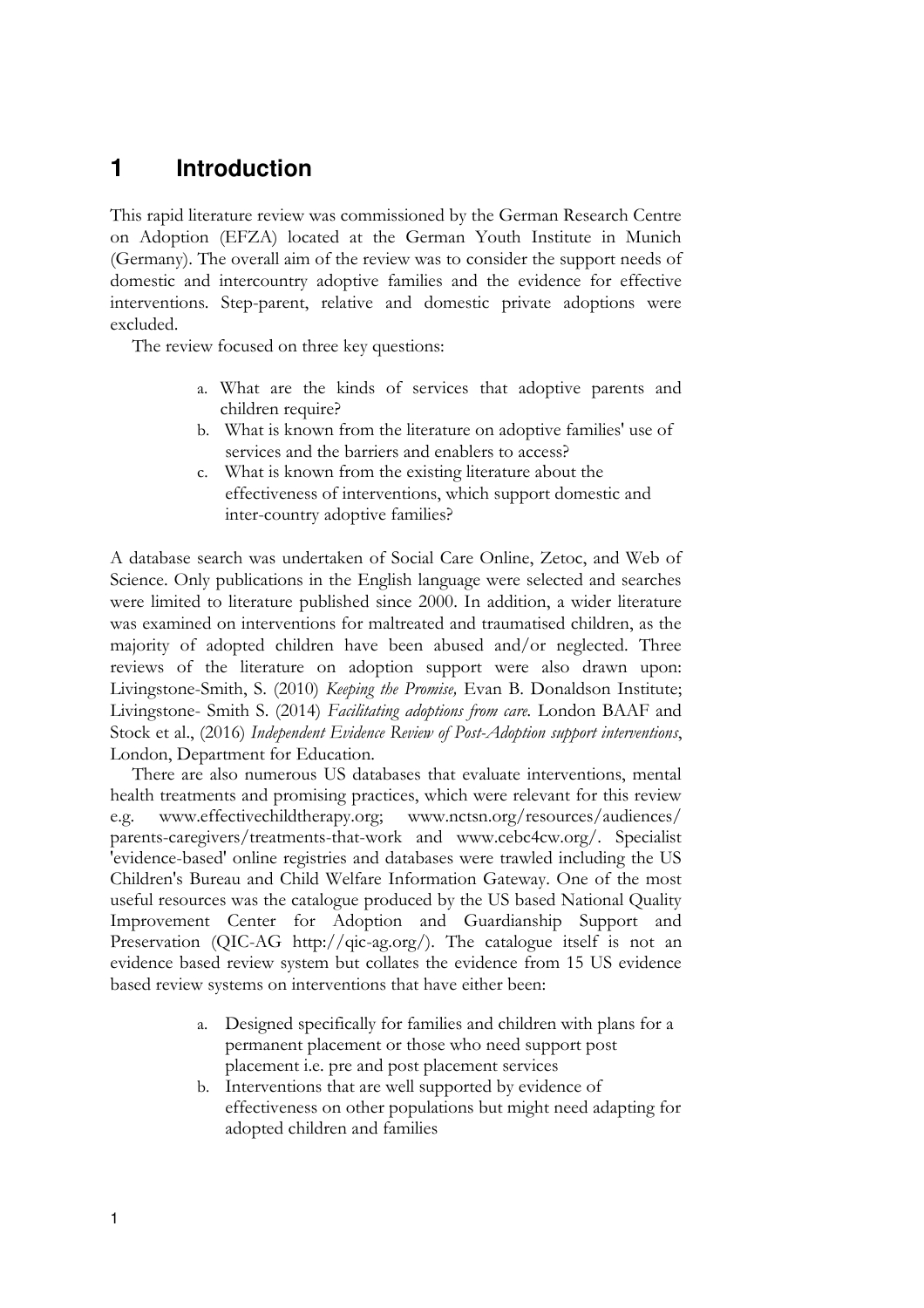#### **Rating the effectiveness of interventions**

A commonly used framework of rating interventions was used (see www.cebc4cw.org/) with, in this review, only the first three levels considered:

**LEVEL 1**: **Effective and Proven by Research**. Interventions at this level are well-supported with positive evidence published in the peer reviewed literature from two or more randomized controlled trials (RCTs). In at least one of these RCTs, the practice has shown to have a *sustained effect at least one year* beyond the end of treatment, when compared to a control group. Outcome measures must be reliable and valid, and administered consistently and accurately across all subjects. There are no data suggesting a risk of harm to those receiving the intervention. The intervention has a book, manual, and/or other available writings that specify components of the service and describe how to administer it.

**LEVEL 2**: **Supported by Research**. At least one rigorous randomized controlled trial (RCT) published in the peer reviewed literature has found the practice to be superior to an appropriate comparison. In that same RCT, the practice has shown to have a *sustained effect of at least six months beyond the end of treatment,* when compared to a control group. Outcome measures must be reliable and valid, and administered consistently and accurately across all subjects. There are no data suggesting a risk of harm to those receiving the intervention. The practice has a book, manual, and/or other available writings that specify the components of the interventions and describe how to administer it.

**LEVEL 3**: **Promising practice** At least one study utilizing some form of control (e.g., untreated group, placebo group, matched wait list study) has established the practice's benefit over the control, or found it to be comparable or superior to an appropriate comparison practice. The study has been reported in published, peer-reviewed literature. Outcome measures must be reliable and valid, and administered consistently and accurately across all subjects. There are no case data suggesting a risk of harm and there is a book, manual, and/or other available writings that specify the components of the intervention and describe how to administer

It was clear from all these sources that some of the interventions used by adoption support agencies do not meet the scientific criteria to be included in an "evidence based" review. Interventions may lack an evidence base for many reasons such as lack of research funding or the difficulty of implementing random control trials in a social care setting.

The review begins with a summary of the characteristics of adopted children and their adopted parents. The next chapters examine the need for services and the support services that are available. The final chapter provides a brief overview of evidence based interventions and interventions that are in common use.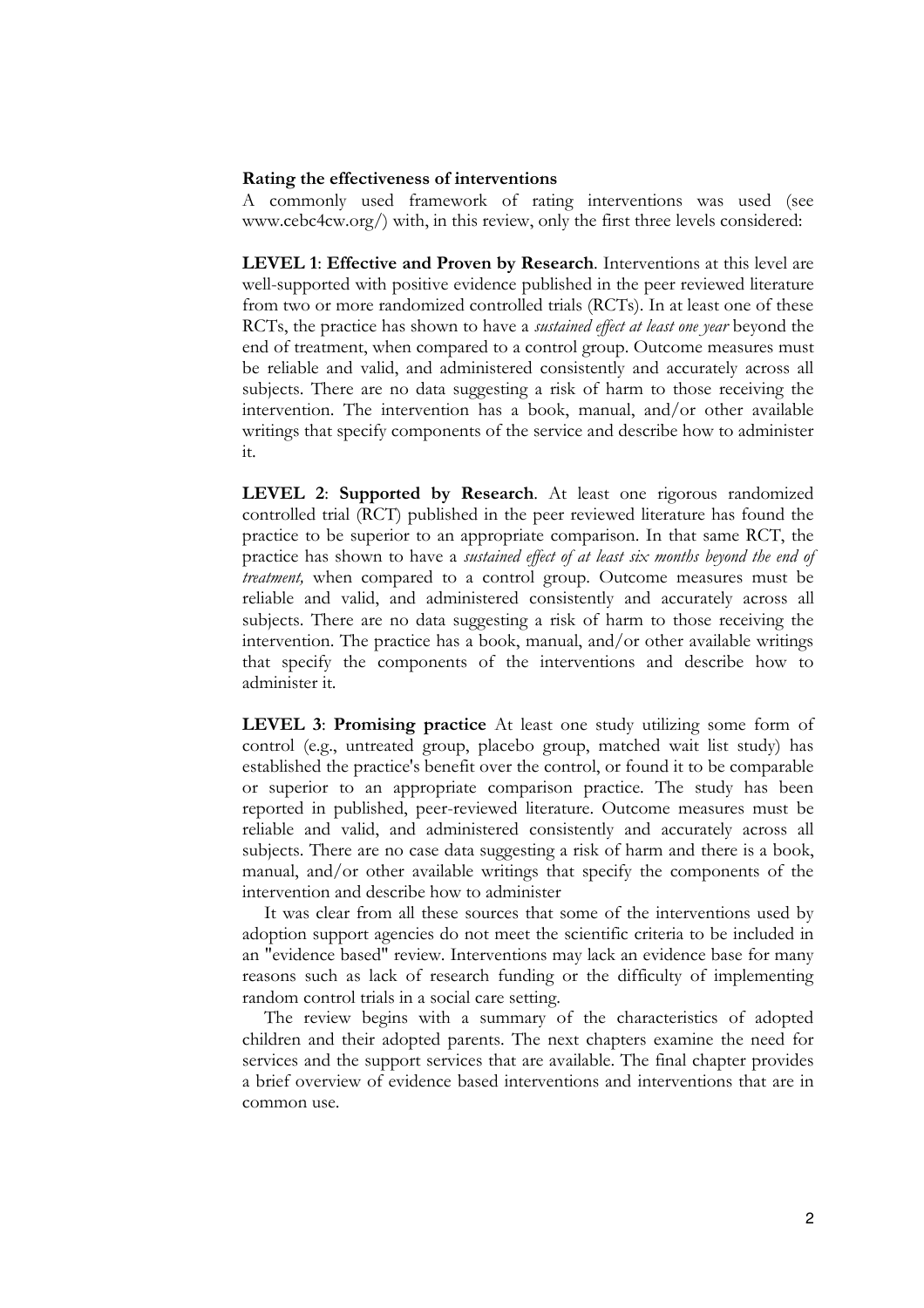# <span id="page-8-0"></span>**2 Adoption**

Several decades ago, there was great optimism that any child could be placed for adoption and that a favourable family environment would compensate and undo any early disadvantage. Since then, as a result of research, practice experience, and the voices of adoptive families it is now recognised that 'love is not enough' and that the effects of deprivation, maltreatment and trauma can be long-lasting. Adoption does provide the opportunity for developmental recovery and a considerable body of research highlights that adoption is better for children than institutional or foster care (e.g. Van IJzendoorn & Juffer 2006) but support is likely to be needed at some point across the lifespan. Hartinger-Saunders and Trouteaud (2015) argue that it is unrealistic to expect adoptive families to remain intact without access to appropriate services.

# <span id="page-8-1"></span>2.1 Adopted children in the UK and US

In England and the US, the majority of adoptions involve children adopted from foster care. In England about 5,000 children are adopted from foster care each year whilst only approximately 250 children are adopted from overseasintercountry adoptions (DFE 2016). Few infants are relinquished for adoption.

Similarly in the US, the majority of adoptions concern those in out of home care. Annually, about 50,644 children are adopted from the foster care system and 5,647 children are intercountry adoptions (AFCARS 2015).

The majority of domestic adoptions in England and the US are of children removed from their birth families because of maltreatment and a court has decided that adoption is in the best interests of the child. In England, the child's average age at the time of the Adoption Order is 3 years and 3 months and the majority (approx. 84%) are adopted by strangers (DfE 2016). In the US, children are on average older (6 years) at the time of the order but unlike England about 52% are adopted by a former foster carer and therefore have been living with their permanent family for some time before the legal order is made (AFCARS 2015). In the US about 45% of children were placed with their family under 1 year old (ASPE 2011).

# <span id="page-8-2"></span>2.2 Characteristics of children adopted from foster care

Children adopted out of care are known to carry risks to normal development. The risks stem from their early experiences and genetic vulnerability.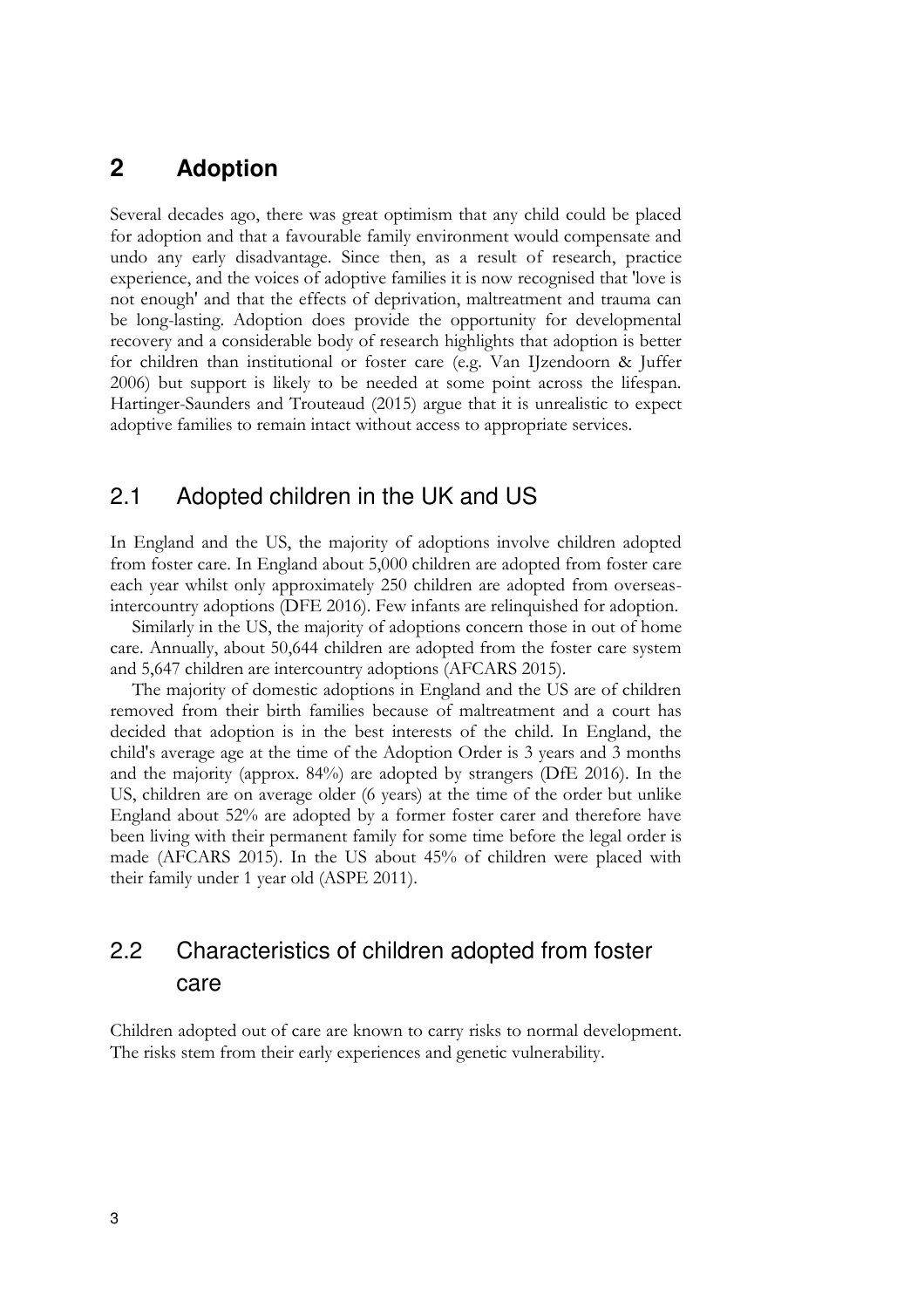# <span id="page-9-0"></span>2.3 Pre-birth risk factors

UK and US research studies have found that 60-70% of mothers, whose children were adopted out of care, misused drugs and/or alcohol during pregnancy (ASPE 2011, Selwyn 2010) Prenatal exposure restricts foetal growth, and the chronic impact of alcohol abuse results in irreversible neurological and physical abnormalities. Whilst the evidence on the detrimental effects of alcohol is now widely accepted, there have been fewer studies that examined the longer term impact on children's development of substance misuse during pregnancy. One of the difficulties with researching the impact of drugs on foetal development is that mothers often use multiple substances, sometimes combining with alcohol misuse, have a poor diet lacking in essential vitamins and minerals and little ante-natal care. Recent Norwegian research (Nygaard *et al.,* 2015) tracking longer term outcomes of infants whose mothers misused drugs has shown that cognitive deficits, such as difficulty with sustained attention and self-regulation of behaviour, identified at 4 years old were still present at 17-22 years old.

The risk of impaired cognitive development, ADHD, conduct and emotional problems are also known to stem from mother's experiencing chronic and sustained stress whilst pregnant (Talge *et al.,* 2007; Glover 2011). One of the principle sources of stress is living with a violent partner. Research on family violence (Barnish 2004) has found that about 30% of domestic violence begins or is of greater severity during pregnancy. Many children placed domestically for adoption were born to mothers with a violent partner.

# <span id="page-9-1"></span>2.4 Genetic risks

Children also carry genetic vulnerabilities, as their birth parents often have mental health problems. Genes and the environment interact and therefore removing children to an adoptive environment reduces the risks of developing mental illnesses. An adoptive family can be a protective factor. However, if the adoptive parents struggle to parent the child, the risks of the genes being expressed increases again (Tienari *et al.,* 2004). It is not known whether the increased risk stems from a) adoptive parents having poor parenting skills from the outset, b) the child placed having an undiagnosed condition c) emerging difficult behaviour and therefore more challenging to parent (Woolgar 2016). The need for support to enable parents to manage in these circumstances is essential.

# <span id="page-9-2"></span>2.5 Early experiences

In England, data collected nationally shows that the majority of children (74%) placed for adoption out of the foster care system entered care because of abuse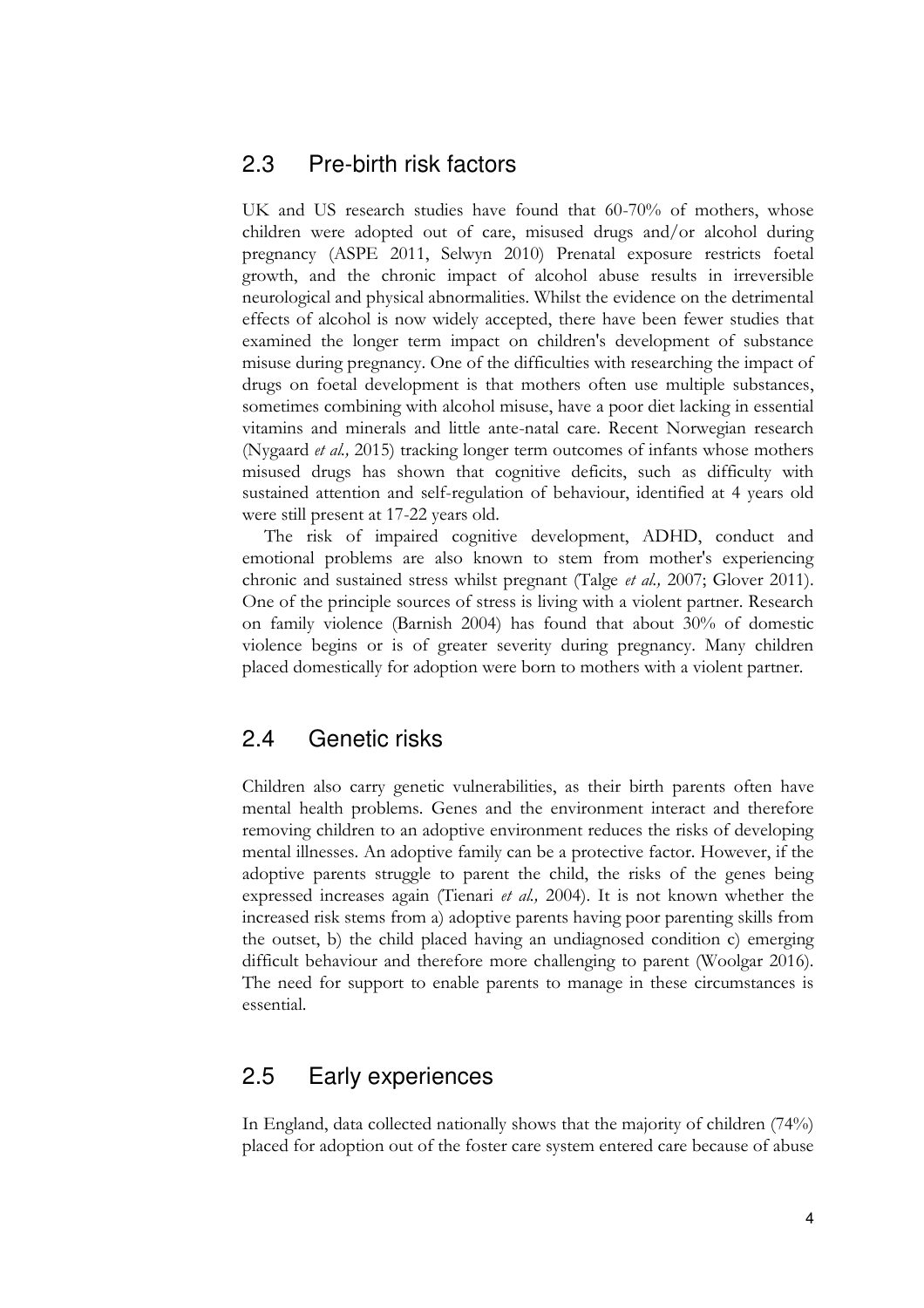and/or neglect (Department for Education 2016). Research studies (e.g. Sturgess & Selwyn 2007) examining the characteristics of children adopted out of care report that many adopted children have suffered multiple types of abuse. Commonly, children have been neglected, physically abused and been exposed to domestic violence. Although less common, sexual abuse is found in 14-23% of domestic adoption samples (Dance & Rushton 2005; Sturgess & Selwyn 2007, Selwyn *et al.*, 2010) and other children will also have been rejected by their birth parents (Rushton & Dance 2003). Even before entering care, many children will have experienced household changes as mothers change partners or relatives temporarily take over the care of the child (Selwyn *et al.,* 2006; Ward *et al.,* 2012). The removal of the child from the birth family can be traumatic, and there is often further instability once removed due to changes of foster carer or failed attempts at reunification. US research (Newton *et al.,* 2000; Rubin *et al.,* 2007) has highlighted how moves in foster care (even when controlling for background factors) are associated with the later development of mental health problems.

# <span id="page-10-0"></span>2.6 Effects of maltreatment

There is an extensive literature on the detrimental developmental effects of maltreatment. Effects are seen during childhood in four main areas:

- Intrapersonal competencies (e.g., sense of self and self-development)
- Interpersonal competencies (e.g., capacity to form and engage in healthy relationships with others)
- Regulatory competencies (e.g., capacity to regulate and modulate emotional and physiological experience)
- Neuro-cognitive competencies (e.g., controlling and focusing attention; inhibiting impulsive behaviors, act meaningfully on the world) (Blaustein & Kinniburgh, 2010)

The effects can be seen in the elevated rates of mental health problems in the care populations. In the UK, 10% of the general child population have mental health problems whereas the foster care population rate is closer to 35% (Ford *et al.,* 2007). Similar rates have been reported for the US and Australia (Pecora *et al.,* 2009; Tarren -Sweeney 2008).

Children entering care have also been found to have physical complaints. A UK study (Meltzer *et al.,* 2003) found in a sample of 1,039 children in out-ofhome care that two-thirds had at least one physical complaint reported by their caregiver. Common complaints were asthma, bed wetting, and vision impairments. Other early services often required are for speech and language services, as the development of language is delayed due to neglectful parenting.

More recently elevated rates of autism have been identified in UK adoption samples. For example Green (2016) found that about one in ten of a sample of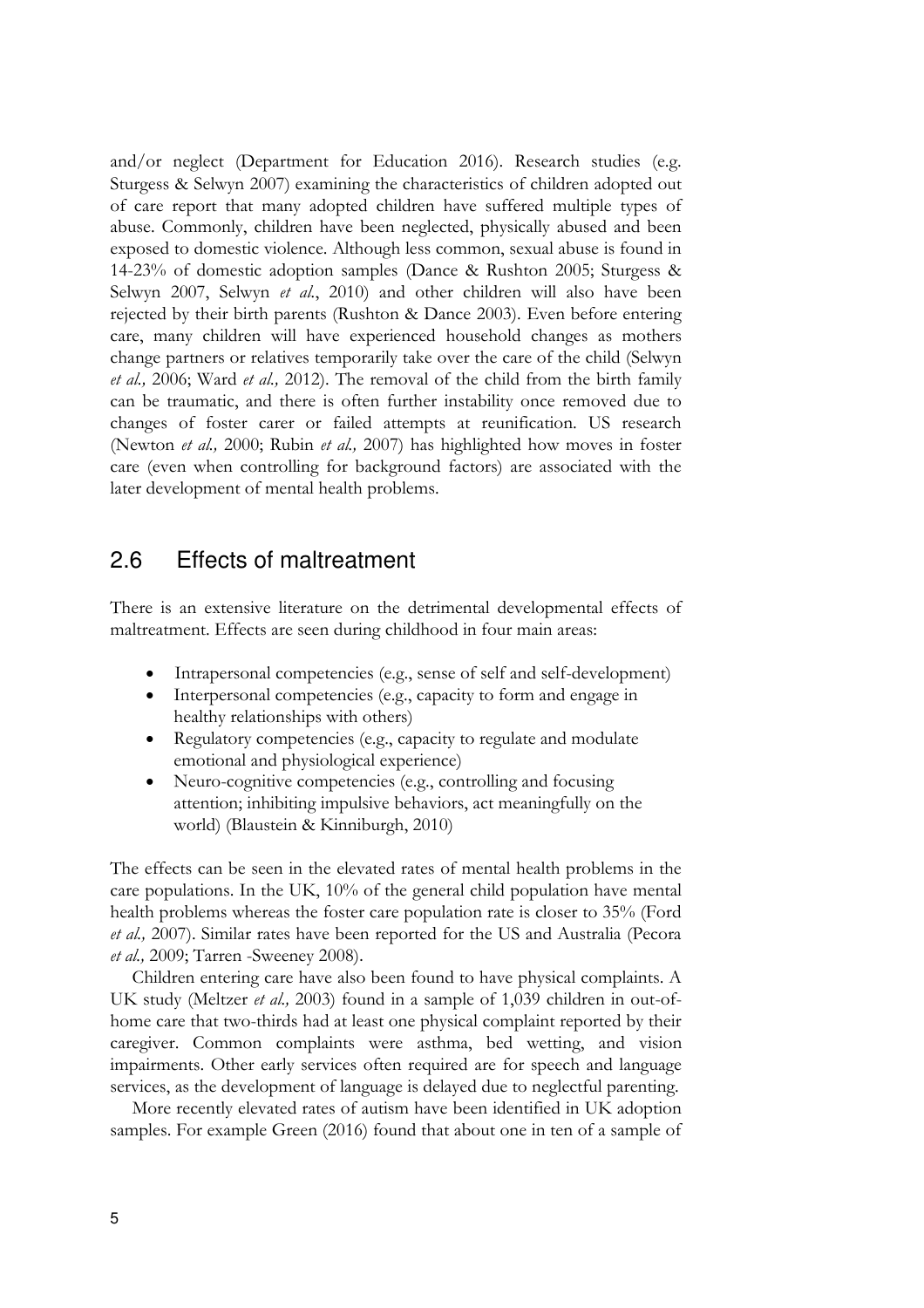adopted children showed the full range of DSM5 autistic spectrum disorder symptoms i.e. impairment of social reciprocity and empathy, repetitive behaviours, unusual interests and stereotyped behaviours. A further 18.5% had partial features. Similar high rates of childhood autism were found in a study of adoption disruption in England (Selwyn *et al.,* 2015).

# <span id="page-11-0"></span>2.7 Inter-country adoption - characteristics of children

In comparison with domestic adoptees, generally less is known about the backgrounds and early histories of inter-country adoptees. Nevertheless there are many similarities in domestic and inter-country adoptees' early history.

# <span id="page-11-1"></span>2.8 Pre-birth risks

Similar to domestic adoptees, birth mothers are reported as often misusing alcohol and drugs. The extent of substance misuse differs by country. A Swedish study (Landgren *et al.,* 2006) of 76 children adopted from Eastern Europe identified a history of alcoholism in 33% of the sample and psychological problems in birth mothers for 16%. Five years after adoption 46% of the children had at least one neurodevelopmental problem. In the US, the International Adoption Project (IAP) has been collecting data on children adopted from overseas into Minnesota families for more than a decade. In 2015, their register contained details of 5,500 internationally adopted children and their families. Surveys of their adoptive parents found that 44% of those who had adopted children from Europe and 15% of those with children from Latin America reported that their child's birth mother had misused alcohol or drugs. In comparison this was the case for only 9% of those who adopted a child from Asia (Table 1).

Unlike UK domestic adoptees, birth mothers had frequently placed their child in an institution because of poverty and/or because of being a single parent and being financially unable to care for a child. Low birth weight of many of the babies suggests that mother's may have suffered malnutrition. Low birth weight by itself is associated with risks of cognitive impairment and learning problems (Gunnar & Kertes 2005).

# <span id="page-11-2"></span>2.9 Early experiences

Few studies (e.g. Dobrova-Krol *et al.,* 2010; Smyke *et al.,* 2007; The St. Petersburg-USA Orphanage Team, 2005) have reported on the characteristics of children *at the time* they entered the institution. Generally, the infants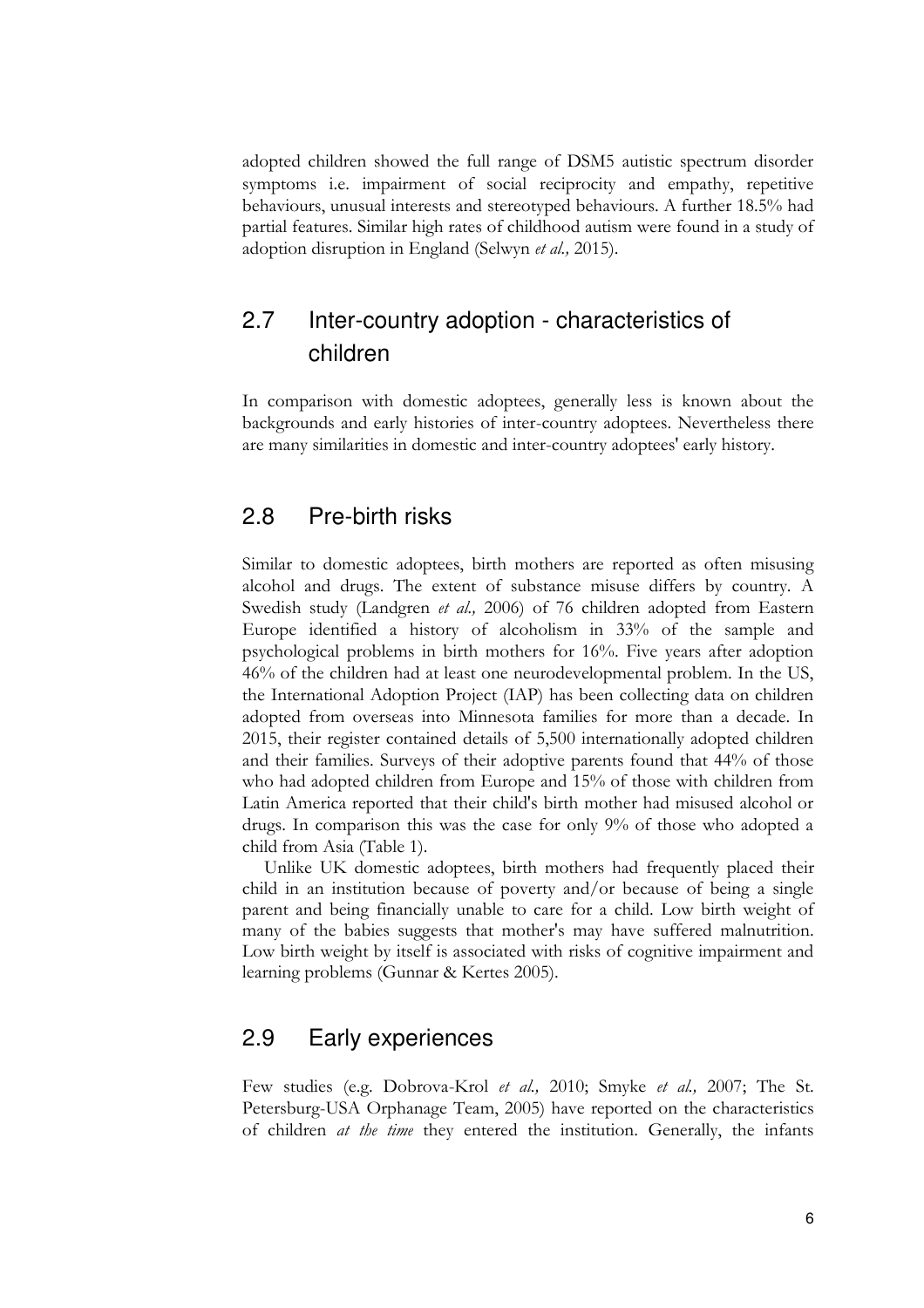entering had higher rates of adverse perinatal circumstances (e.g., low birth weight, length, head and chest circumference) than was typical for children in that country and their physical and general behavioural development was often delayed at arrival to the institution. Not all children had entered at or shortly after birth: some of the children had been cared for by their birth families or by relatives prior to entering the institution. The St. Petersburg-USA Orphanage Team (2005) found that was the case for about 30% of those adopted out of orphanages.

Similar to domestic adoptees, intercountry adoptive parents report physical abuse and neglect of the children prior to adoption, although it is not always clear whether maltreatment occurred in the birth family or in the institution /orphanage. Sexual abuse is rarely recorded.

|                                            | Europe    | Latin America | Asia      |
|--------------------------------------------|-----------|---------------|-----------|
|                                            | $n = 417$ | $n = 711$     | $n=1,042$ |
|                                            | $\%$      | %             | $\%$      |
| Pre-natal alcohol/drug exposure            | 44        | 15            | 9         |
| Prenatal malnutrition                      | 50        | 41            | 24        |
| <b>Premature birth</b>                     | 30        | 14            | 28        |
| Physical neglect                           | 45        | 26            | 12        |
| Social neglect                             | 57        | 22            | 13        |
| Physical abuse                             | 13        | 6             | 3         |
| 6 months or more in an orphanage, hospital | 79        | 17            | 13        |

#### **Table 1: Parent report of known adversities experienced by the child pre-adoption by country of origin**

Source: International Adoption Project Newsletter 2002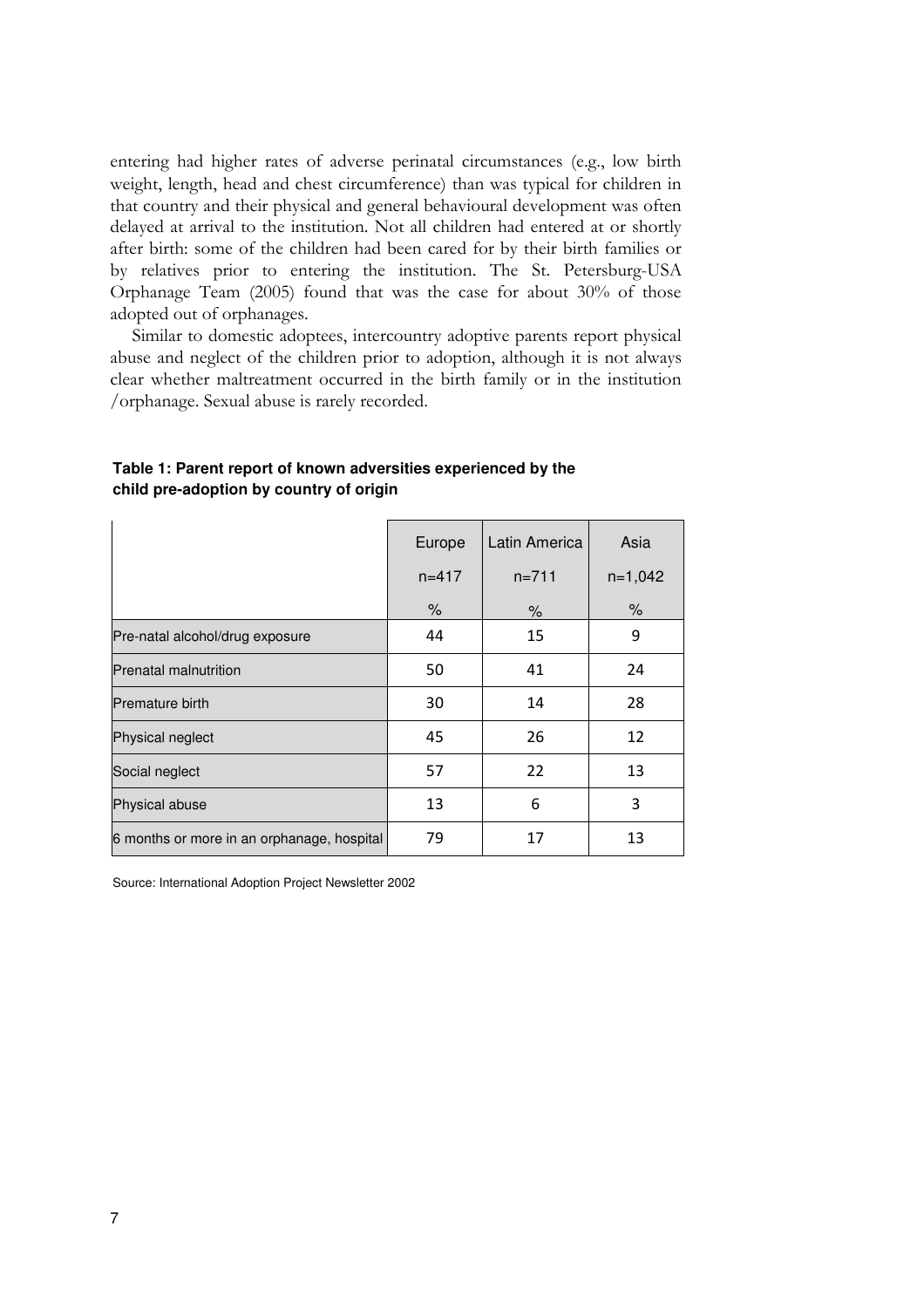# <span id="page-13-0"></span>2.10 Health and developmental needs

Similar to domestic adoptees, international adoptees are at high risk for vision and hearing abnormalities as well as speech and language problems. However, whilst diagnoses for domestic adoptees are likely to be made in foster care, this is not the case for those coming from institutions. Even if diagnosed, it is unlikely that treatment would have been provided in the country of origin (IAP). Newly arrived children frequently have incomplete or missing preadoption immunization records. In a survey of 504 children, just over a third (35%) had preadoption immunization records (Schulte *et al.,* 2002)

Unlike domestic adoptees, many intercountry children join their adoptive families with health problems such as malnutrition, skin diseases and intestinal parasites. International adoption medicine, a relatively new specialty in paediatrics in the US has emerged to address the specific health care needs of these children. Miller (2005) helpfully sets out the role of paediatrician and the health checks and support that might be needed. She identifies the following conditions as needing screening: tuberculosis, hepatitis B and C, HIV infection, syphilis, intestinal infections (with parasites, enteric bacteria, or Helicobacter pylori), skin infections (especially scabies and impetigo).

Some countries that allow inter-country adoption prioritise or only allow special needs adoptions (O'Dell *et al.,* 2015). Countries of origin determine what qualifies as 'special needs' and whilst there is variation by country 'special needs' are typically categorised as minor (correctable such as anaemia or rickets) and moderate to major ( demanding life-long management or requiring frequent treatment such as cerebral palsy, HIV, or Down syndrome). However, not all conditions are known at the time of adoption. A survey of 1,000 US parents (Donaldson Adoption Institute 2013) of whom 47% stated they had adopted a child with special needs found 50% had only been diagnosed post adoption. Similarly Miller and Hendrie (2000) found in a study of children adopted from China, 18% had undiagnosed medical conditions such as congenital heart conditions, hearing or visual impairments. Health conditions may emerge post adoption.

# <span id="page-13-1"></span>2.11 Effects of institutional care

Unlike foster care, institutional care does not provide opportunities for developmental recovery. There are a few studies that show that the quality of care does vary by institution (e.g. Storbergen *et al.,* 2010) but the overwhelming evidence shows that orphanage care results in severe growth and developmental delays for children and the earlier the removal from the institution the more likely the child will recover.

The Bucharest Early Intervention Project (BEIP) is a randomized controlled trial of foster care as an intervention for children abandoned at or around the time of birth and placed in one of six institutions for young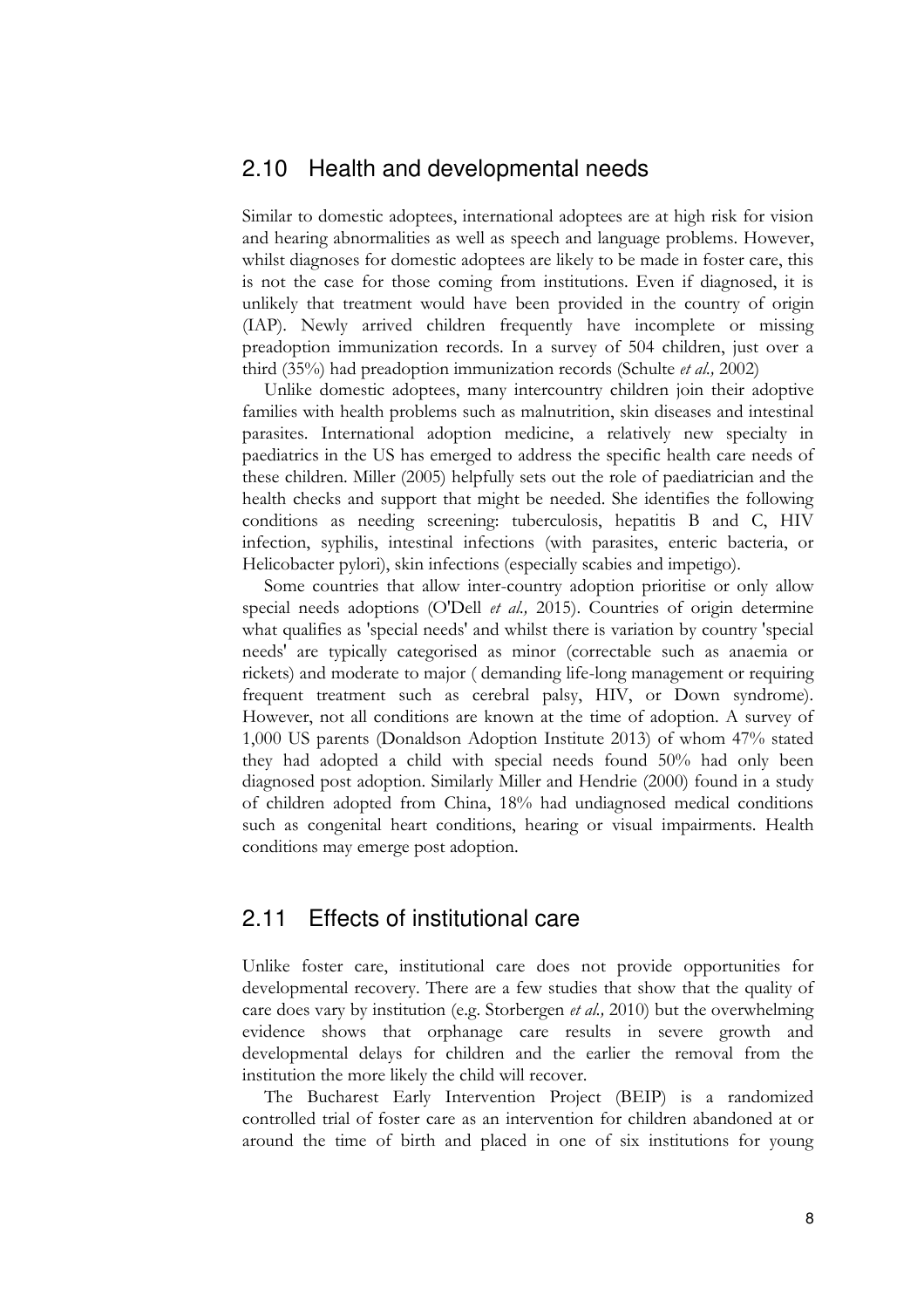children in Bucharest, Romania (Zeanah *et al.,* 2003). The researchers have found that early institutionalization leads to profound deficits and delays in cognitive (i.e., IQ) and socio-emotional behaviours (i.e., attachment), a greatly elevated incidence of psychiatric disorders and impairment, and differences in brain electrical activity. Those placed from the institution into high quality foster care showed improvements but for specific domains of neural activity such as language, cognition, and social-emotional functioning there appeared to be sensitive periods regulating their recovery. That is, the earlier a child was placed in foster care, the better their recovery. Although the sensitive periods for recovery varied by domain, results suggest that placement before the age of 2 years is key to a full recovery. Further information on the project can be found at:

hwww.bucharestearlvinterventionproiect.org/BEIP-Publications.html)

Studies of children adopted in England, from the extreme and severe conditions of the Romanian orphanages (Kreppner *et al.,* 2007) found that those removed under six months of age achieved complete catch-up in all areas of development. However, whilst the majority of late placed children improved, about a third of those removed later continued to have significant difficulties such as ADHD and quasi-autistic behaviours into their adulthood. This group tended to be unemployed and have few educational qualifications.

The window for developmental recovery seems to be wider for children who have not experienced the extreme deprivation that the Romanian children suffered. Nevertheless, the length of time spent in institutions is strongly associated with behavioural difficulties, risk of insecure/disorganised attachments and developmental delay.

# <span id="page-14-0"></span>2.12 Age at adoption

Age at adoption has long been recognised as a proxy for length of exposure to maltreatment or adversity. Older age at adoption is known to be a key predictor of later adoption breakdown and of a greater likelihood of having more challenging behaviour (Selwyn *et al.,* 2015). Consequently in the UK and US there have been policy initiatives and changes in social work practice to speed up the adoption process and get children into their adoptive families as quickly as possible. The opposite seems to happening for those adopted internationally. It is of concern that while the number of inter-country adoptions has been declining worldwide (Selman 2012) children are remaining longer in institutions before adoption (Julian 2013). Half of the 7,100 children adopted internationally in the US in 2013 were over the age of 3 years old. A study (Tan *et al.,* 2015) investigating whether country of origin was associated with the parent-child relationship quality found no statistical association but age at placement, gender and special health needs were predictive of the quality of relationships.

The International Adoption Project concluded (IAP 2002 and 2006) that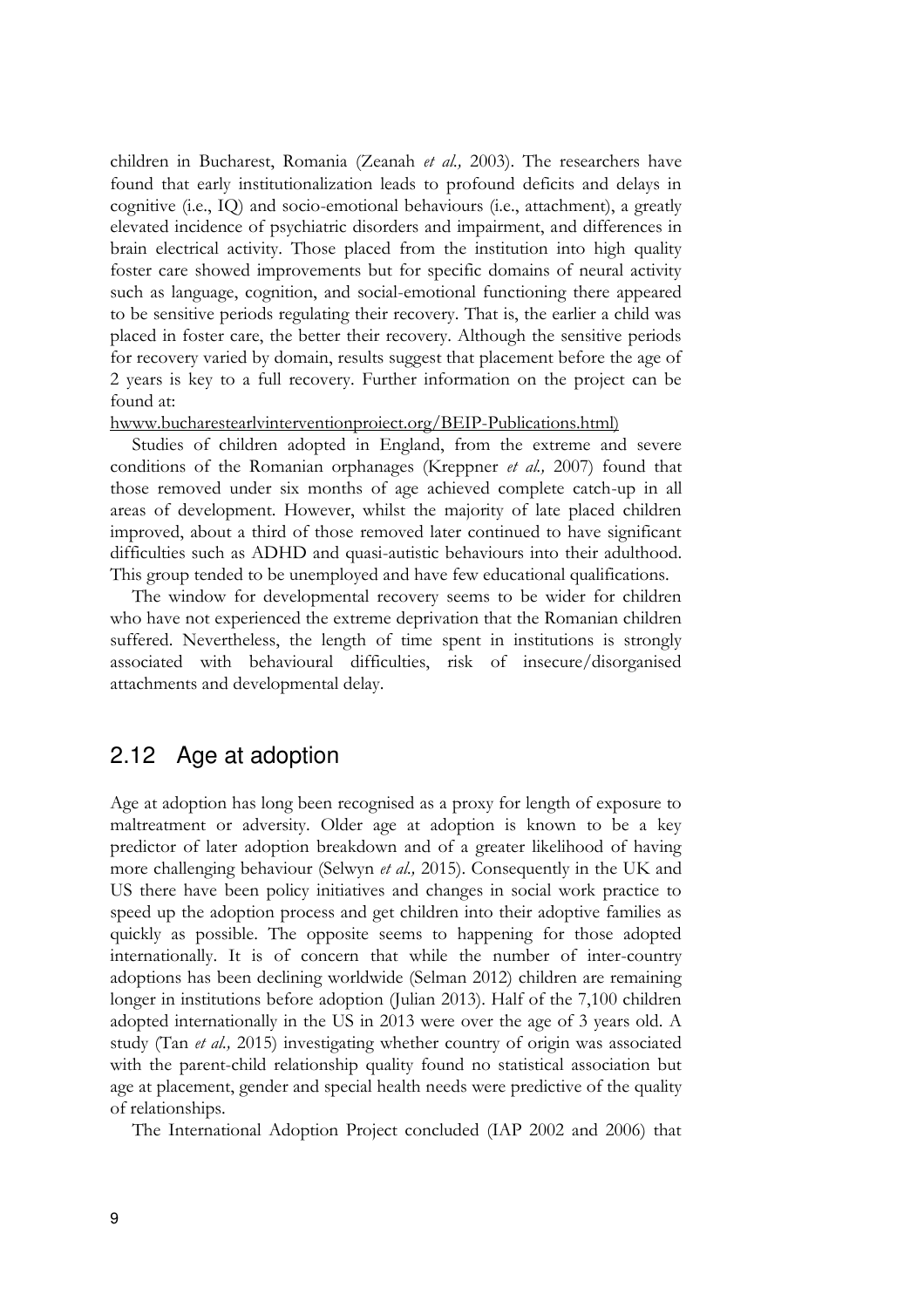age at adoption was one of the largest predictors of a child's outcome. Risk factors and age at placement were highly correlated; meaning the longer it takes a child to be placed into a family the more likely that child is to have many risk factors. Surveys completed by parents found that children placed before 6 months had few pre-adoption risk factors, while those placed over 24 months often had many. Most intercountry adopted children with few risk factors were doing extremely well in every area covered by the survey. Very few were failing at school, and many were doing exceptionally well academically. If anything, they were over-represented in educational programmes for the gifted and talented. The picture was different for children with many pre-adoption risk factors, especially if they were adopted after 24 months of age. Many have significant behavioural and emotional problems, a significant number were falling behind in school, and a high percentage had received special education services. A half of children placed over 2 years old had four or more known risk factors. It is interesting to note that the Adverse Childhood Experiences studies (ACEs), which are being undertaken worldwide with *adults in the general population,* have also found that four or more risk factors experienced in childhood, predict later adverse adult outcomes such as drug/alcohol misuse and risk of disease (for more information on ACEs see www.who.int/violence injury prevention/violence/activities/adverse childhood ex periences/en/).

Importantly research is highlighting that children adopted out of foster care have more difficulties and have poorer welfare outcomes than those adopted internationally (Howard *et al.,* 2004; Juffer & van IJzendoorn 2005).

# <span id="page-15-0"></span>2.13 Domestic adoptive parents

For some time in England, the social work task has been to find families for the approximately 3,000 children waiting to be adopted. The task is no longer to supply infertile couples with a child but to find adults who are willing to become therapeutic parents to help children recover from trauma and maltreatment. Consequently, practice and legislation has changed to encourage a wider pool of prospective adopters to come forward. However, the profile of adopters has not changed hugely. In England, the majority (74%) of adoptive parents are married, 10% are single parents and 10% are co-habiting. There is a growing number of gay/lesbian adopters: 5% of adopters are in a civil partnership but in addition some of those in the 'married' category will also be same-sex adopters. Same-sex marriage was legalised in England in 2014.

Adoptive parents tend to be older than first time parents in the community and to be financially secure. Most adopters in the UK do not have any previous connection with the child: only 16% were previous foster carers. Relatives rarely adopt, as there are other legal orders available, which do not change the relationship of the adult and child. For example, if an aunt adopted she would become the child's mother and courts would prefer the aunt to become the child's legal guardian keeping family relationships unchanged.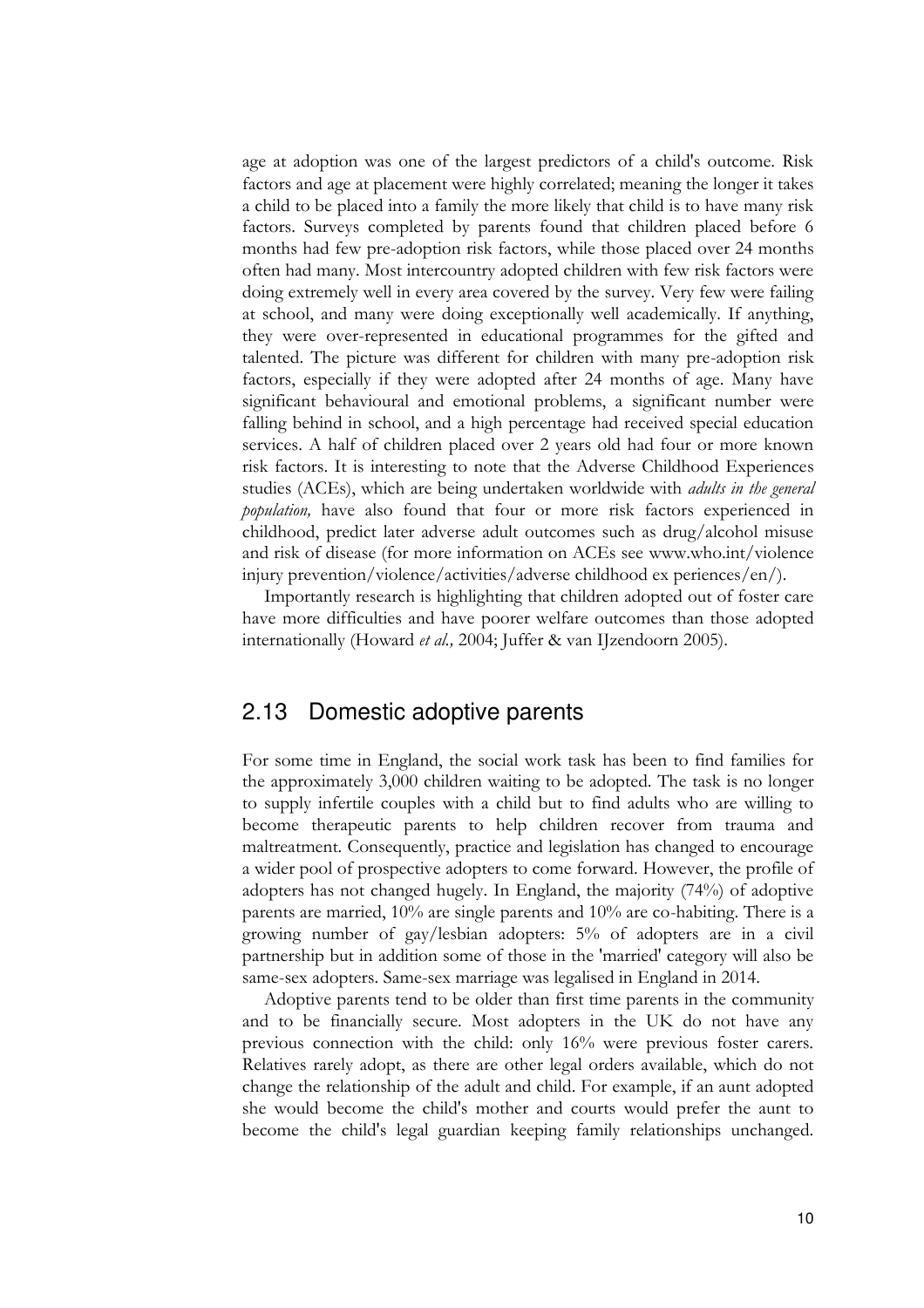Prospective adopters do tend to have some connection with children and/or adoption. Many are employed in occupations such as teaching, social work or psychology or have a personal connection to adoption through knowing someone adopted. Awareness on the need for more adopters has been raised through First4Adoption [\(www.first4adoption.org.uk/\)](http://(www.first4adoption.org.uk/) who provide a range of on-line resources and support for those thinking about becoming an adoptive parent.

In the US, the majority (52%) of adoptive parents were the child's previous foster carer, 34% of children are adopted by a relative with non-relatives making up only 14% of adoptions from care (AFCARS 2015). As in the UK the majority (67%) are married, 4% are cohabiting, but there are more single adopters in the US (single females 26% and single males 3%).

Many US adopters (91%) receive a financial adoption subsidy and over half of US families with adopted children also include birth or step children (Kreider 2003). Unlike the UK the majority of adopted children from care are of minority ethnicity and therefore transracial adoptions are common (Vandivere & McKlindon 2010).

It has been found that whilst infertility is still one of the main reasons for wishing to adopt, adults also come forward for religious or humanitarian reasons. Gay and lesbian adopters often make adoption their first choice rather than because of failed infertility treatments (Golombek *et al.,* 2013). Parents open to adopting children with disabilities tend to have large families, and view themselves as successful, experienced and skilled parents (Good, 2016).

# <span id="page-16-0"></span>2.14 Intercountry adopters

The International Adoption Project has found that the backgrounds of the parents choosing to adopt internationally has not changed much since the 1990s. The overwhelming majority of parents are still upper middle-class (over half making more than \$76,000 per year), are Caucasian (95%), and married (86%). Most of the mothers are working full or part-time, although around one-third say they are full-time, stay-home parents. Fathers/partners are most likely to be working full-time. One noticeable difference between parents adopting in the US today and those adopting in the 1990s is the mother's age at adoption. Mothers are getting older (mean age now 40) and are highly educated: 80% college graduates and 40% with a higher degree (Masters, doctorates, etc.) Third, families of internationally-adopted children are providing stable, stimulating homes. Most are in middle- to upper-income homes. Extremely few had experienced instability due to divorce or parental death. Beyond schooling, parents were providing many enrichment experiences that required additional fees and parent effort.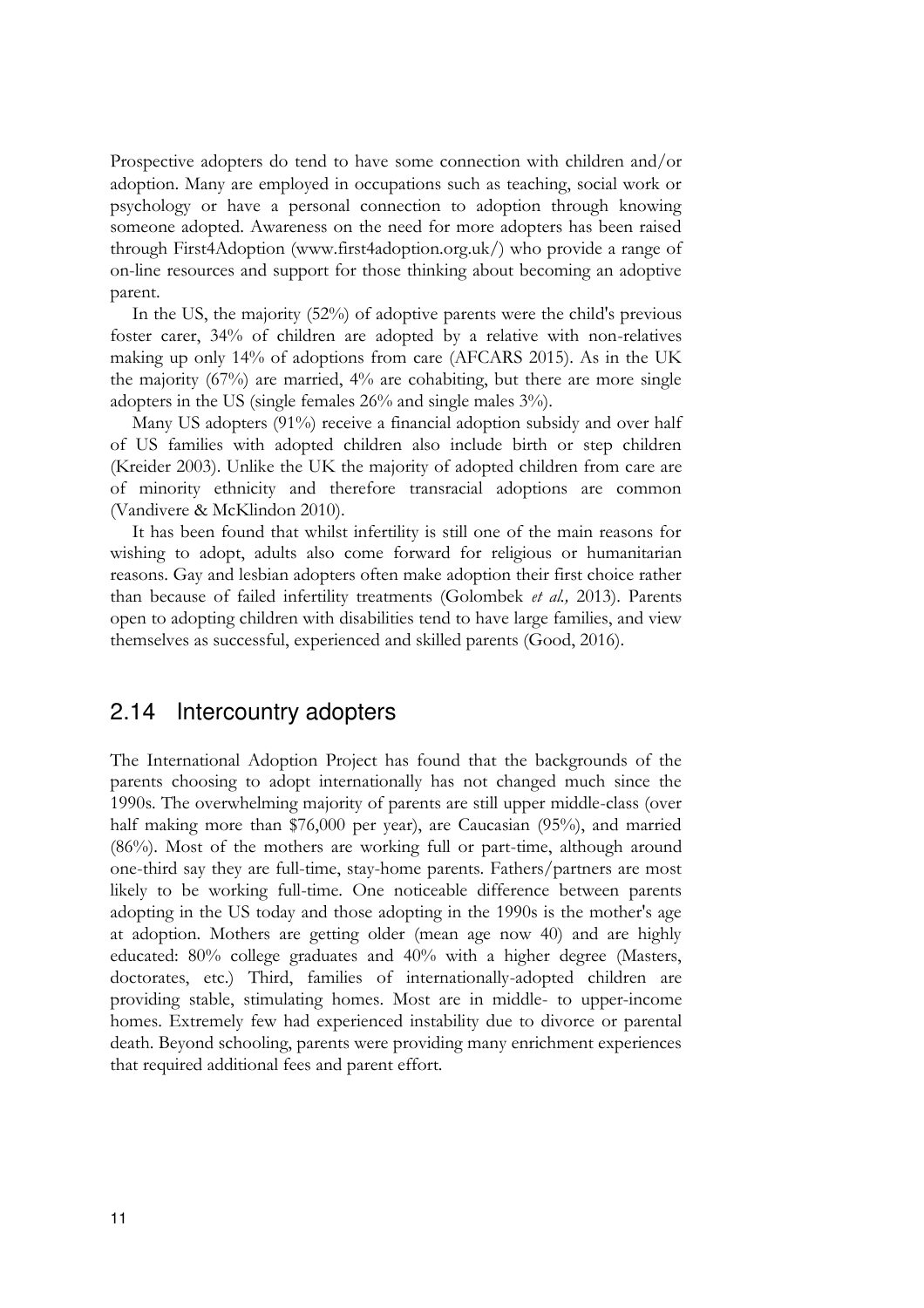# <span id="page-17-0"></span>2.15 Conclusion

Adopted children are likely to have experienced maltreatment and perhaps been traumatised by their experiences. Their adoptive parents may have a full history of the child's early experiences or there may be significant gaps. Adoptive parents are asked to cope with a great deal of developmental uncertainty but research shows that the biggest intervention in children's lives is adoption. Growing up in a loving adoptive family brings about developmental recovery. The majority of international and domestically adopted children do not have severe or persistent medical, developmental or behavioural problems. Nevertheless some children continue to experience many difficulties.

So how can adoptive families be supported in their task of providing therapeutic parenting? The importance of a good assessment should be stressed. Concerns have been expressed that children's problematic behaviours are automatically assumed by social workers and psychologists to be 'attachment difficulties' (Barth *et al.,* 2005). Conduct disorders or autism are missed (Woolgar & Baldock 2015; Green *et al.,* 2016). Consequently, therapies are applied which will be ineffective and not treat the underlying disorder causing more distress to the child and family.

Deterministic views should also be avoided, as should seeing children as 'damaged'. Children respond differently to their experiences. We cannot predict with any certainty how children will be affected and which children will be more resilient than others. Therefore, personalised packages of support are needed which can be responsive to the changing needs of children and families. If families know they have access to such support in a timely way then they will feel much more resilient in managing. Berry and colleagues (2007) identified that the best predictor of family intactness 12 months after placement was the quality of post adoption support.

In the next chapter, the additional lifecycle tasks for adoptive families are considered and the need for services to support parents and enhance the development of children.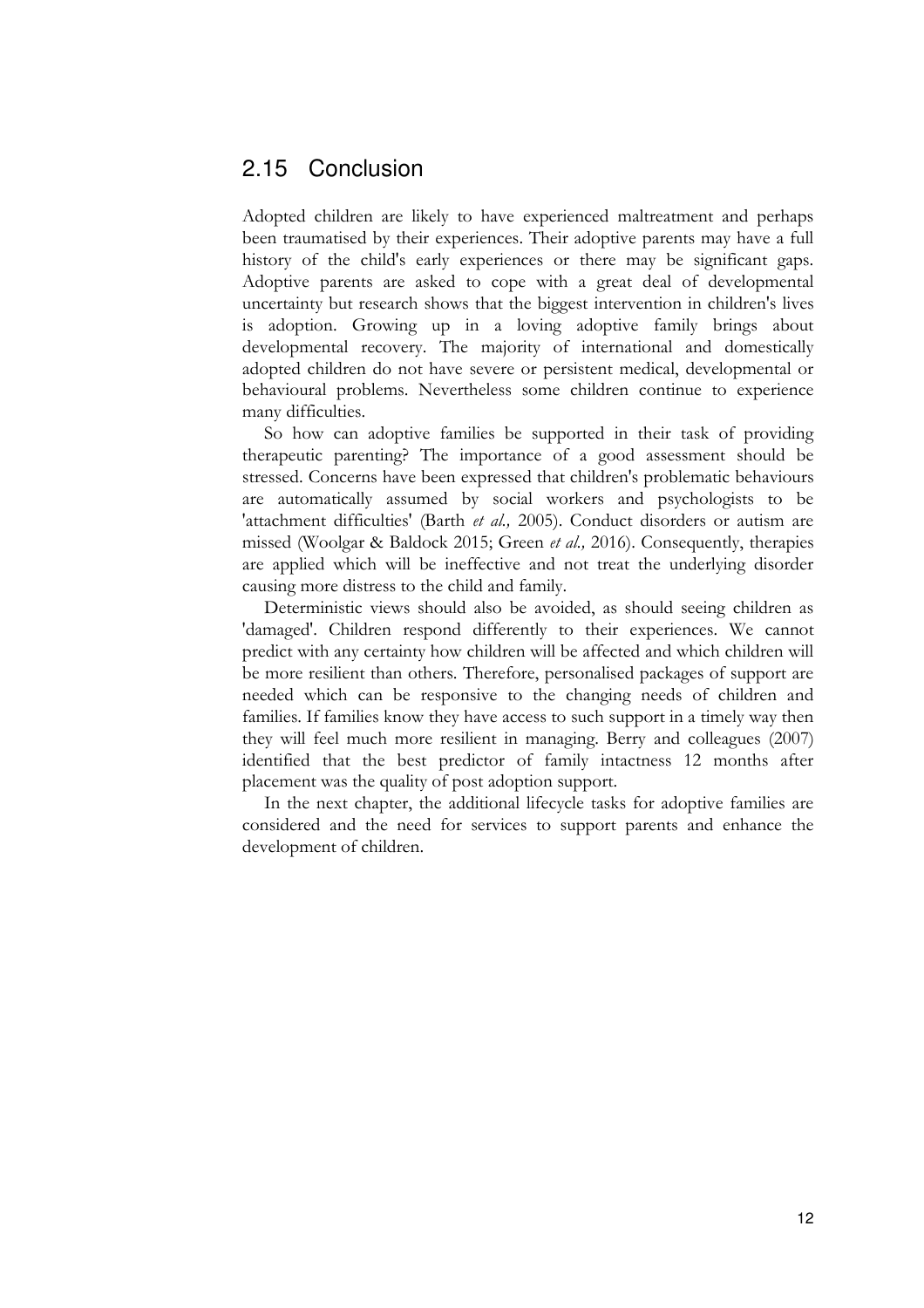# <span id="page-18-0"></span>**3 The adoption lifecycle and service provision**

At some point in the adoption life cycle most adoptive families will require and benefit from services. Adoption family life cycle models incorporate a preadoption period which includes tasks for adoptive parents such as coping with infertility, learning about adoption and accepting the need for scrutiny by social workers. Post-placement Brodzinsky (1998) points out that in addition to coping with the changes that occur in any kind of family and through children's psycho-social stages there are additional adoption related tasks that emerge for adoptive families. Developmental tasks for adopted children include:

- Family adjustment to adoption
- Resolving loss and grief
- Identity formation -learning one's adoption story and integrating adoption into one's identity
- Coping with adoption stigma
- Consideration of searching for one's birth family

These developmental tasks are outlined in a Child Welfare Information Gateway publication (CWIG 2012) that collates the most frequently requested services. These are:

# <span id="page-18-1"></span>3.1 Preparation for domestic and inter-country adopters

In the UK, all prospective adoptive parents are expected to first educate themselves over a two month period using Elearning materials (http://firststeps.first4adoption.org.uk/) and other materials supplied by their agency. An intensive four month period of preparation classes/seminars and a home study assessment then follows. Children being placed for adoption out of foster care have a full medical assessment that includes information on their birth and, where consent has been given, relevant information on the birth parents medical history. A full description of the child's early life is also provided by the social worker in the form of a Child Permanency Report. All this information should be given to the adoptive parents.

The Hague Convention lists topics that should be available in pre-adoptive training for those adopting inter-country. Topics include: discussion of risk factors associated with institutionalisation, common health problems, legal processes as well as education on attachment theory, identity formation and loss. The International Adoption Project (2002) found that people who received pre-adoption training were more likely to seek medical consultation prior to adoption, which resulted in a reduction in unexpected medical health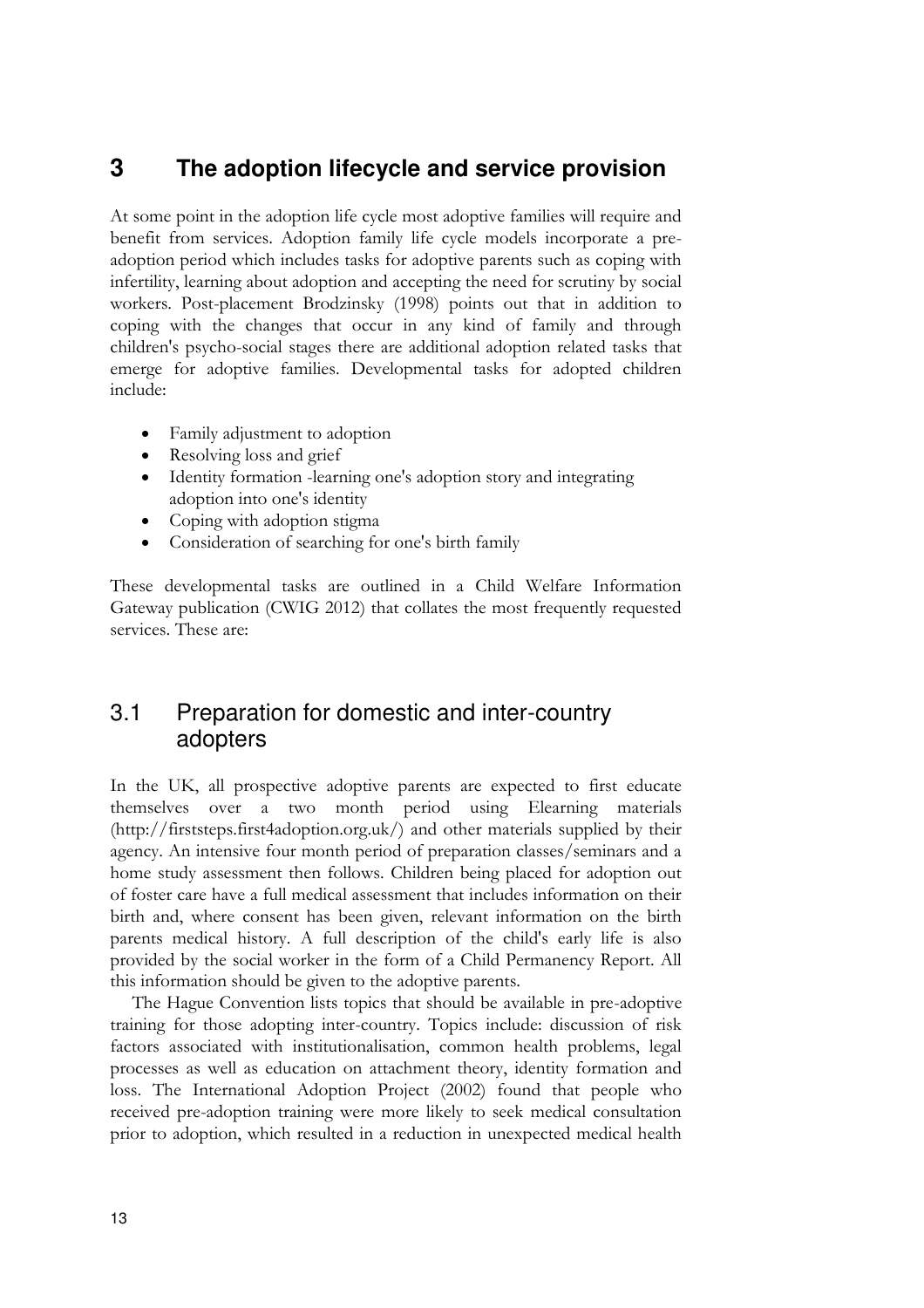problems. However, unlike the UK (where medical treatment is free) the medical interventions children need are not always met by health insurance and families had to fund treatment themselves (Leung & Erich 2002). Welsh and colleagues' review (2007) of interventions for intercountry adopters notes that not all adopters receive good preparation. Unlike English domestic adopters where attendance at preparation groups is compulsory some intercountry adoptees receive their preparation on-line or none at all. Thereby losing out on the benefits of meeting other prospective adopters and the mutual support gained from the group.

#### **3.1.1 Family dynamics and adoption adjustment**

Using Census data, Krieder (2003) found that almost half of US families with adopted children also included birth or step-children. A survey of 390 adopted families in England found that 50% had adopted more than one child. Adopted families can therefore contain adopted, birth and step children and some adopted families also continue to foster children. Adoptive parents may struggle in their new role as parents and there may be conflict between the parents. Some adoptive parents suffer from post adoption depression or continue to experience grief and loss of their own because of infertility or other experiences such as the death of a birth child. There are also additional adjustments if a second child is adopted or a birth child is born.

It is argued that adoptive parenthood is unique because in comparison with other new parents adopters often face parenthood after a period of infertility and treatment; they become parents at an older age; are likely to be parenting a child with existing emotional and behavioural difficulties, perhaps parenting a child of a different ethnicity and have to cope with stigma of being an adoptive parent (McKay *et al.,* 2010). Although there are hundreds of research papers on the adjustment to parenthood of biological parents, a systematic review undertaken by McKay and colleagues (2010) found only 11 papers that were specifically concerned with adjustment to adoptive parenting. Their review found that in respect of mental health, adoptive parents had lower rates of distress in comparison with biological parents but post placement depression (associated with lack of sleep, coping with difficult behaviour, expectations unmet) was fairly common. Poor marital and social supports represent risk factors in biological new parents for depressed mood in the first year post birth. Therefore interventions are needed that improve marital relationships and boost support (see Harold *et al.,* 2016 for a review of what works to enhance inter-parental relationships).

#### **3.1.2 Resolving loss and grief**

All adopted children have experienced loss. Children may need help understanding why they were placed for adoption and/or they may be grieving loss of previous foster carers, siblings (if separated), and their birth families. Children who have been abandoned may face particular difficulties as they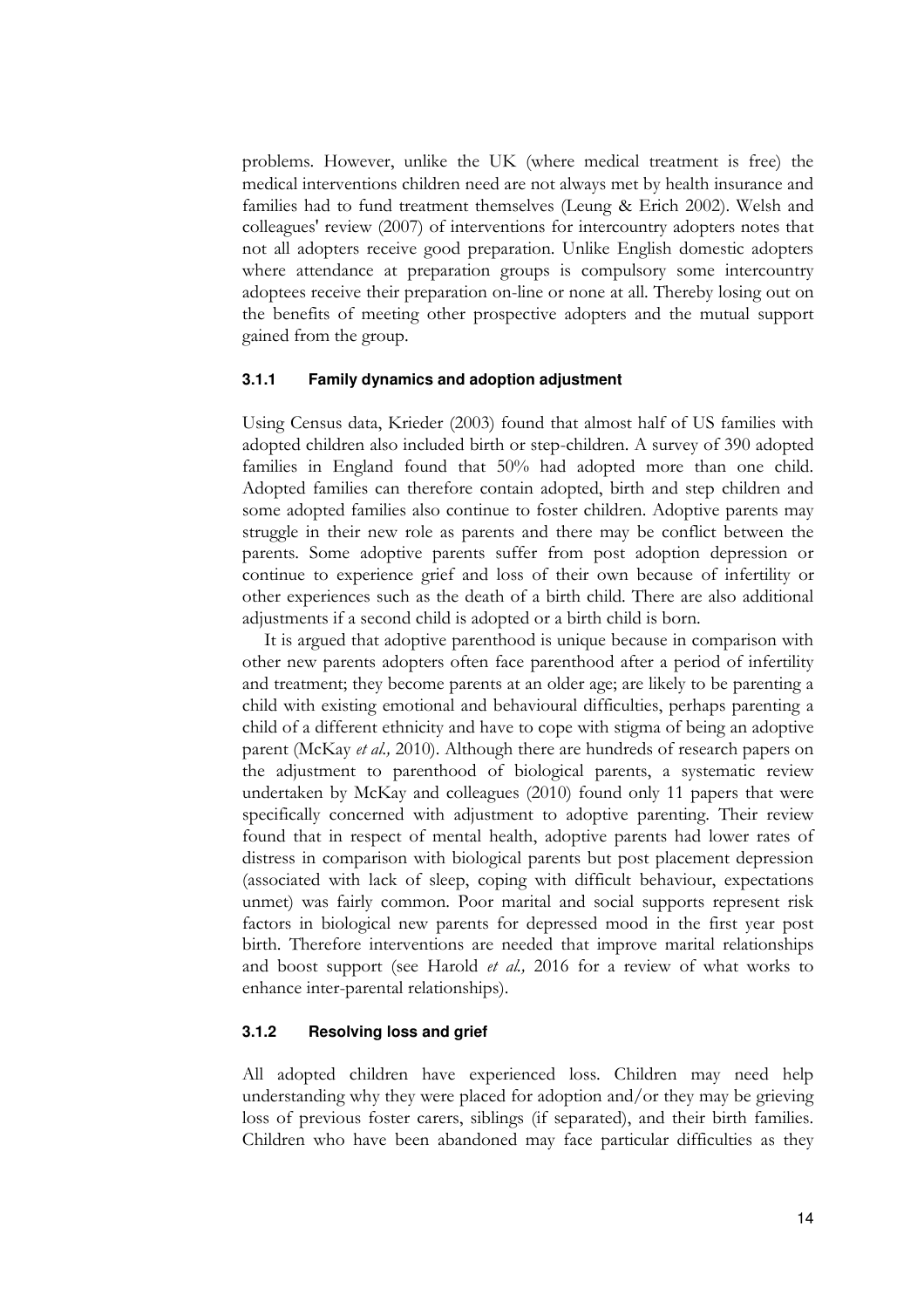know nothing about their backgrounds and the reason for the abandonment. Feelings of grief, anger, self-blame may surface and reappear at different points in the life cycle (e.g. starting school, puberty, etc.)

#### **3.1.3 Identity formation**

Identity formation is linked with the child having a coherent narrative of their history and family background. Young people have to figure out "Who am I?" and "How am I the same/different than my parents?" Adopted children have two sets of parents and relatives to integrate into their sense of self. It may be more difficult for children who have been adopted transracially. Older children may face enormous disruptions in culture, language, routine, and education, and their new families may have limited knowledge of the children's previous culture or way of life to facilitate their adjustment (Hegar & Watson, 2013).

#### **3.1.4 Birth family contact**

Adoptive families often need advice and support on how to ensure that contact with birth family members is beneficial for their child. They want advice on the content of letters that are exchanged, on any meetings that might take place and on how to prepare and support the child before and after any contacts. At some point in their lives adoptees may also want to access their case file or renew contact with their birth family.

Intercountry adoptees often return to their birth country with or without their adoptive parents. Some families prefer to take group tours, while other families create their own itinerary. Trips may enhance racial and ethnic identity development (Song & Lee, 2009) but planning such a trip needs careful consideration (Wilson & Summerhill-Coleman, 2013).

#### **3.1.5 Effects of early experiences**

The challenge of making and sustaining relationships with children who have often had previously very complex and difficult experiences is really unique for adoptive parents. Adopters also need help in understanding the real nature of their child's presentation. There might be a complex picture mixing "neurodevelopmental" problems such as ADHD and ASD or foetal alcohol syndrome, with problems of attachment, adjustment and response to trauma. Adoptive parents ask for help with children's behaviours such as self- harming, sexualised behaviours, aggressive and controlling behaviours and children's difficulty in seeking comfort and response to intimacy, coping with new situations/ transitions and making friendships. Behaviour in school can also be problematic and many adopted children have special educational needs. In addition adopted children are often the targets of bullying (Selwyn *et al.,* 2015). Children may also have difficulty sleeping, may wet and soil, hoard food or gorge not recognising when they are full.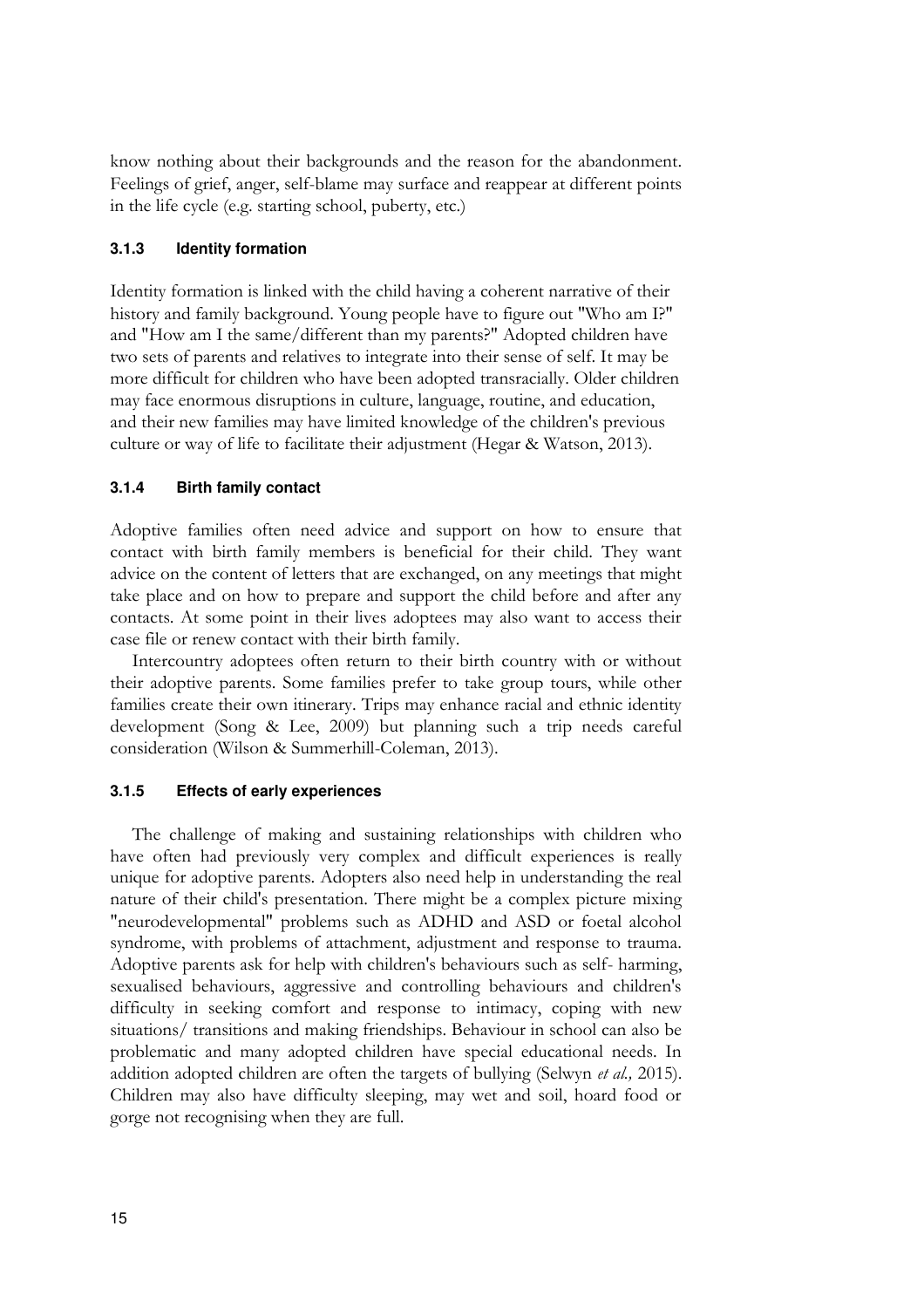# <span id="page-21-0"></span>3.2 Seeking help

Families use of post adoption services increases over time. In the US the Californian longitudinal adoption study reported that use of clinical services grew from 9% two years post adoption to 31% eight years post adoption. General adoption services such as visits by social workers also increased (Wind *et al.,* 2007). In the US, a National Survey of Adoptive Parents found that whilst 10% of children in the general population received mental health services, much greater use was made by adopted children: 46% of foster care adoptions, 35% of international adoptions (Vandivere *et al.,* 2009). In the US, those adopting from overseas were more likely to have met with someone from the agency to discuss post adoption support than those adopting domestically (Merrit & Festinger 2013). In England, adoptive families report the most difficulty during the teenage years with 14 years being the peak age of adoption disruptions (Selwyn *et al.,* 2015).

Several studies of post-adoption therapeutic programs indicate that most families come to these services many years after the child was placed with them, typically when the child is approaching or in early adolescence. In the US most families have sought counselling previously (Atkinson & Gonet, 2007; Lenerz *et al.* 2006). Evaluations of post-adoption programmes suggest that being able to receive services for as long as they are needed rather than for a time-limited period is linked with more positive outcomes (Atkinson & Gonet, 2007; Gibbs *et al.,* 2002). For parent-training programs, it is likely that the success of an early intervention would be enhanced by the opportunity for families to obtain follow-up support and counselling to apply principles or strategies in their own family situations and to address the needs of the children and parents (Selwyn *et al.* 2016).

Parents state they want:

- A quick response and services delivered in a timely manner
- Professionals who understand the adoption context, are 'adoption aware' and have specialist knowledge and skills
- Who strengthen the family's relationships and boost parental competence
- Who do not blame the parents or the child for the difficulties
- Who are compassionate in their response

Based on several evaluations of post-adoption programmes Livingstone-Smith (2015), sets out the tasks for workers. Professionals should first *actively engage* demonstrating to the family that he/she is indeed there for them by really listening in an accepting and non-blaming manner and validating their feelings and strengths. Family members need to feel truly heard and understood. A *responsive approach to service delivery* is critical, including being accessible and willing to respond to the family's needs, such as seeing them in the evenings or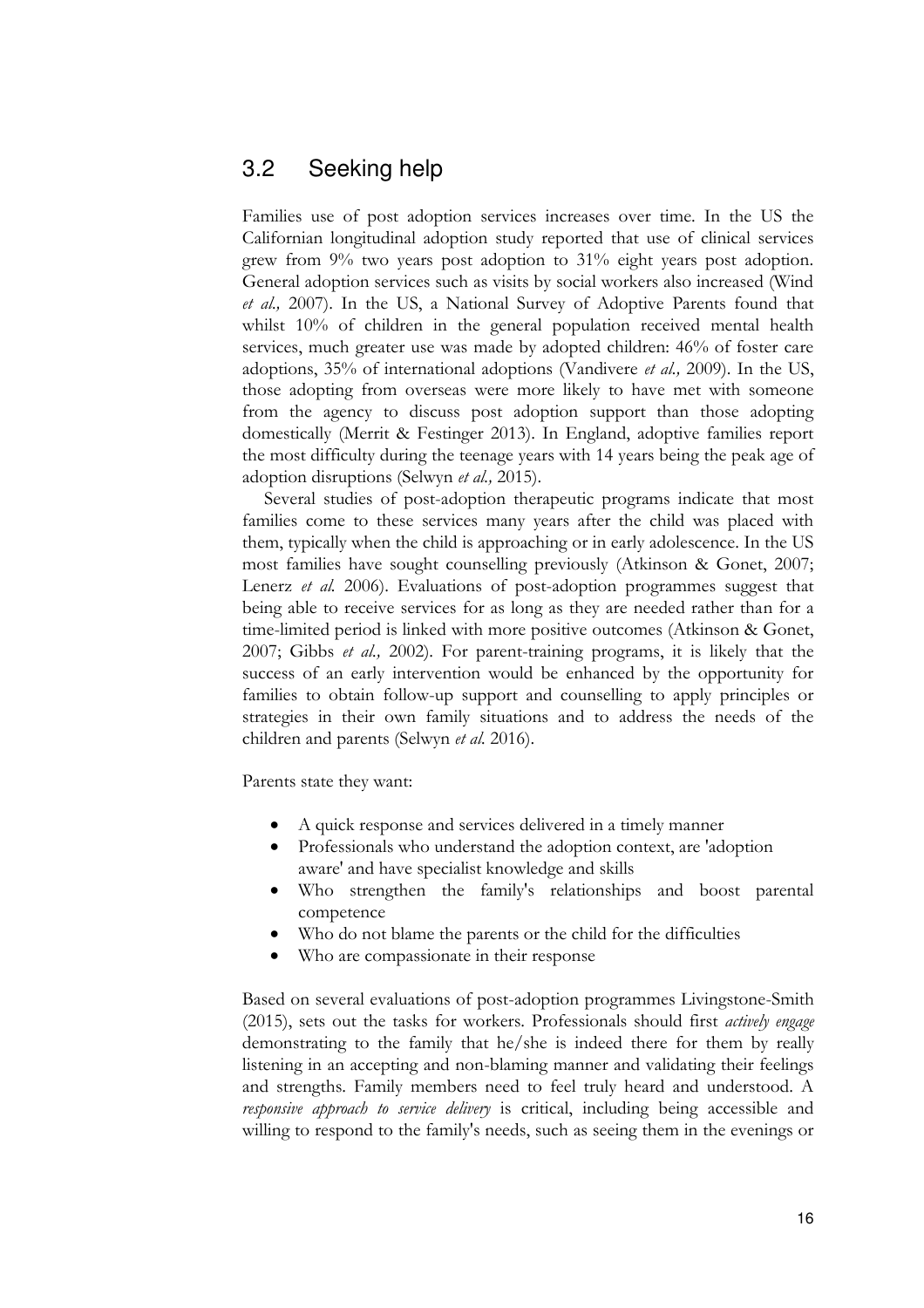going to their home, as well as returning phone calls and responding to crises promptly.. Workers need to *join with and support parents in a way that increases parental entitlement* and empowers parents to find solutions to their problems. When professionals also work individually with children, parents should be kept informed of the focus of the work and the children's progress and should learn how they can work on issues at home. Parents who are really struggling may have become isolated. *Opening family communication* is critically important in adoptive families, including facilitating communication within the family (between spouses, parents and children, and with previous attachment figures as appropriate) and opening communication with professionals. *Providing interventions that help parent's manage the child's behaviours* in ways that are nurturing and facilitate emotional regulation and reflective thinking. *Helping parents to focus on taking care of themselves* may involve a range of goals from working with the couple to increase their support of each other, helping them plan time to do something enjoyable, and linking them with outside supports. This process requires parents' gaining self-awareness and self-care skills (Hart & Luckock, 2004, 2006; Atkinson & Gonet, 2007).

# <span id="page-22-0"></span>3.3 Barriers to service use

Services in the past were often dismissive of family's difficulties and therefore adoptive parents were reluctant to ask for help and waited until crisis point. It is only in the last few years that adoptive parents have been given the message that it is *expected* that they will need help at some point in the adoption life cycle. Research (McKay & Ross 2011; Livingstone- Smith 2010; Selwyn *et al.,* 2015) has found that the barriers to service use are that:

- Parents feel they will be judged as inadequate and failing if they ask for help
- Parents and social workers lack knowledge about available services
- Assessments are poorly conducted
- Quality and availability of services differs markedly across the country.
- Lack of clinicians/practitioners with the necessary skills and knowledge of interventions - not adoption aware
- Support services provided at times that do not fit family's availability
- Access to services require high threshold or criteria that adopted children do not meet
- Financial cost

There are agencies who specialise in providing post adoption support. In the UK this includes the Post-Adoption Centre and in the US the Center for Adoption Support and Education. In England, the U.S. and Canada, there are adoption agencies that have developed specialized post-adoption assessment and therapeutic programmes, such as the Kinship Center in California, which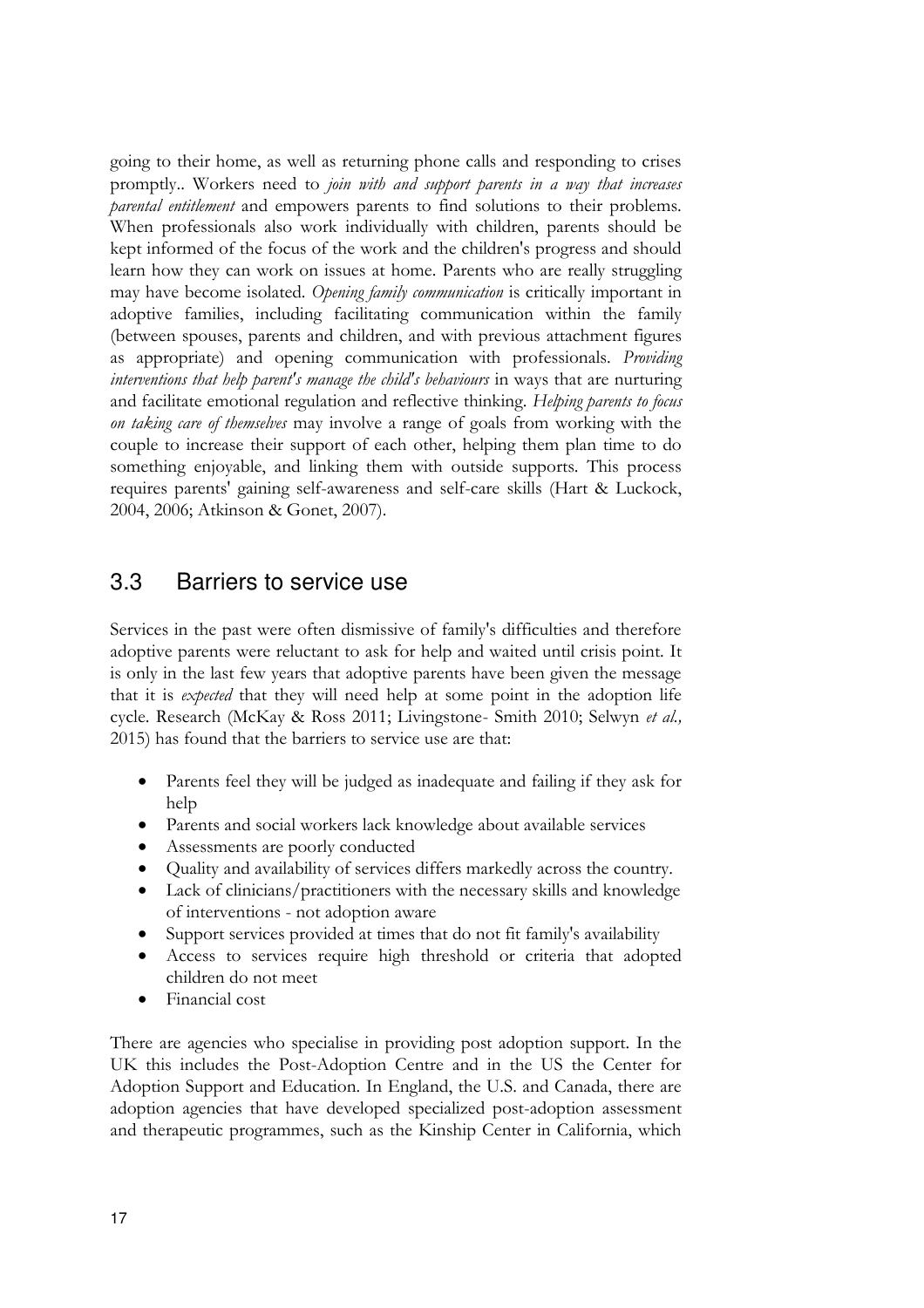has a mental health clinic providing adoption-competent services and a program of Adoption/Permanency Wraparound services to prevent child placement outside the adoptive family. In England, agencies such as AdoptionPlus provide comprehensive multidisciplinary assessments and interventions such as DDP.

There are also therapists in private practice who are "adoption-competent" but these are a rarity and in most routine community services, therapists are "adoption blind" (Hart & Luckock, 2004). As reported in an English study of meeting families' needs after adoption, some adopters ultimately rejected services to which they were referred because they felt blamed for difficulties or felt the professional did not understand the complexities of adoption (Rees & Selwyn, 2009).

# <span id="page-23-0"></span>3.4 Assessment

Green and others (see www.sallydonovan.co.uk/2016/02/02/professorjonathan-green-the-mental-health-needs-of-adopted-children/#comments) argue that families need an assessment process that is efficient and skilled enough to be able to sort out the different components of the problem and prioritise elements for intervention. The assessment process needs to be built on the best research and clinical evidence. He argues that:

- Services should be concentrated in co-ordinated regional networks of excellence linked to research centres
- Development of good screening for problems so that families and social workers and others can know when to refer on to more specialist services
- Specialist services themselves need to be co-ordinated to produce individualised effective treatments
- A recognition that these problems usually endure and that families need support and sustenance through the development of their children; they will not need help all the time but they need to know where they can get it if there is a crisis, so the availability of longer term support is crucial.

In comparison with the UK, the US has had fewer and has placed less emphasis on preventative services. However, the US has now recognised the importance of early intervention. The National Quality Improvement Center for Adoption and Guardianship Support and Preservation (QIC-AG) is a newly established five-year project working with eight sites that will implement evidence-based interventions or develop and test promising practices. A Permanency Continuum Framework has been created built on the premise that children in adoptive or guardianship families do better when their families are fully prepared and supported to address needs or issues as they arise. The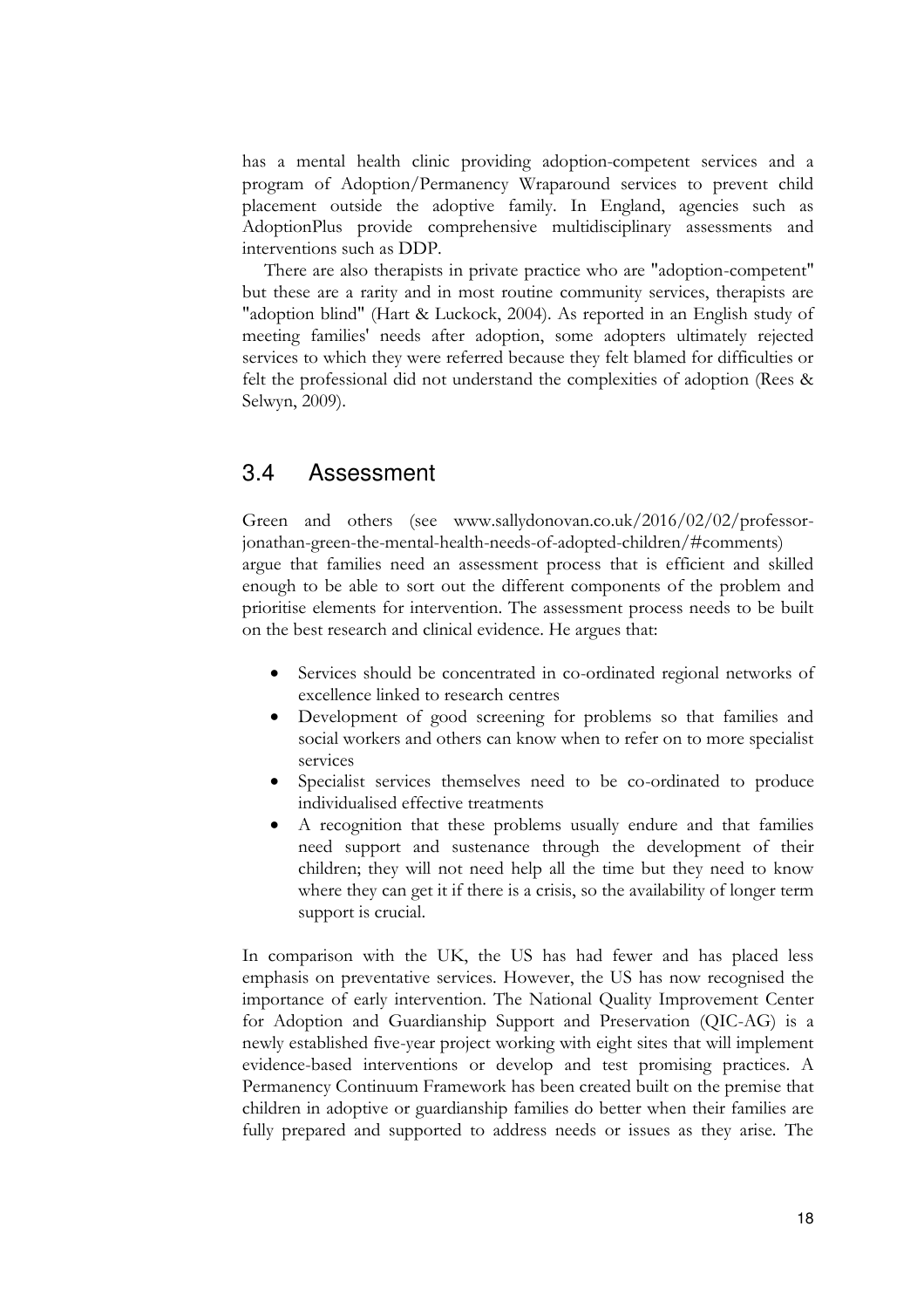framework emphasizes *prevention and preparation.* To achieve optimal effectiveness, services and supports are preventative in nature, and focus on proactively identifying risk and protective factors and putting supports in place before difficulties burden the capacity of the family to address challenges. For further information see http://qic-ag.org/continuum-framework/.

#### **3.3.1. Specific support accessed by intercountry adopters**

In the UK, there is little research on the support accessed by inter-country adopters. These families have not been able, until very recently, to access the same range of support or specialist therapeutic services as those who adopt from care. Prior to 2016, many would have had to self-fund therapy for their child or themselves but medical care is free.

US research has found that intercountry adopters share in common with domestic adopters feelings of not being prepared for the task, especially emotional and psychological issues (Paulsen & Merighi 2009). The International Adoption Project surveyed parents of 820 children to ask about services for learning and behavioural needs. Almost 50% of parents reported that their child was receiving academic services through school: 41% of children were receiving Speech/Language services, 24.5% were receiving services for reading, 24% services for Mathematics and almost 18% of these 820 children were in occupational therapy: 7.7% were receiving occupational therapy specific to sensory skills and 9.9% specific to motor skills.

In addition outside the education system 33% of children had help from a private tutor, 32% were receiving private mental health services, 18% receiving private speech/language services, 12% were seeing an audiologist, 10% receiving private occupational therapy services and 7% were receiving private physical therapy services. Half of the parents reported that their children were receiving all the services they needed. 16.2% reported their children needed additional academic services, 7% needed additional speech/language services and 6% of children needed additional mental health services.

Despite generally accepted protocols (Miller, 2005) for " best practice" in the medical treatment of internationally adopted children, one study estimated that only about 15-20% of IA children received the evaluations recommended by adoption medicine specialists (International Adoption Project, 2002).

In English speaking countries there are gaps in the provision of adoption support services. Gaps are sometimes because of fewer services in rural areas, or individual agencies not investing in the development of services to meet the needs of the children being placed. However there are also some excellent services. In the next chapter some of the support services available in England are described.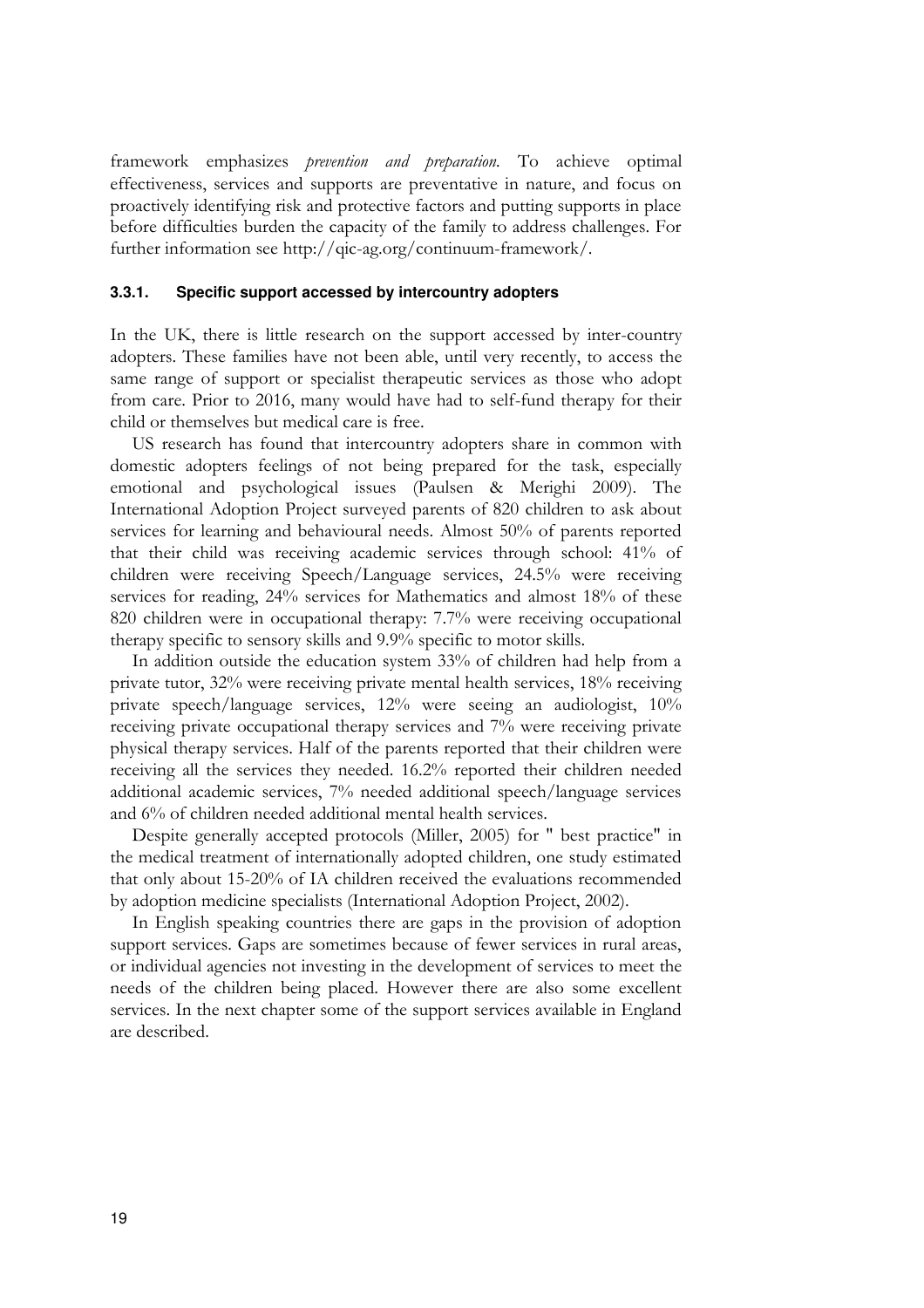# <span id="page-25-0"></span>**4 Adoption services in England**

In England, all adopters receive preparation and post placement have access to services supplied by their adoption agency. Services vary but typically include regular adoptive parent support groups, specific events such as a summer BBQ or Christmas party, training and workshop events and regular newsletters. Some agencies also provide a more extensive range of services such as adoption information sessions for extended family members and friends, buddy schemes for new and approved adopters, as well as weekend camps for adopted children and teenagers. It is important to note that adoption services have been for many years only available to those adopting domestically and it is very recent that some services have become available to inter-country adopters and adoptees. All UK agencies provide intensive telephone support and the opportunity for parents to come into the office or have home visits from their adoption worker.

#### **4.0.1. Providing support for children and young people**

Most agencies provide some activities for young people such as arts and crafts, music events, outdoor adventure activities, horse handling for those with special needs and disabilities, youth clubs for older children, groups for children age 8-11 years and under 5s play days (where parents can also meet for coffee).

A few agencies [recognising the need for adoptive parents to have some respite and for adopted children to meet other adopted children] run residential weekends for older children, summer day camps [during the school holidays] and activities on Saturdays and Sundays. These activities have proved very popular and are thought of by social workers as providing respite without placing

#### **Typical training courses available for adoptive parents**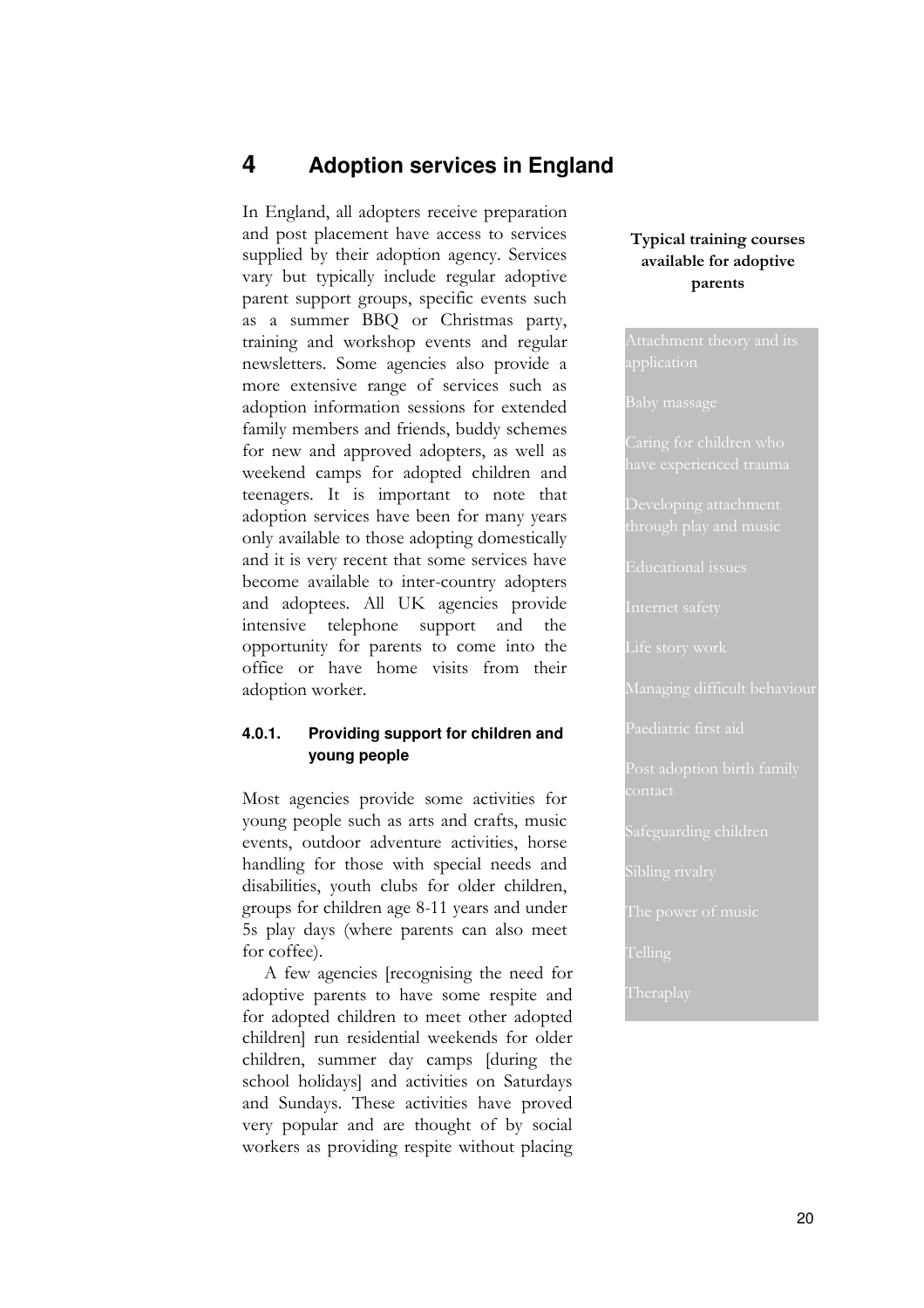a child back with foster carers (Selwyn *et al.*, 2015). Respite is also sometimes provided by the adoption agency funding daytime child-minding or by commissioning activity holidays provided by large national companies. Most agencies provide life story work to help with identity integration.

#### **4.0.2. Life story books and life story work**

Children adopted from foster care have often experienced multiple foster placements and many changes of social worker prior to moving into their adoptive home. Unlike most families where parents keep mementos, children in care have often had no consistent adult helping them understand the moves that occurred in their lives or kept photos or other memorability safe. Consequently, children often have gaps in their knowledge of whom they lived with and when and why they were taken into care or adopted.

Life story books and life story work encompass a range of approaches. In England, it is a legal requirement that children being placed for adoption must have a life story book within ten days of the Adoption Order being made. In the US. there is variation in the extent to which states mandate the development of life story books. Good practice suggests that they are begun when children enter care. If children are reunified, it helps them and their parents to have a record of their experience, and if they transition to adoption, life story books provide the pieces of their life history to assist them and their adoptive parents in the future (Johnson & Howard, 2008; Livingstone-Smith, 2015).

*A life story book is a product* that is assembled often by the social worker in preparation for adoption but can also be co-produced with the child and adoptive parent at any time in the adoption life cycle. Books often need to be updated as the child's need for more detailed information increases with their chronological age. A life story book should give information about the birth family, previous foster placements and why the child was adopted. There is little research evidence (Watson *et al.,* 2015) on the usefulness of life story books but practitioners and adoptive families believe that life story books can be an integral part of understanding and coming to terms with the past. A dedicated worker or team of workers who specialise and develop their skills in the production of life story books produce higher quality and more effective books. One of the very few studies that have asked children their views on life story books (Thomas, 1999) found that in a sample of 33 domestically adopted children the majority were positive about their books but some children did not understand the information in them and some were of poor quality. A study on adoption disruption (Selwyn *et al.,* 2015) found that children who did not understand the reasons for their adoption or who held mistaken beliefs about their past often struggled with their adoptive identity, especially in adolescence.

*Life story work can be considered as a form of therapy* and is about assimilating past events and the effect of significant people on a child's life. Life story work can lead to the production of a life story book, use an existing life story book as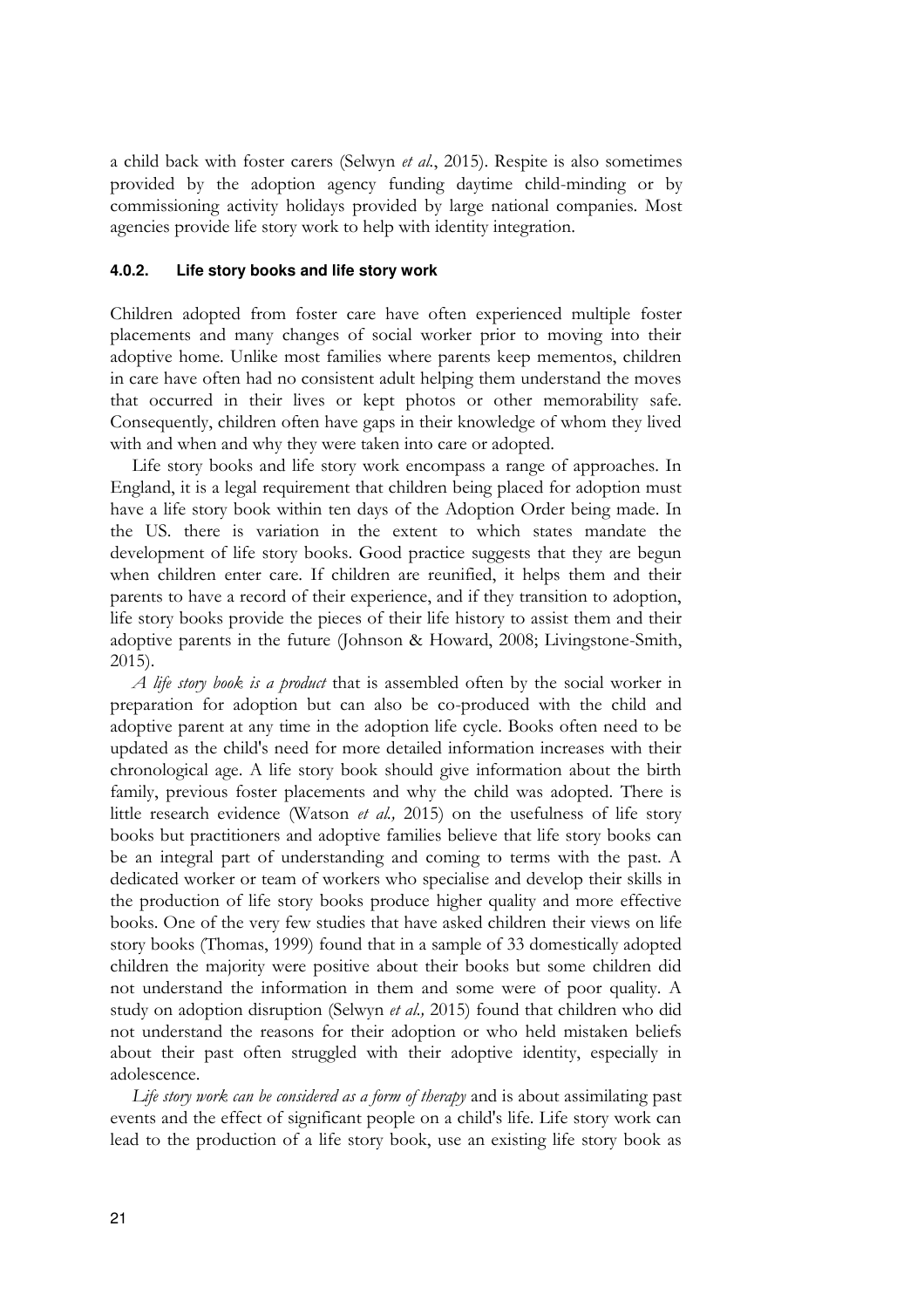part of the therapy or be a stand alone therapy. The underpinnings of life story work lie in attachment and loss theory. Life story work encourages reflection and for children or young people to construct meaning and explanation of feelings with the assistance of a trusted adult (Rose & Philpot, 2005). This exploration helps children make the connections between "cognition and emotion, thinking and feeling" (Schofield & Beek, 2006, p. 358). Having a coherent account of one's past is also associated with recovery from trauma and PTSD.

There are a large number of books to guide workers in the making of life story books or undertaking life story work with children (e.g. Golding, 2014; Rose, 2012; Rees, 2009) and books specifically written for children (e.g. Alper, 2015, Naish & Jeffries, 2016). There are likely to be additional issues to address if children are placed transracially.

#### **4.0.3. Involving adoptive parents in post adoption support services**

Many agencies involve experienced adoptive parents in the provision of adoption support. Parents may share their experiences during training events or act as buddies or mentors to newly approved adopters. Market research (Bange *et al.,* 2014) has found that adoptive parents respond positively to input from other adopters and like personal accounts.

#### **4.0.4. Financial support**

In England, there is means testing to ascertain whether a family can receive an adoption allowance. There must be no element of reward in the allowance but it can be paid to enable a child to be adopted. There are also transitional arrangements for foster carers who are adopting but generally these enhanced foster carer payments only last for the first two years reverting to the lower adoption allowance. The adoption allowance is usually much less than a fostering allowance. The lower allowance may explain why fewer foster carers adopt in England in comparison with the US. In the US the availability of financial support in the US was found to be the most important determinant of a child being adopted by their former foster carer (Hansen and Hansen 2006). Other US surveys have also confirmed that the availability of subsidies was an important factor in people's decision to adopt, as a substantial number of adopters have very low incomes and depend heavily on adoption subsidies. Families receive Medicaid cards to help with dental and medical costs, including psychiatric and mental health expenses (Livingstone-Smith, 2010). However, many US adoptive families report that the subsidies are inadequate and do not cover medical expenses and that some providers especially dentists reject Medicaid cards.

In England, 'settling in grants' are frequently paid: a one off payment to pay for items such as new beds, clothes etc. In some cases, the settling in grant can be large where for example a sibling group is placed and a new car is needed or a child with a disability needs a bedroom on the ground floor and house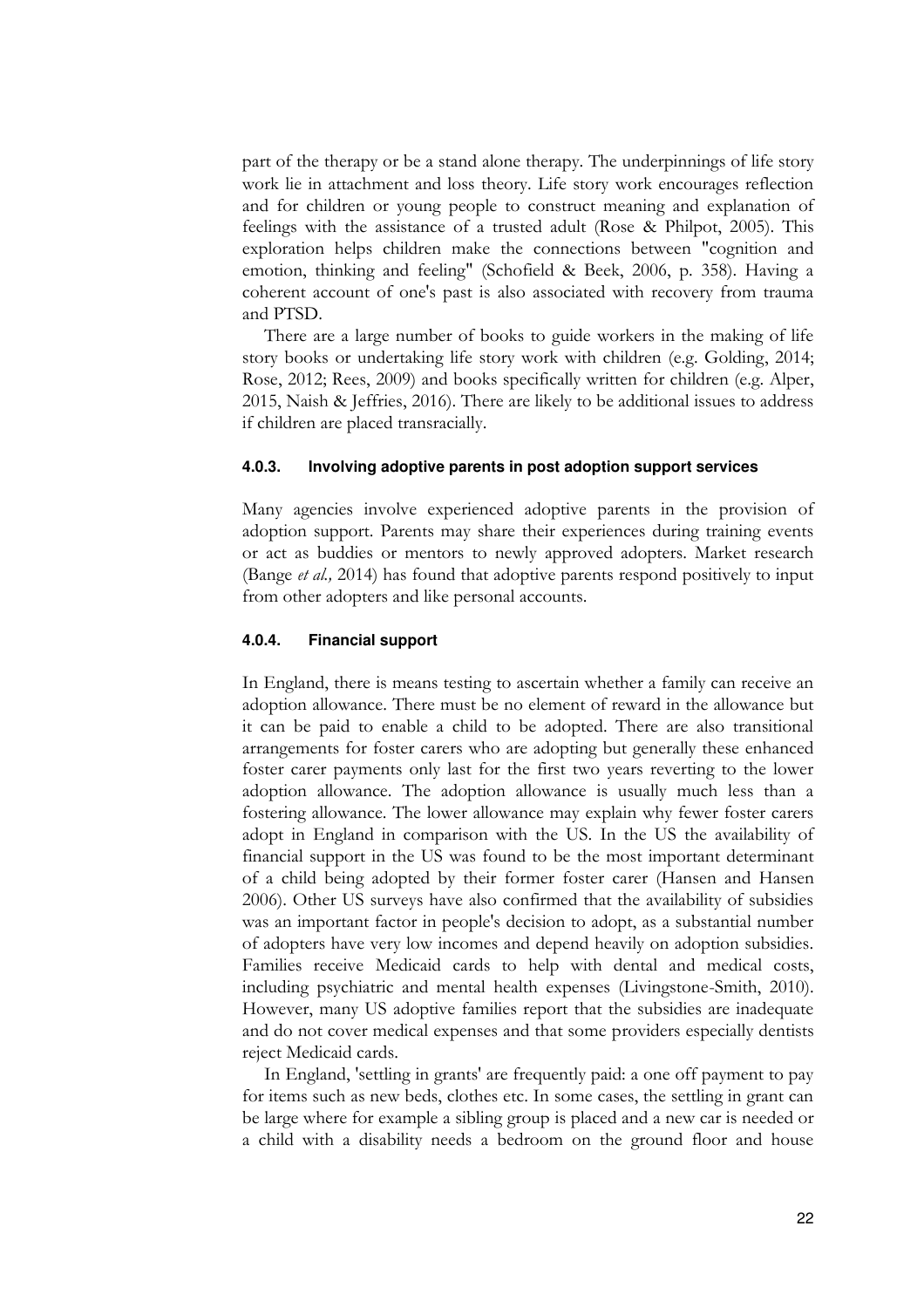alterations have to be undertaken.

### **4.0.5. Statutory adoption leave and pay in England**

Adopters who are employed are entitled to up to 52 weeks of adoption leave. There is no qualifying period of employment. Adopters are also entitled to a maximum of 5 days leave from work during the 'matching period' to allow them to visit the child. If adopting as a couple there is also 2 weeks of paternity leave. Maternity and paternity leave can be shared between the couple. An adopter (one of a couple) who has worked for their employer continuously for at least 26 weeks by the week they are matched with a child or notified of a fostering for adoption placement, may qualify for statutory adoption pay. This is 90% of earnings for the first 6 weeks, and  $\frac{139.58}{2015-16}$  or 90% earnings, whichever is lower, for a further 33 weeks. To qualify they must earn at least £112 per week before tax (2015-16). [\(www.first4adoption.org.uk](http://www.first4adoption.org.uk/)  /adoption-support/adoption-leave-pay/).

# <span id="page-28-0"></span>4.1 Child and Adolescent Mental Health Services (CAMHS)

CAMHS are services provided freely by the National Health Service (NHS) for children with mental health problems in England. Referrals for interventions must be made by a doctor and/or social worker. Nationally mental health services are very under-funded and stretched and adopted parents often complain that they cannot access services. There are often long waiting lists or adopted children do not fit the strict criteria for a diagnosable mental health problem.

Consequently, specialist adoption mental health services have developed in two cities to meet the needs of children and families. For example, a London specialist service is a NHS clinic for adopted and fostered children that also takes referrals from across the country [www.national.slam.nhs.uk/](http://www.national.slam.nhs.uk/)  services/camhs/camhs-adoptionfostering/.

The psychiatrists and psychologists who work within the team provide:

- Assessment of the young person, their attachments and identity, the family environment and their school functioning
- Psychometric assessment of the young person's abilities and emotional profile
- Assessment of educational attainment
- Specialist neuropsychological and social communication assessments
- Individual Cognitive Behavioural Therapy
- Skilled work on improving the parent and child relationship using realtime coaching
- Liaison with school and education services, including school visits and advice on behavioural management and learning strategies in class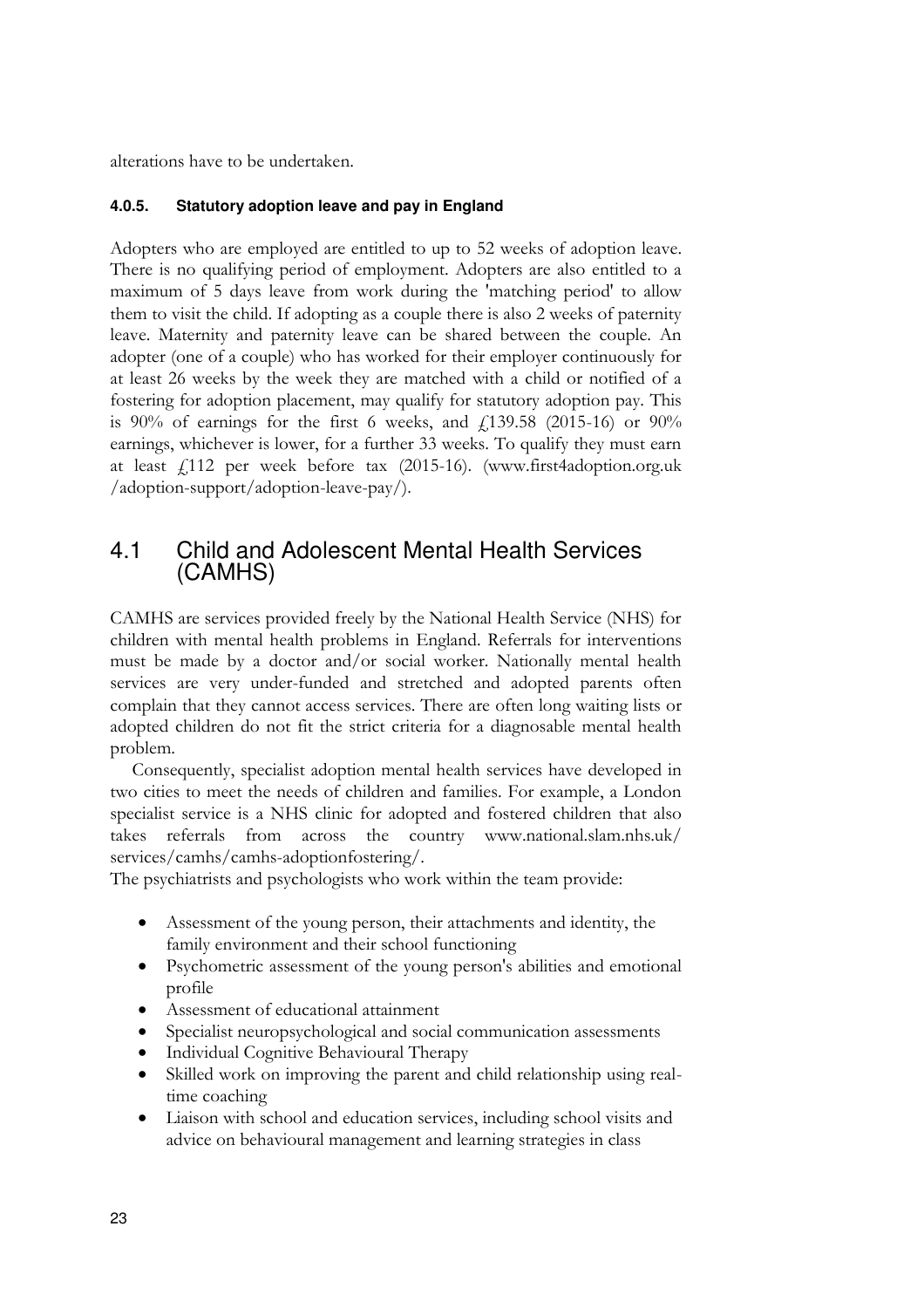- Consultation with social services, for example where there are multiple placement breakdowns
- Medication prescribed or reviewed

Whilst the clinics provide excellent services, most families live many miles away and cannot get to the clinics.

# <span id="page-29-0"></span>4.2 Therapeutic services within social work departments

Some Children's Services have built capacity within their own department and have created multi-disciplinary therapeutic teams. Teams usually comprise social workers, clinical psychologists, child psychotherapists, occupational therapists and sometimes educational psychologists and music/art therapists. The teams work with adopted children and their families and sometimes children in other types of permanent care e.g. kinship care. Teams usually have Dyadic Developmental Psychotherapy (DDP) qualified therapists working within the service, as well as other types of therapy such as family or art therapy. They also offer consultation time for members of the adoption teams. Sometimes the consultation might be about the suitability of a match or plan for adoption, as well as providing advice on supporting families. Some of the specialist teams also attend the preparation groups so that adopters have often met the therapists/psychologists before needing to ask for help. This type of service is highly valued by adoptive parents (Selwyn *et al.,* 2015). The teams work on an inclusive model and are more likely to work through the adoptive parents, rather than work directly with the child. In comparison, generic mental health services often have a private relationship with the child and the work is not discussed with parents. This can be a very unhelpful dynamic in adoptive families and can encourage splitting. The specialist services have a more inclusive model.

Access to these specialist mental health services has depended on where families lived. Those living in rural or poorer areas often had no access to services and therefore the government has funded the Adoption Support Fund. Families can apply for an assessment of need when they believe a therapeutic intervention is needed. Families then receive the intervention. The average spend per family has been about  $f_1$ 5,000 - a small amount to invest in therapy compared with the cost of an adoption disruption and children returning to care.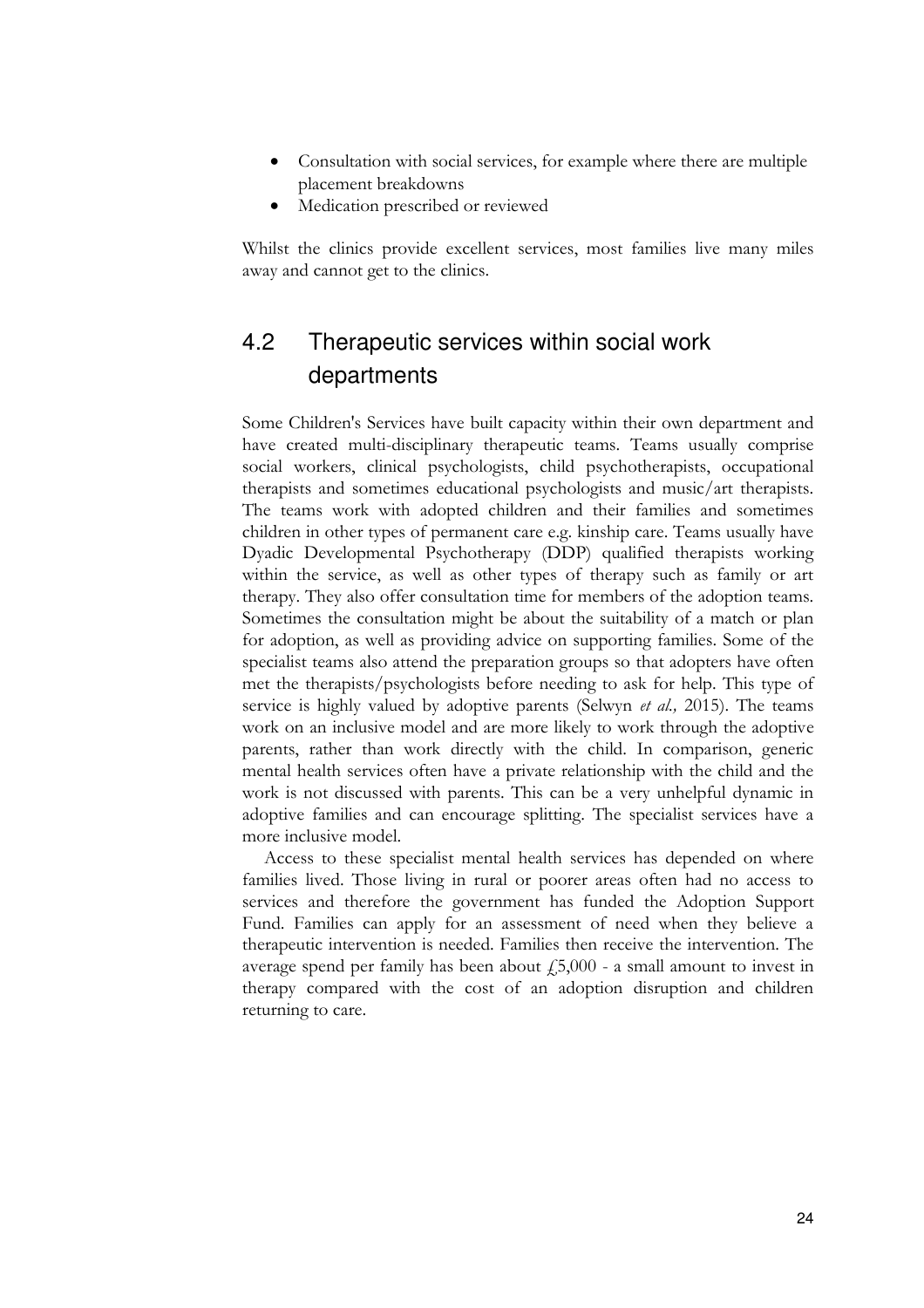# <span id="page-30-0"></span>4.3 Educational support for domestic adoptions in England

Educational support for adopted children is the least developed area of adoption support. There is great variation in the willingness of schools to consider adopted children's needs. However recent legislation has ensured that the additional educational support that children in care receive has been extended to cover adopted children too. Adopted children now have priority school admission and the school receives  $f<sub>1</sub>1,600$  per year for each adopted child (age 4-16 yrs). The school can choose how to use the funding to improve the educational gap. For example, children may need help at the start of the school day transitioning from the parent to the classroom, or help to stay calm moving between lessons, or additional help with reading. A personalised education plan may be developed to help the child.

There has also been encouragement for teachers to understand the basics of attachment theory and to be more sensitive to the needs of adopted children and those in care. http://www.attachmentawareschools.com/video section two.php Teachers are also encouraged to use the strategies developed by Louise Bomber (2011) and for further information see www.theyellowkite.co.uk.

In a few areas of the UK, educational psychologists play a key role in supporting adoptive placements. For example they offer consultations to adoptive parents, provide trainingworkshops on educational matters and help teachers develop strategies to manage challenging behaviour and working with those at risk of exclusion Less commonly, educational psychologists accept referrals for video interactive guidance [\(www.videointeractionguidance.net/](http://www.videointeractionguidance.net/)  aboutvig) for adopted children, as a means to improve and support attachments.

#### **4.3.1. Occupational therapy services**

A few adoption support teams also include an occupational therapist (OT). The OT provides work on sensory processing and integration because of the extreme neglect many of the children suffered before being placed for adoption. Sometimes their work is combined with attachment based work (e.g. www.sensoryattachmentintervention.com/).

New services are constantly being developed, as there has been government funding available to innovate. As well as professionals innovating, the influence of adoptive parents on the content and delivery of services has increased in importance. Parents are involved at all levels: sitting on government expert working groups, responding to consultations and coworking with professionals on preparation groups. Adoption UK, set up by adoptive parents and run by adoptive parents, (www.adoptionuk.org.uk) has a major influence on policy and practice development. A more recent development has seen adoptive parents responsible for the delivery of a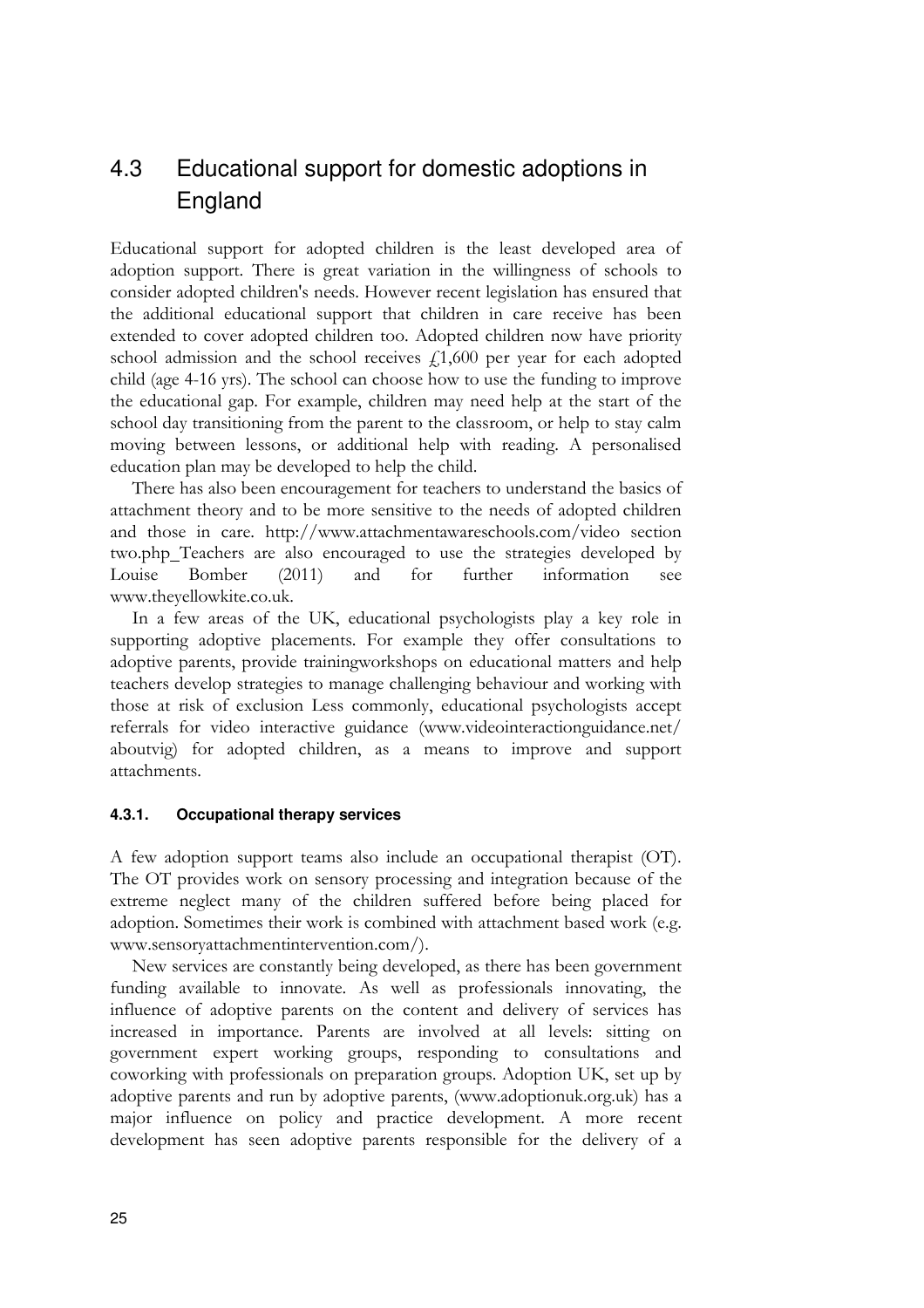support service (http://theadoptionsocial.com/blogless-blogging/aninterview-with-co-founder-of-the-cornerstone-partnership/). This development is currently being evaluated.

In the last chapter, therapeutic interventions used in adoption families are described.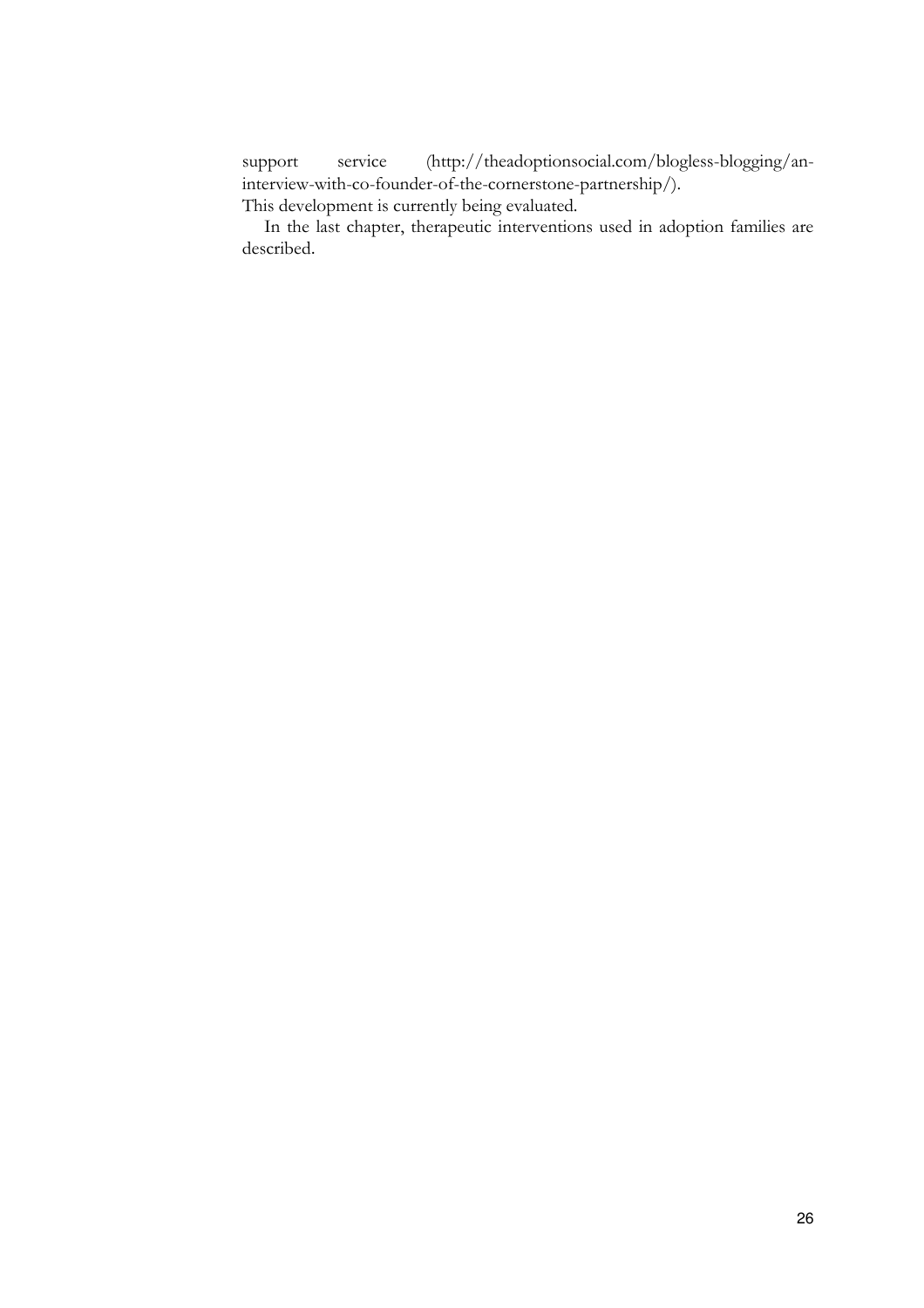# <span id="page-32-0"></span>**5 Interventions**

In this chapter, specific interventions are described. These have been selected because they have either built a firm evidence base for their effectiveness or they been adapted for an adoption population from an evidence based programme. There are many other programmes delivered to adoptive families where there is less robust evidence. These include in the UK the Safebase parenting programme, (www.safebase.org.uk/) supported by the Department of Education and delivered in many areas of England and in the US an intervention known as ARC (attachment, self-regulation and competency). ARC is designed for work with children and young people who have multiple or prolonged traumatic stress. ARC has been used with adopted children (Hodgdon et al 2015) and is used by many clinicians practising in the area of child trauma (www.traumacenter.org/research/ascot.php). The creative therapies using music and art are also frequently used.

Due to limits on length and available time to complete the review these and many other interventions have had to be excluded. Very few interventions have been specifically adapted for intercountry adoptions (Welsh *et al.,* 2007).

The rating system used in this chapter for interventions is:

1 **Well-Supported by Research Evidence** The intervention must have at least two rigorous randomized controlled trials (RCT) with one showing a sustained effect of at least 1 year.

2 **Supported by Research Evidence** The intervention must have at least one RCT showing a sustained effect for at least 6 months

3 **Promising practice**, the intervention must have at least one study where a control group was used to establish benefit.

The interventions selected are: Attachment and Biobehavioral Catchup (ABC) , Circle of Security (COS), Dyadic Developmental Psychotherapy (DDP), Eye Movement Desensitization and Reprocessing for Children and Adolescents (EMDR), Nurturing Attachments: a group parenting programme, Parent-Child Interaction Therapy (PCIT), The Incredible Years (adapted), Theraplay, Trauma-Focused Cognitive-Behavioural Therapy (TF-CBT) , Videofeedback Intervention to promote Positive Parenting (VIPP), and AdOpt: a group parenting programme.

# <span id="page-32-1"></span>5.1 Attachment and Biobehavioural Catch-up (ABC).

Website: http://www.infantcaregiverproject.com/ Scientific rating: 1 Well supported by research evidence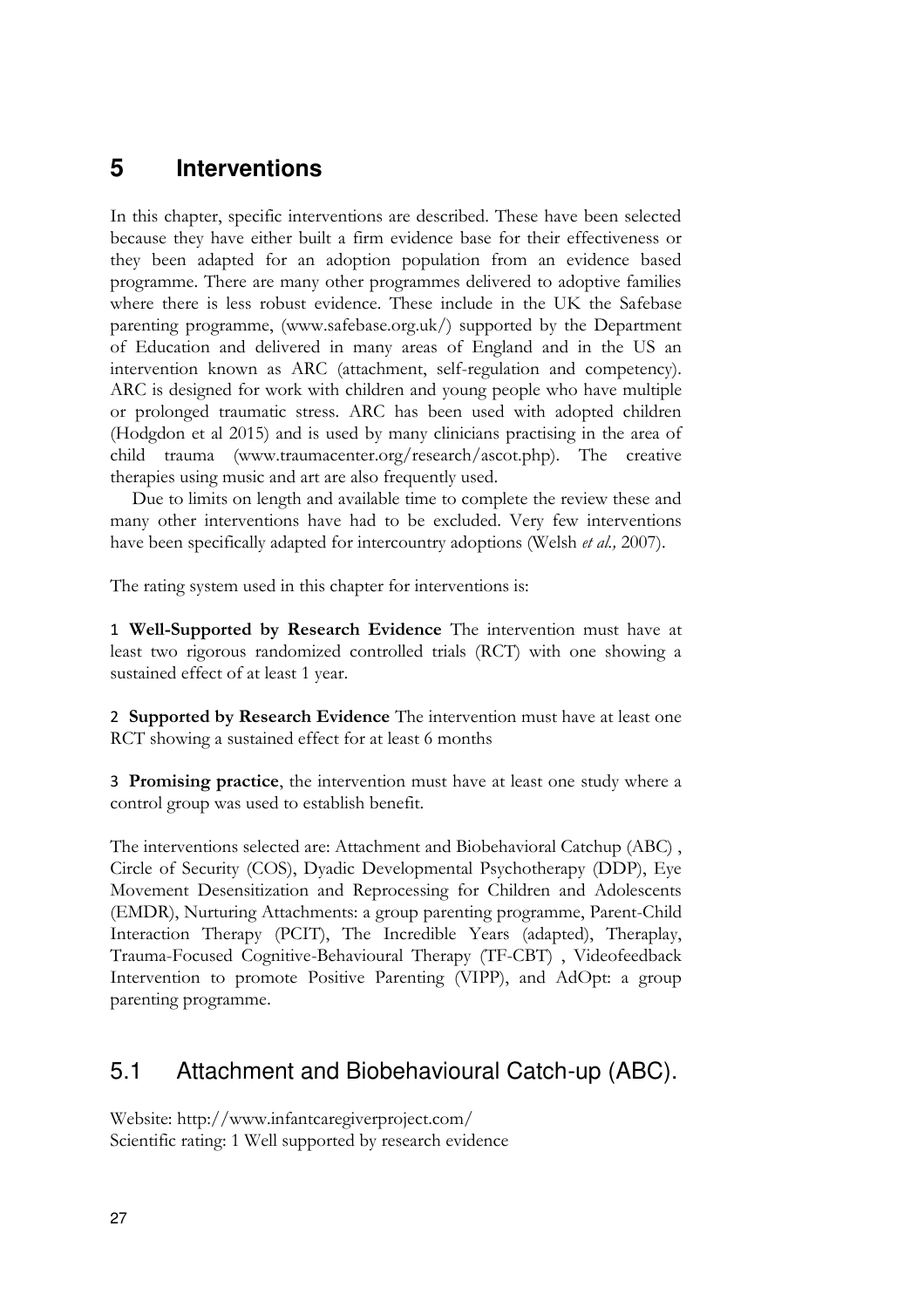#### **5.1.1. Target Population**

 The ABC Intervention was initially designed for children ages 10 - 24 months old in foster care but has been adapted for younger children (younger than 10 months) and older children (from ages 24 to 36 months), as well as children being cared for by high-risk birth parents and **inter-country adopted children and their parents**. Many of the foster parents who received the intervention in reported studies were or went onto become **adoptive parents**  for the child in their care (personal communication from Mary Dozier). ABC is delivered in Australia, UK and US. In Germany the certified coach is Ina Bovenschen: ina.bovenschen@psy.phil.uni-erlangen.de.

#### **5.1.2. Brief Description**

The intervention is based on attachment theory and stress neurobiology. *ABC* targets several areas that have been identified as problematic among children who have experienced early maltreatment and/or disruptions in care. These young children often behave in ways that push their caregivers away. While ABC is a manualized intervention that also incorporates video-feedback and homework, the most crucial aspect of the intervention is the parent coach's use of "In the Moment" comments that target the caregiver behaviours of nurturance, following the lead, delight, and non-frightening behaviours. These are used throughout the home visiting session while working with the parent.

#### **5.1.3. Goals**

- The ABC Intervention is designed to help parents provide:
- Nurturance even when children do not appear to need it
- Mutually responsive interactions in which caregivers follow children's lead
- Care that is not frightening or overwhelming to children, such as refraining from verbal threats
- Increase caregiver nurturance, sensitivity, and delight
- Decrease caregiver frightening behaviours
- Increase child attachment security and decrease disorganized attachment
- Increase child behavioural and biological regulation

#### **5.1.4. Delivery**

Ten hourly sessions delivered by a parent coach in the family's home. Parent coaches provide "in the moment" feedback to parents. They also videotape each session and review video feedback of past and current sessions with parents to highlight their strength.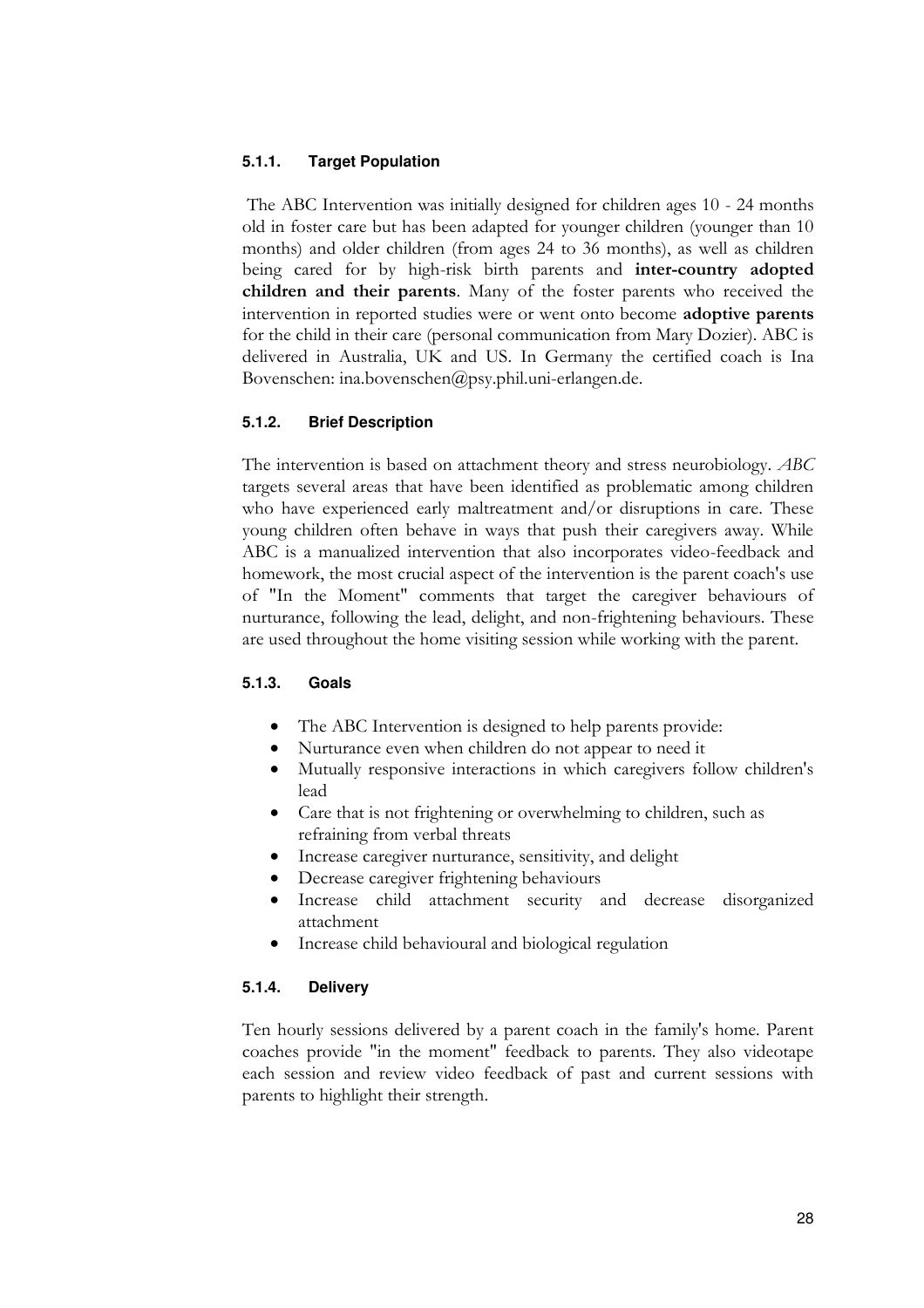### **5.1.5. Homework**

Parents make and record weekly observations. For most weeks, daily activities are suggested.

# **5.1.6. Training**

Potential parent coaches participate in a screening prior to training followed by a 2-3 day training at the University of Delaware and a year of supervision through videoconferencing to become a Certified Parent Coach.

# **5.1.7. Evaluations**

Fewer children in the ABC intervention developed disorganized attachment than children randomly assigned to an alternate intervention (32 vs. 58%), as reported by Bernard *et al.* (2012). Children in the ABC intervention also showed more normative levels of cortisol production as measured across the day and in response to stress (Dozier *et al.,* 2006, 2008). ABC children were also better in regulating anger in a task designed to be frustrating, developing better inhibitory control, and showing more mature theory of mind, relative to children in the control condition. There is an RCT in progress comparing ABC with development education for families (DEF). The sample is inter-country adoptive parents.

# **5.1.8. Publications**

- Lind, T., Bernard, K., Ross, E., & Dozier, M. (2014). Intervention effects on negative affect of CPS- referred children: Results of a randomized clinical trial. *Child Abuse & Neglect,* 38(9),
- Bick J. & Dozier M (2013). The effectiveness of an attachment based intervention in promoting foster mothers' sensitivity towards foster infants. *Infant Mental Health Journal,* 34(2), 95-103. doi:10.1002/imhj.21373
- Bernard, K., Dozier, M., Bick, J., Lewis Morrarty, E., Lindhiem, O., & Carlson, E. (2012). Enhancing attachment organization among maltreated infants: Results of a randomized clinical trial. *Child Development.* Mar-Apr; 83(2):623- 36.
- Dozier, M., Peloso, E., Lewis, E., Laurenceau, J., & Levine, S. (2008). Effects of an attachment based intervention on the cortisol production of infants and toddlers in foster care. *Development and Psychopathology,* 20, 845-859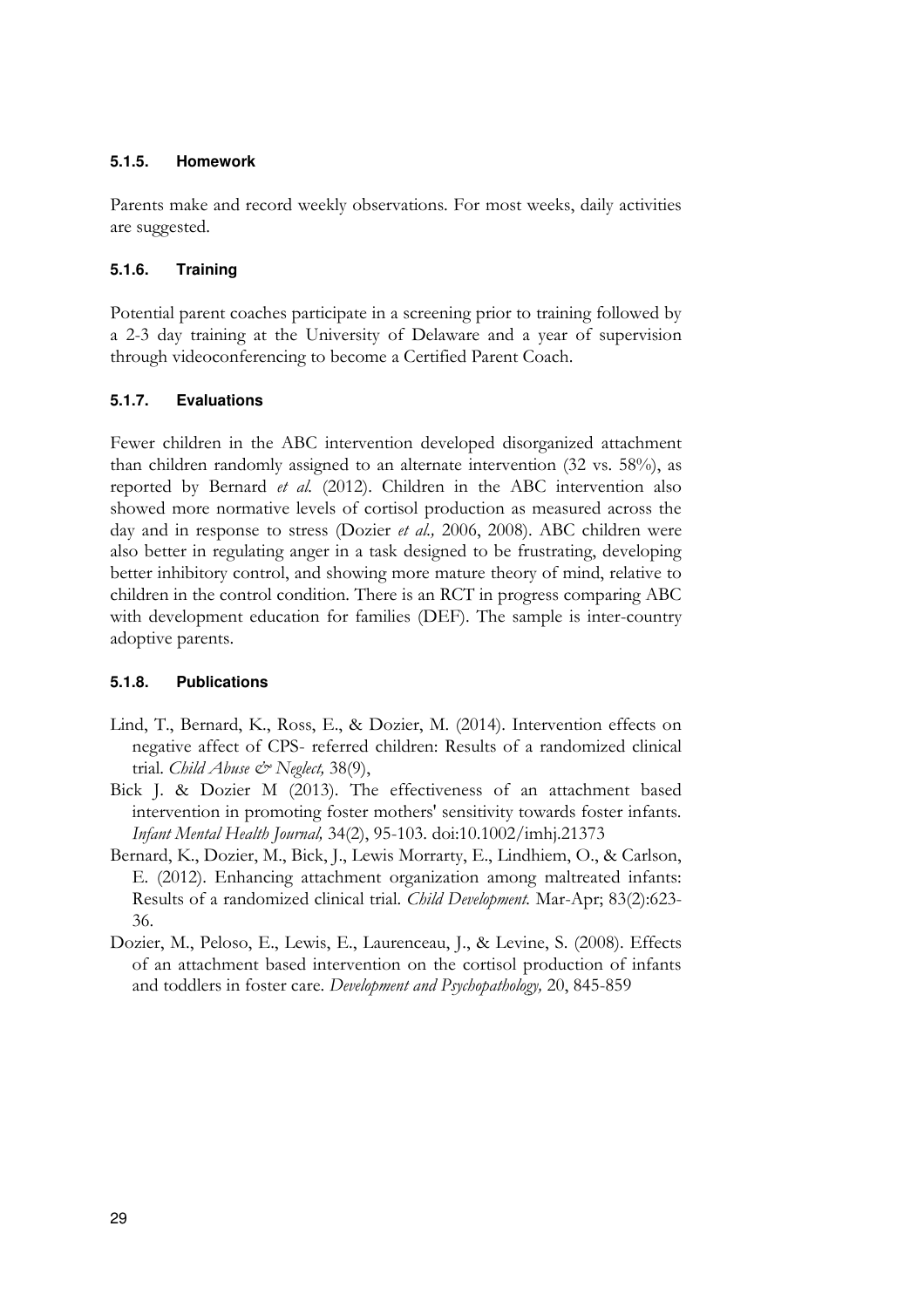# <span id="page-35-0"></span>5.2 Dyadic Developmental Psychotherapy

Websites: http://ddpnetwork.org/about-ddp/ and http://ddpnetwork.org/usa-canada/ Evidence rating: 3 Promising practice

Developed by Dan Hughes, a US clinical psychologist. Since 2000, DDP has gained popularity in the UK. Many social workers in England have been trained to Level 1/2 and it is a common intervention used by adoption support teams with adoptive parents who are struggling to parent traumatised children.

# **5.2.1. Target Population**

DDP is a treatment for families with adopted or fostered children (age 2-21yrs) who have experienced neglect and abuse in their birth families and suffered from significant developmental trauma.

# **5.2.2. Brief Description**

It is based on and brings together theories on attachment, developmental trauma, intersubjectivity, child development, and the neurobiology of trauma. Troubled children may have had many changes of carer, find it hard to trust adults, and have developed insecure attachments. Children may try to stop their new parents from becoming emotionally close to them. The therapy helps the children learn to trust. It is family-based and involves the child with his or her caregivers. The therapeutic model provides a new way of day to day parenting based on the principles of PACE: playfulness, acceptance, curiosity (about the child's mental states) and empathy. There has been controversy regarding Dyadic Developmental Psychotherapy as an appropriate treatment. Based on the available literature, there is no evidence of harm from the use of DDP as described by the developers.

# **5.2.3. Goals**

- Help parents and children to have a better relationship
- Help parents to make more sense of what might be the reasons behind or underneath their child's more concerning, confusing or worrying behaviour
- Help the child, with the parent alongside, to make sense of their current day to day feelings, thoughts and behaviours as well as the things that have happened in the past
- Help the child to understand how the parent's motives are different from the motives of past caregivers who provided them with inadequate care.

# **5.2.4. Delivery**

Therapy normally begins with the therapist meeting with the parents to understand the nature of the difficulties and gathering any relevant background information on the child or the parents. The child then joins the therapy and through a range of techniques including talking, drawing, using puppets, and reading books together, the child is encouraged to describe their inner world.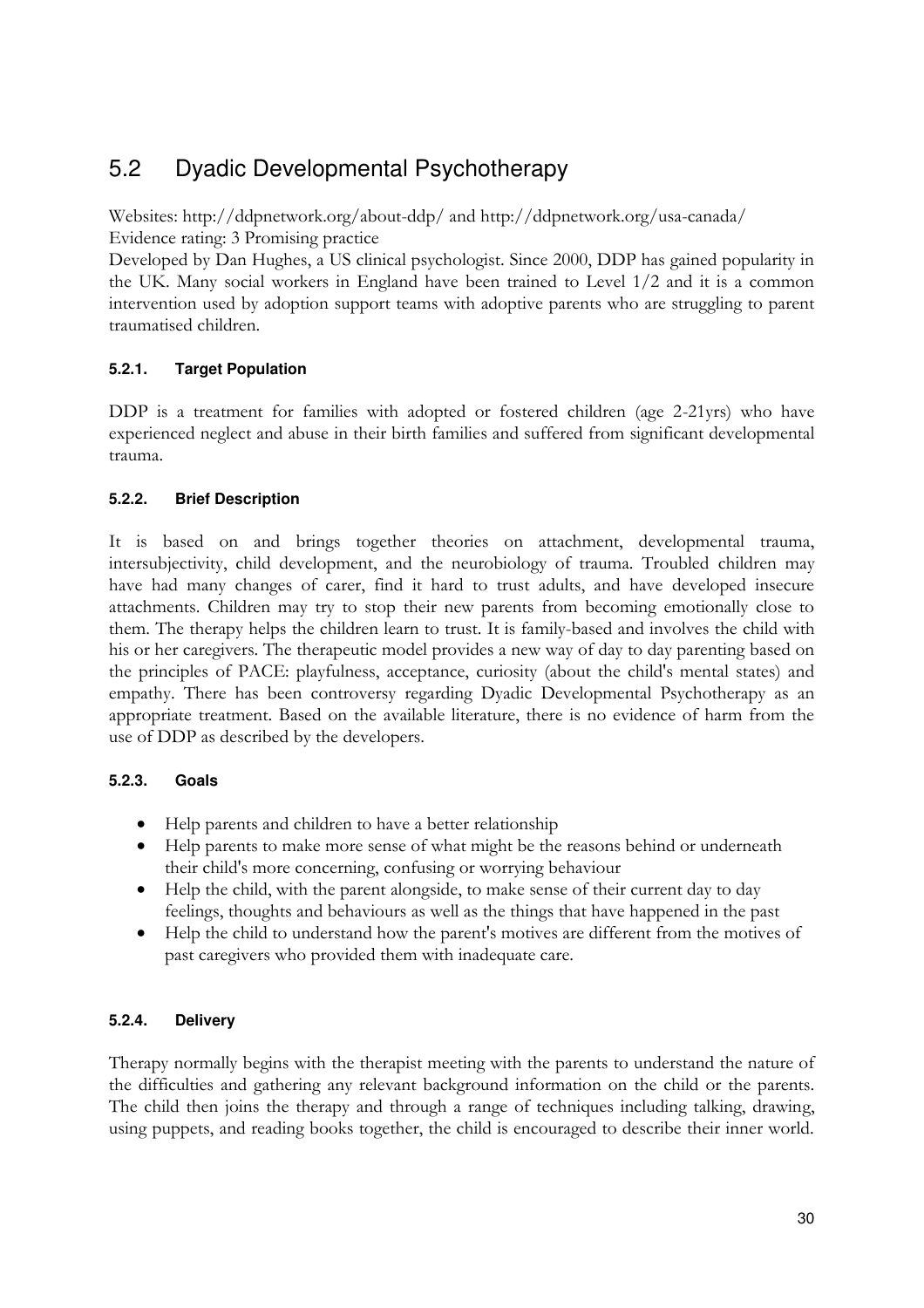Occasionally, the therapist only meets with the parents. The number of sessions depends on family circumstances.

# **5.2.5. Training**

Before training candidates need to have a relevant degree and in the UK to be a registered with a relevant professional body or in the US to be a licensed therapist. Level one introduction is 28 hours of training. Level 2 is a further 28 hours- 56 hours of face to face training provided by a certified and approved DDPI trainer. When the candidate is ready to begin the Practicum, which is a supervised skills-based process that requires a minimum of 10 recorded reviews of DDP work. The work is reviewed and commented upon by a DDP consultant and forms part of the final assessment for accreditation. The DDP Institute is the official body that oversees accreditation.

# **5.2.6. Evaluations**

A follow-up of four years after treatment (Becker-Weidman & Hughes, 2008) found that the 34 youth in the treatment group demonstrated significant improvements on all scales of the Child Behaviour Checklist, and these gains were sustained four years after treatment, while the 30 subjects in the comparison group receiving other forms of treatment did not demonstrate sustained gains on any subscales. An RCT is underway in four sites in the UK. The research is led by Professor Helen Minnis from the University of Glasgow.

# **5.2.7. Publications**

- **Becker-Weidman, A.** (2012). Dyadic Developmental Psychotherapy: Effective Treatment for Complex Trauma and Disorders of Attachment. Illinois Child Welfare, 6(1), pp 119-129.
- **Becker-Weidman, A., & Hughes, D.** (2008). Dyadic developmental psychotherapy: An evidence-based treatment for children with complex trauma and disorders of attachment. *Child and Family Social Work, 13,* 329-337. [http://ddpnetwork.org/backend/wp](http://ddpnetwork.org/backend/wp-content/uploads/2013/12/Dyadic-Developmental-Practice-Paper-BPS-CYP-Review-.pdf)[content/uploads/2013/12/Dyadic-Developmental-Practice-Paper-BPS-CYP-Review-.pdf](http://ddpnetwork.org/backend/wp-content/uploads/2013/12/Dyadic-Developmental-Practice-Paper-BPS-CYP-Review-.pdf)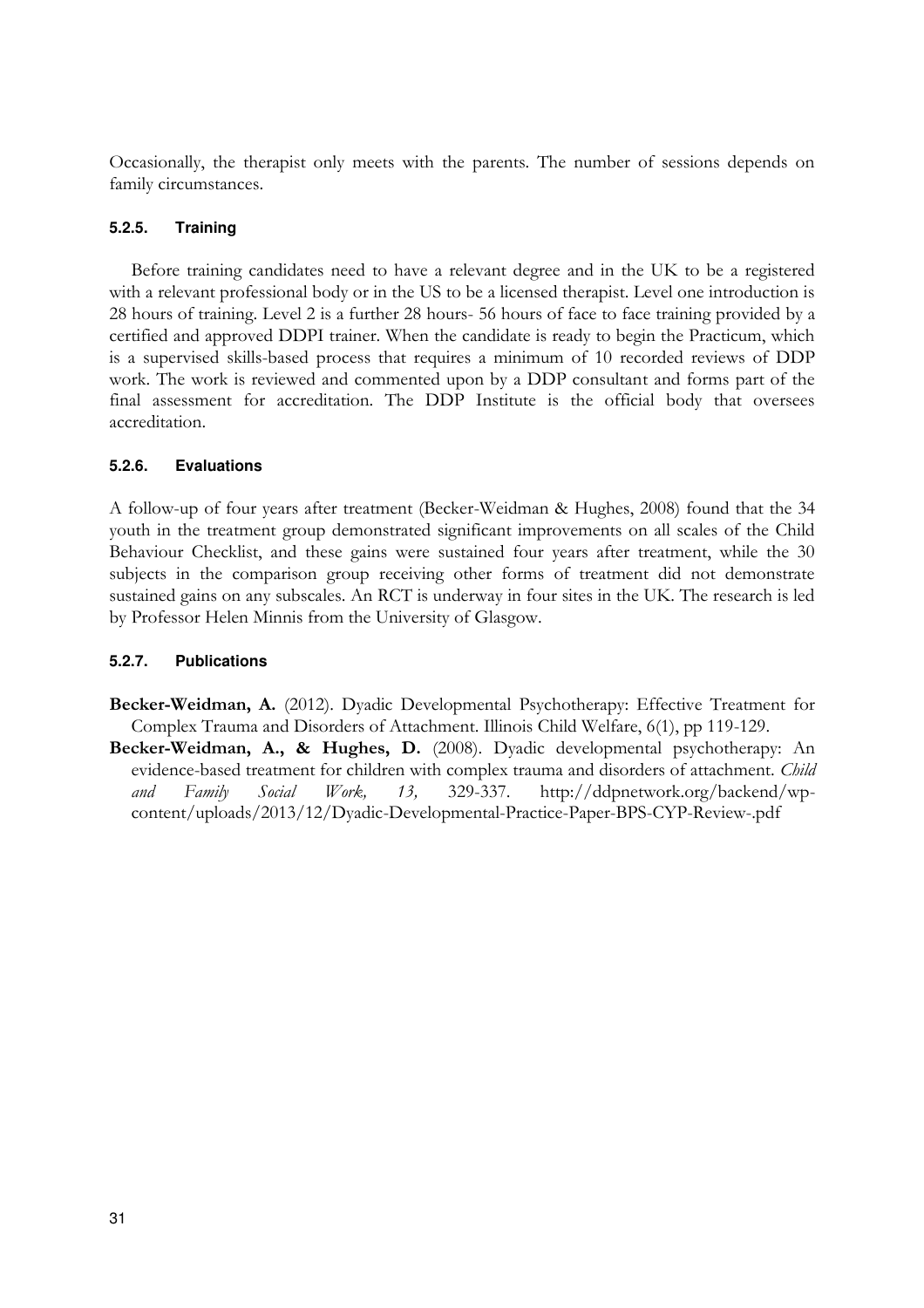# 5.3. Eye Movement Desensitization and Reprocessing for Children and Adolescents (EMDR).

Website: www.emdr.com

Scientific rating: 1 well supported by research evidence

Target Population: Children (age 2-17yrs) who have experienced trauma who are suffering from posttraumatic stress, phobias, and other mental health disorders. It has not been adapted for adoption populations.

# **5.3.1. Brief Description**

EMDR therapy is an 8-phase psychotherapy treatment. During the EMDR trauma processing phases, guided by standardized procedures, the child/young person attends to emotionally disturbing material in brief sequential doses that include their beliefs, emotions, and body sensations associated with the traumatic event while simultaneously focusing on an external stimulus. Therapist directed bilateral eye movements are the most commonly used external stimulus, but a variety of other stimuli including hand-tapping and audio bilateral stimulation are often used. Using standardized procedures, therapy accesses the stored memories, activates the brain's information system and, through reprocessing, helps move the disturbing information to adaptive resolution. When working with children and young people EMDR integrates play therapy and other tools for working with children. A therapeutic relationship is established, the child is comprehensively assessed and prepared for processing. Focused target assessment and memory reprocessing are conducted throughout the complete eight-phases of EMDR therapy.

#### **5.3.2. Goals**

- Target the past events that trigger disturbance
- Target the current situations that trigger disturbance
- Determine the skills and education needed for future functioning
- Reduce subjective distress
- Strengthen positive beliefs
- Eliminate negative physical responses
- Promote learning and integration so that the trauma memory is changed to a source of resilience

#### **5.3.3. Delivery**

Usually one 50 or 90-minute session per week. Length of treatment varies from 3-12 sessions. Delivered in an office.

#### **5.3.4. Homework**

This program does not include a homework component.

#### **5.3.5. Training**

Must be either fully licensed mental health professionals or be enrolled beyond the first year in a Master's or Doctorate level program in the mental health field (Social Work, Counselling,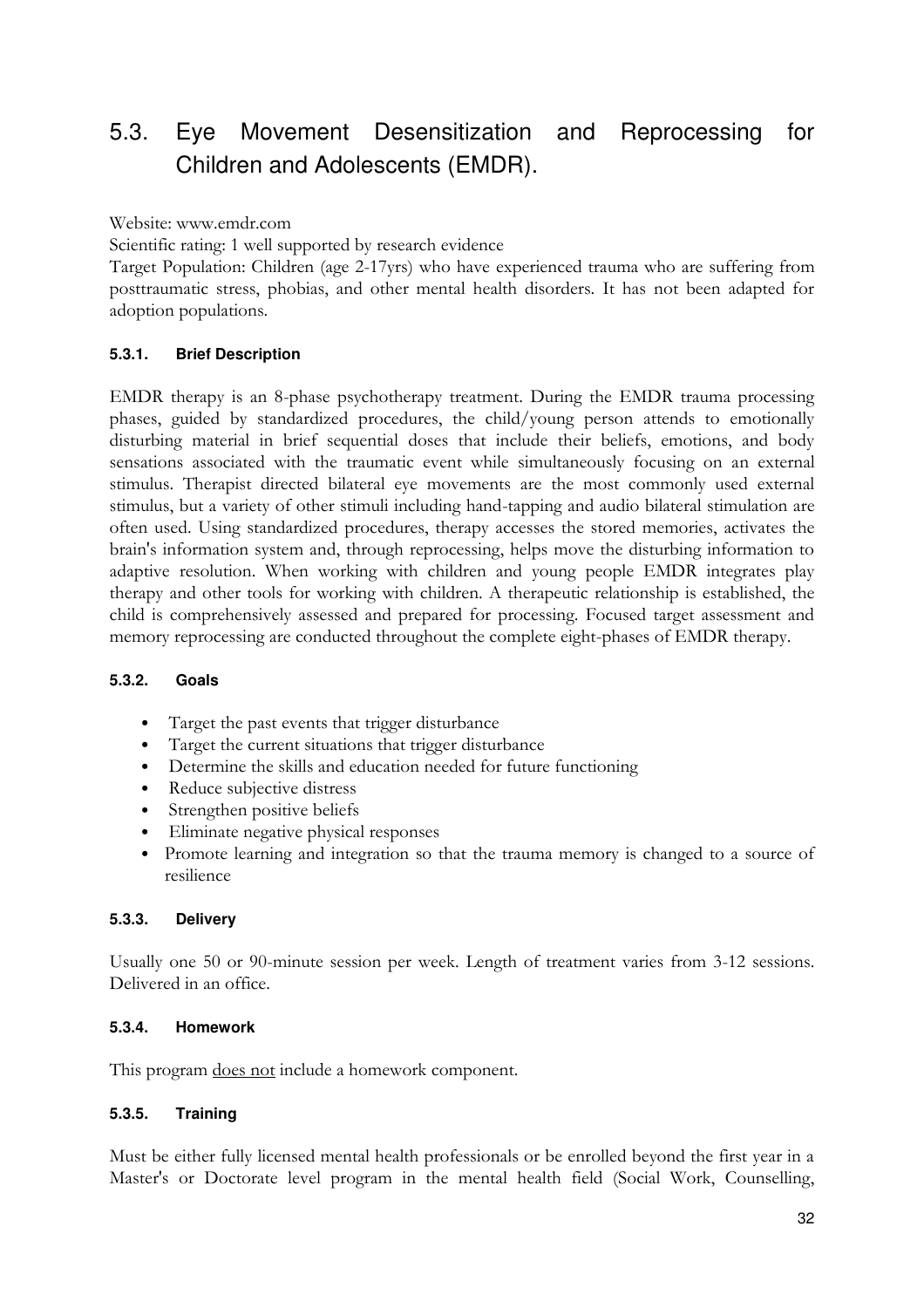Marriage Family Therapy, Psychology, Psychiatry, or Psychiatric Nursing) and on a licensing track working under the supervision of a fully licensed mental health professional. There is a manual that describes how to implement this program, and there is training available www.emdr.com . The basic training consists of two 3-day training modules. In addition, 10 hours of case consultation are required to learn to implement the protocol. Qualified trainers are listed on the following webpage: www.emdria.org

# **5.3.6. Evaluations**

Overviews of EMDR research (e.g. Fleming 2012) note that EMDR has solid research support for the treatment of Type I traumas (e.g. natural disasters, road traffic accidents, burglaries). It may be more efficient than cognitive behavioural therapy (de Roos *et al.,* 2011), and its application results in significant remission of symptoms (depression, anxiety, PTSD) with results maintained at long-term follow-up. However, it has only preliminary evidence for the treatment of Type II traumas, with just one study showing its effectiveness with sexually abused girls (Jaberghaderi *et al.,* 2004). The results are promising, but more research is needed to assess EMDR's effects with children who have suffered repeated interpersonal traumas, and evidence suggests in some cases it may be beneficial to provide EMDR as part of a multimodal treatment package including family therapy.

# **5.3.7. Relevant Publications**

- **Adler-Tapia, R., & Settle, C.** (2009). Evidence of the efficacy of EMDR with children and adolescents in individual psychotherapy: A review of the research published in peer-reviewed journals. *Journal of EMDR Practice and Research,* 3(4), 232-247.
- Fleming J. (2012). The Effectiveness of Eye Movement Desensitization and Reprocessing *Journal of EMDR Practice and Research,* 6 (1) 16-26.
- **Rodenburg, R., Benjamin, A., de Roos, C., Meijer, A. M., & Stams, G. J**. (2009).Efficacy of EMDR in children: A meta-analysis. *Clinical Psychology Review, 29,599-606.*
- **de Roos, C., Greenwald, R., den Hollander-Gijsman, M., Noorthoorn, E., van Buuren, S., & de Jongh, A.** (2011). A randomized comparison of cognitive behavioural therapy (CBT) and eye movement desensitisation and reprocessing (EMDR) in disaster-exposed children. European Journal of Psychotraumatology, 2, 5694-5704
- **Rubin, A., Bischofshausen, S., Conroy Moore, K., Dennis, B., Hastie, M., Melnick, L., & Smith, T.** (2001). The effectiveness of EMDR in a child guidance center. *Research on Social Work Practice,* 11(4), 435-457.

# **5.3.8. Other information**

Materials are available in Danish, Dutch, English, Flemish, French, German, Haitian Creole, Hebrew, Italian, Japanese, Mandarin, Spanish, and Swedish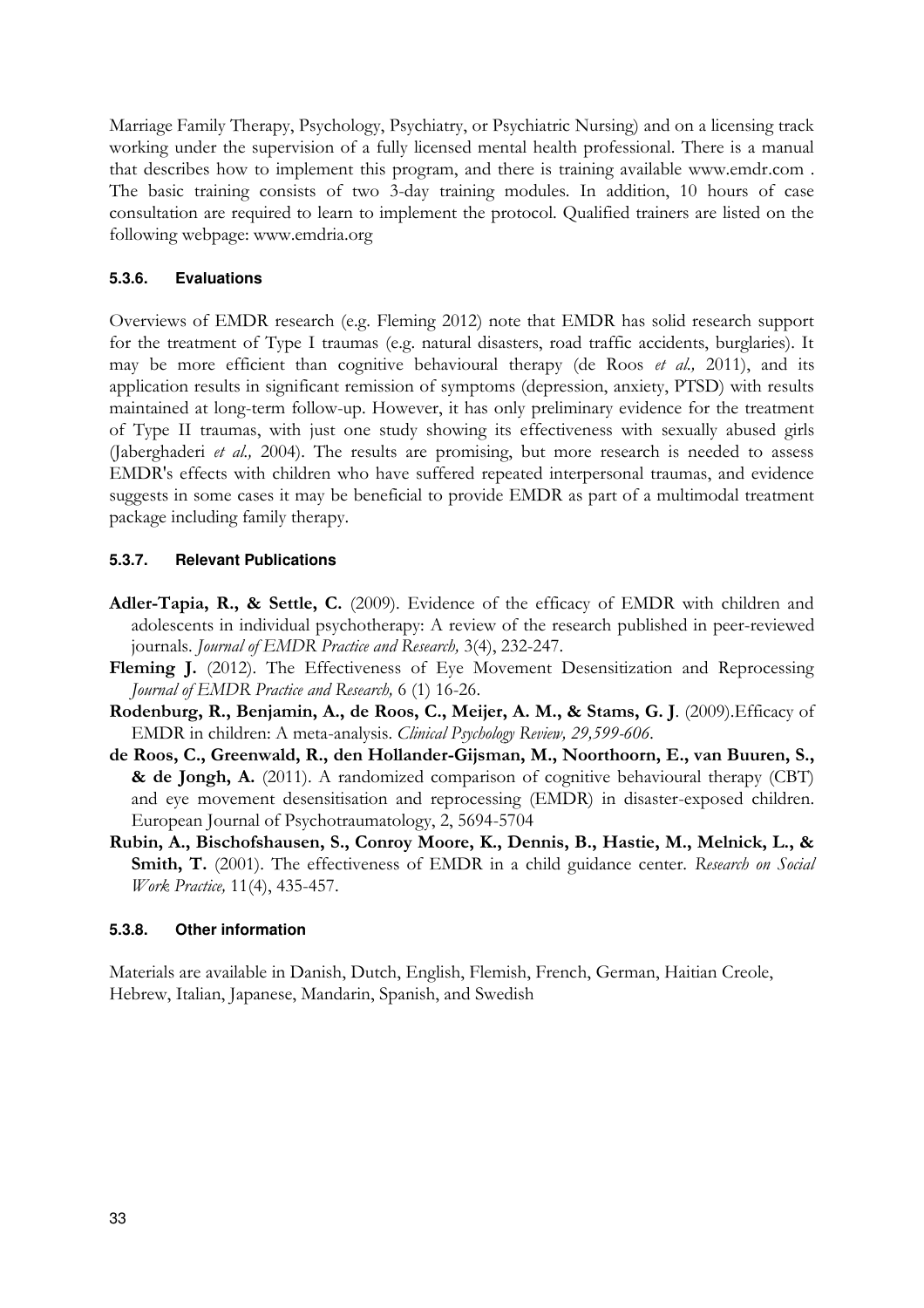# <span id="page-39-0"></span>5.4. Circle of Security (COS)

# Website: www.circleofsecurity.net

Scientific rating: 3 promising practice. There are several different COS interventions designed for different age groups but only COS-HV4 has a scientific evidence rating. COS is included because it is used throughout the world and is popular with practitioners. An RCT is underway in Germany with mentally ill mothers and their infants (see [http://bmcpsychiatry.](http://bmcpsychiatry/) biomedcentral.com/articles/10.1186/1471-244X-14-24 It has not been adapted for adopted populations.

Target population COS-HV4 for irritable infants and their parents

# **5.4.1. Description**

COS is based on attachment and object relations theory and family systems theory. It is primarily used in the US but also Australia, Germany, Italy, Japan, Norway, New Zealand and Romania. Core components are: helping the mother recognise the infant's signals, helping mothers respond to both attachment and exploratory behaviours and understanding how responses affect the infant. Interactions are videoed and reviewed the following day with the worker pointing out where the mother has been attuned to the infant and those where 'serve and return' went awry.

# **5.4.2. Goals of COS-HV4**

- Increase security of attachment of the child to the parent
- Increase parent's ability to read child's cues
- Increase empathy in the parent for the child
- Decrease negative attributions of the parent regarding the child's motivations
- Increase parent's capacity to self-reflect
- Increase parents capacity to pause, reflect, and choose security promoting caregiving behaviours
- Increase parent's capacity to regulate stressful emotional states triggered by the child's behavior

# **5.4.3. Delivery**

Through home visits and group settings. COS-HV4 has a mandatory 4 home visits consisting of one 3-hour assessment session followed by a 1.5-hour session every two to three weeks.

# **5.4.4. Homework**

Parents are asked to notice "Circle Moments" between sessions. These are moments where their child shows a need on the Circle. Each meeting starts with asking the parent to share what they noticed that week.

# **5.4.5. Training**

The professional (who works with the parent throughout the whole intervention) are mental health professionals with a Master's level degree and must have completed the advanced 10- day Circle of Security training, passed the competency exam, and received supervision from a Circleof-Security-approved supervisor for 5 complete interventions (each intervention consists of an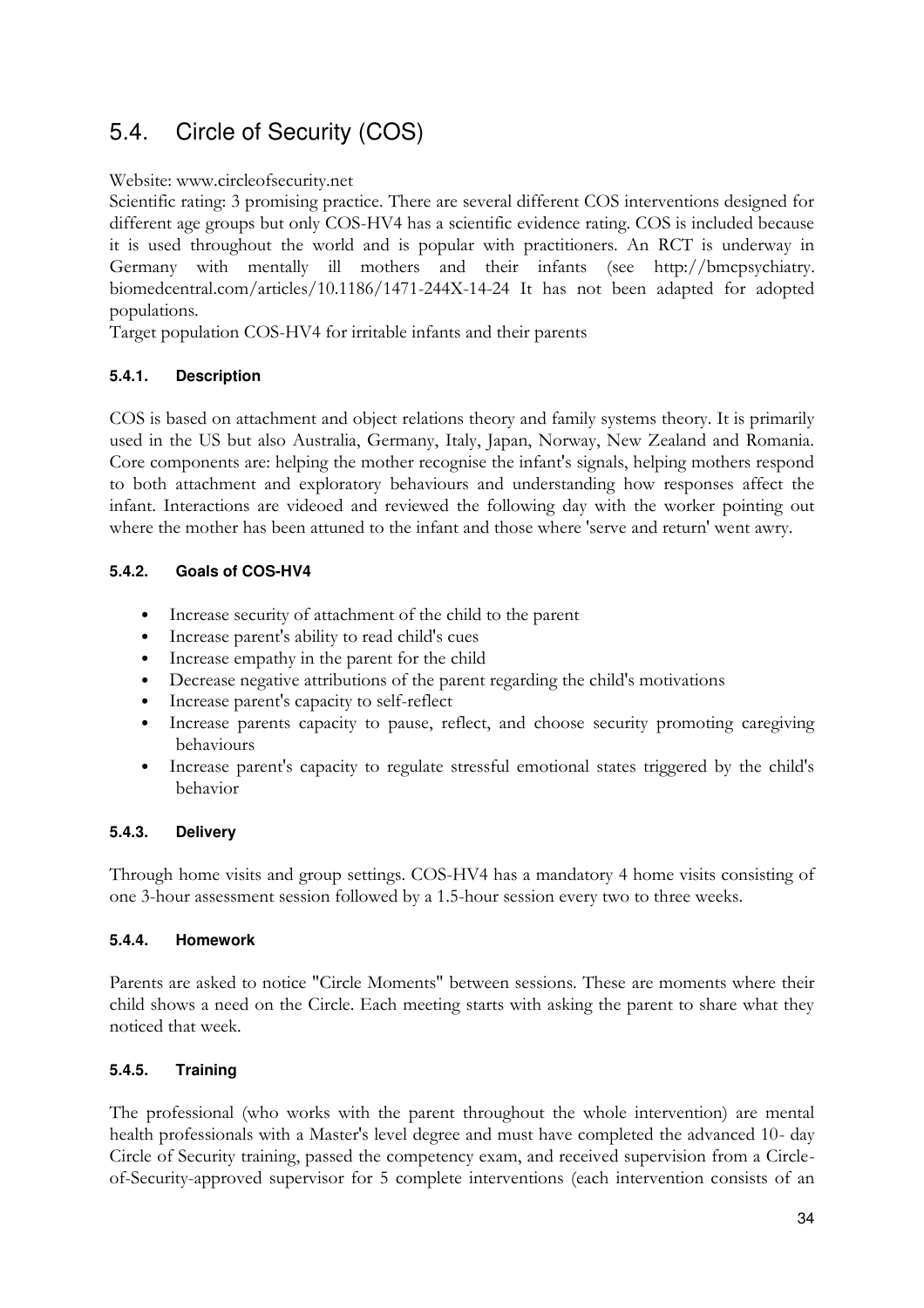evaluation and four home visits). There is a manual.

# **5.4.6. Evaluations**

Studies show a statistically significant decrease in disorganised and insecure attachments in the treatment group.

# **5.4.7. Relevant publications**

- **Cassidy, J., Woodhouse, S.S., Sherman, L.J., Stupica, B., & Lejuez, C.W.** (2011). Enhancing infant attachment security: An examination of treatment efficacy and differential susceptibility. *Journal of Development and Psychopathology, 23,* 131-148.
- **Powell B Cooper G & Hoffman K** (2013). The Circle of Security Intervention: Enhancing Attachment in Early Parent-Child Relationships. Guildford Press
- **Powell, B., Cooper, G., Hoffman, K., & Marvin, R.** (2009). The Circle of Security. In Zeanah, C. H. (Ed.), *Handbook of infant mental health* (3rd ed.), Guilford Press.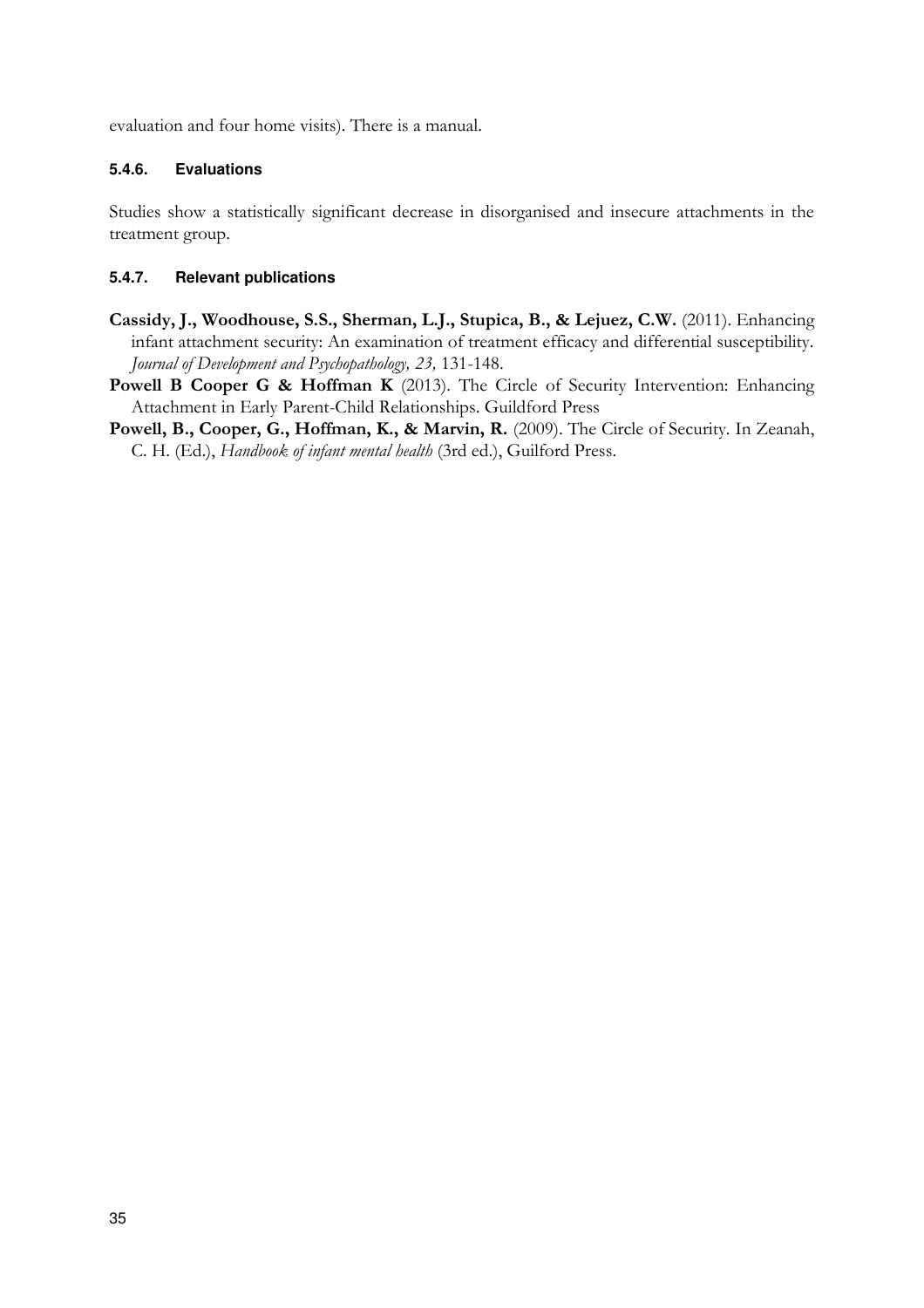# <span id="page-41-0"></span>5.5. Trauma-Focused Cognitive-Behavioural Theapry (TF-CBT)

# Website: https://tfcbt.org

Scientific rating: 1 well supported by research evidence

Target Population: Parents of children (3-18 yrs) with a known trauma history who are experiencing significant Post-Traumatic Stress Disorder (PTSD) symptoms, whether or not they meet full diagnostic criteria. In addition, children with depression, anxiety, and/or shame related to their traumatic exposure. Children experiencing Childhood Traumatic Grief can also benefit from the treatment. It has not been adapted for adoption populations.

# **5.5.1. Brief Description**

TF-CBT is a conjoint child and parent psychotherapy model for children who are experiencing significant emotional and behavioural difficulties related to traumatic life events. It incorporates trauma-sensitive interventions with cognitive behavioural, family, and humanistic principles.

# **5.5.2. Goals**

The overall goal of TF-CBT is to address symptoms resulting from a specific traumatic experience or experiences. This includes:

- Improving child PTSD, depressive and anxiety symptoms
- Improving child externalizing behaviour problems (including sexual behaviour problems if related to trauma)
- Improving parenting skills and parental support of the child, and reducing parental distress
- Enhancing parent-child communication, attachment, and ability to maintain safety
- Improving child's adaptive functioning
- Reducing shame and embarrassment related to the traumatic experiences

# **5.5.3. Delivery**

In the home or a clinic setting, weekly sessions of 30-45 minutes for child and 30-45 minutes for parent. The programme model also includes conjoint child-parent sessions toward the end of treatment that last approximately 30-45 minutes. Treatment lasts 12-18 sessions.

# **5.5.4. Homework**

Parents are given weekly assignments to practice the treatment components at home, both alone and to reinforce and practice these with their children. Children are also given homework during certain sessions to reinforce and practice skills learned in therapy sessions.

# **5.5.5. Training**

Professionals must have a Master's degree and experience of working with children and families. Training comprises an Introductory Overview: 1-8 hours, Basic Training: 2-3 days, Ongoing Phone Consultation (twice monthly for 6-12 months): groups of 5-12 clinicians receive ongoing case consultation to implement TF-CBT for patients in their setting. Advanced Training: 1-3 days. In addition there is a ten-hour basic web-based training free of charge, is available at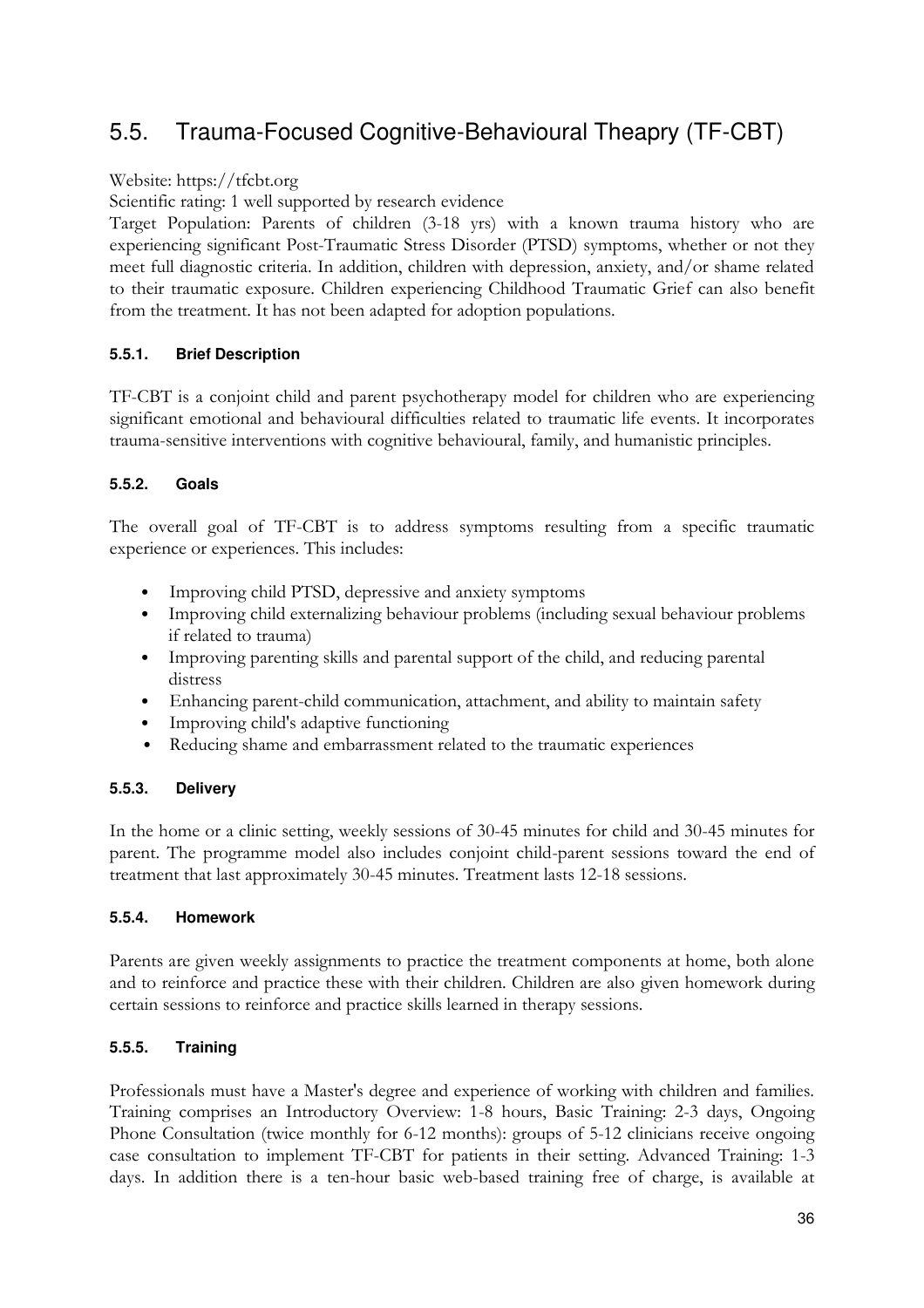www.musc.edu/tfcbt. A free web-based consultation product in implementing TF-CBT is available at www.musc.edu/tfcbtconsult (completion of TF- CBTWeb is required prior to accessing this product). Information about training and consultation and support for implementation is available from the National TF-CBT Therapist Certification Program at https://tfcbt.org.

# **5.5.6. Evaluations**

Children assigned to TF-CBT, demonstrated significantly more improvement in comparison with controls with regards to PTSD, depression, behaviour problems, shame and abuse- related attributions. Parents assigned to TF-CBT also showed greater improvement on selfreported levels of depression, abuse-specific distress, support of the child, and effective parenting practices.

# **5.5.7. Relevant Publications**

- **Deblinger, E., Thakkar-Kolar, R., & Ryan, E**. (2006). Trauma in Childhood. In Follette, V.M. & Ruzek, J. (Eds.) *Cognitive behavioural therapies for trauma.* New York: Guilford Press.
- **Dorsey, S, Pullman, MD, Berliner, L, Koschmann, E, McKay, & Deblinger, E** (2014). Engaging foster parents in treatment: A randomized trial of supplementing Trauma-focused Cognitive Behavioral Therapy with evidence-based engagement strategies. Child Abuse & Neglect, 38, 1508-1520.
- **Cohen, JA, Mannarino, AP & Iyengar, S** (2011). Community treatment of posttraumatic stress disorder for children exposed to intimate partner violence. Archives of Pediatrics and Adolescent Medicine, 165, 16-21.
- **Kind, N, Tonge, BJ, Mullen, P, Myerson, N, Heyne, D, Rollings, S, Martin, R & Ollendick, TH** (2000). Treating sexually abused children with posttraumatic stress symptoms: a randomized clinical trial. Journal of the American Academy of Child & Adolescent Psychiatry, 59, 1347-1355.

# **5.5.8. Other information**

Materials are available in Dutch, German, Japanese, Korean, Mandarin, Polish, Spanish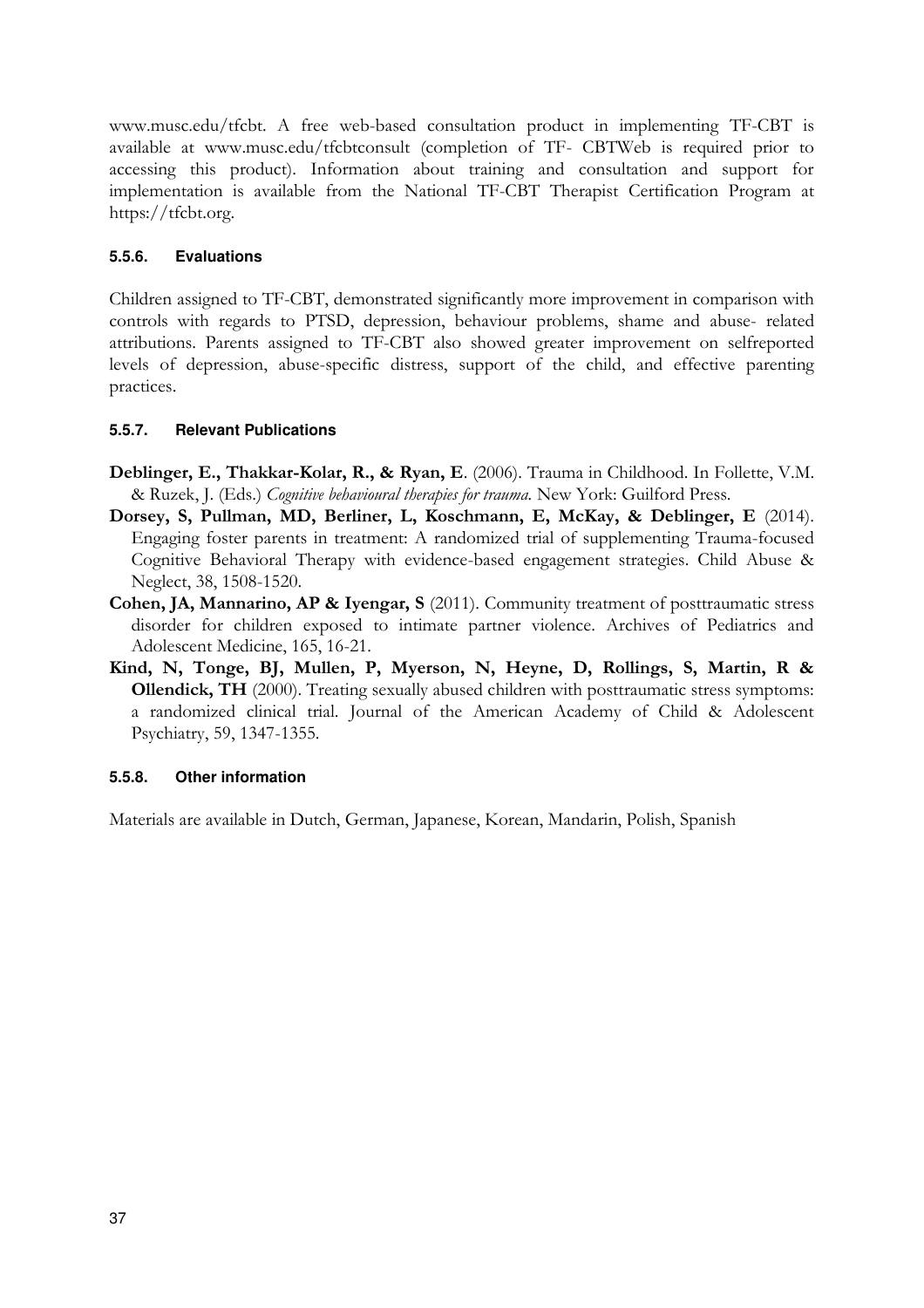# <span id="page-43-0"></span>5.6. Parent-Child Interaction Therapy (PCIT)

# Website: www.pcit.org

Scientific rating: 1 Well supported by research evidence

Target Population: Children age 2 - 7 years old with behaviour and parent-child relationship problems. May be conducted with parents, foster parents, or other caretakers.

PCIT is available throughout the world. The PCIT program in Schweinfurt, Germany, is located at the Leopoldina Child and Adolescent Psychiatry and Psychotherapy program, which offers comprehensive outpatient, inpatient and day treatment services for children and adolescents (2-18yrs) and their families.

# **5.6.1. Brief Description**

PCIT is based on Baumrind's (1966) developmental theory of parenting. PCIT is a highly specified, step-by-step, live coached sessions with *both* the parent/caregiver and the child. It teaches parents traditional play-therapy skills to use to encourage positive child behaviour and management skills to decrease negative behaviour. Parents are taught and practice these skills with their child in a playroom while coached by a therapist. The coaching provides parents with immediate feedback on their use of the new parenting skills, which enables them to apply the skills correctly and master them rapidly. Therapists typically coach from an observation room with a one-way mirror into the playroom, using a "bug-in-the-ear" system for communicating to the parents as they play with their child. Concluding each session, therapist and caregiver together decide which skill to focus on most during daily 5-minute home practice sessions the following week. Change is assessed through regular use of standardised measures. The distinctiveness of this approach lies in the use of live coaching and the treatment of both parent and child together. PCIT is the only evidence-based practice in which the parent and child are treated together throughout the course of all treatment sessions.

# **5.6.2. Goals**

- For children to reduce noncompliance, aggression, rule breaking, disruptive behaviour, dysfunctional attachment with parent, internalizing symptoms.
- For parents to address ineffective parenting styles (e.g., permissive parenting, authoritarian parenting, and overly harsh parenting)

# **5.6.3. Training**

Certified PCIT therapists must have a Master's degree or higher, or an international equivalent in a mental health field and be a practising mental health therapist /psychologist/social worker or be in the third year of training and be conducting supervised clinical work. There is lengthy initial training: 40 hours of face to face training or 10 hours on-line +30 hours face to face. Training continues for a further year focusing on active practising of skills. A manual is available.

# **5.6.4. Delivery**

One or two 1 hour sessions per week delivered in an agency or clinic setting. Needed are two connected rooms with a one-way mirror on the adjoining wall (one room for client, other room for coach) or another method for the therapist to unobtrusively observe the parent. A wireless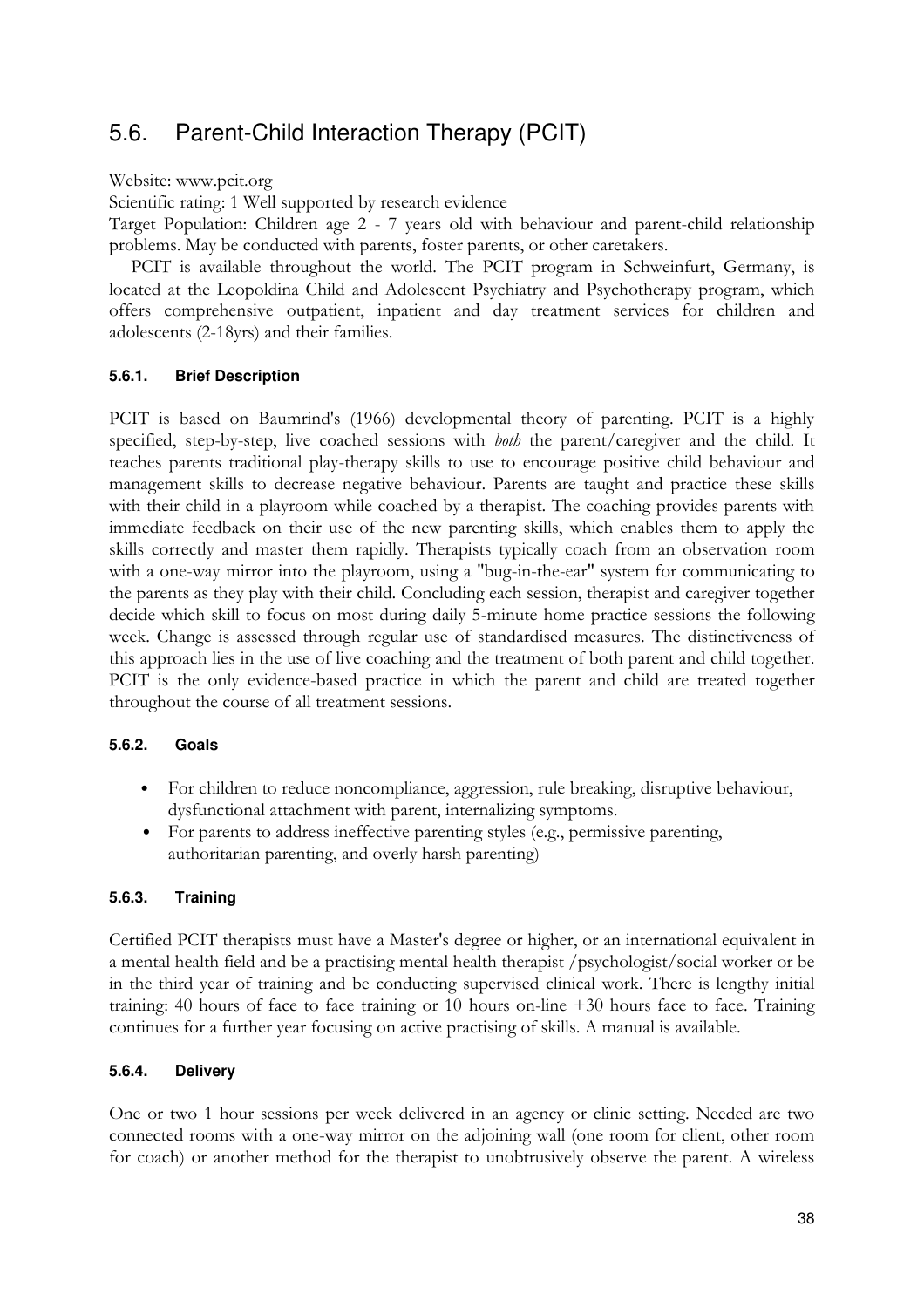communications set consisting of a head set with microphone and an ear receiver (i.e., "bug in the ear") and a VCR and television monitor to tape record sessions for supervision, training, and research purposes. However, PCIT adaptations have been made for treatment settings that lack one way mirrors and/or "bug-in-ear" devices by using walkie-talkies or having the therapist sit in the room. The average number of sessions is 14, but varies from 10 to 20 sessions. Treatment continues until the parent masters the interaction skills to pre-set criteria and the child's behaviour has improved to within normal limits.

#### **5.6.5. Homework**

During the first phase of treatment, homework consists of a daily 5-minute parent-child play interaction in which the parent practices the relationship enhancement skills.

# **5.6.6. Evaluations**

Research compiled over three decades has shown that PCIT is associated with significant and enduring impacts on externalizing problems among children ages 2-7 years. Emerging evidence suggests that PCIT may reduce internalizing problems such as anxiety and depression as well and enhance parenting attitudes and skills while reducing caregiver stress Studies have replicated these results with child welfare service recipients, including children in foster care.

An evaluation of the intervention with 85 adopted children found that there were significant improvements in positive parenting techniques, reductions in parenting stress, and reductions in externalizing and internalizing concerns among the children ( Allen *et al.,* 2012).

#### **5.6.7. Relevant Publications**

An up to date list of relevant research is available at http://www.pcit.org/literature.html

- **Allen, B., Timmer, S. G., & Urquiza, A. J.** (2014). Parent-Child Interaction Therapy as an attachment- based intervention: Theoretical rationale and pilot data with adopted children. Children & Youth Services Review, 47334-341
- **Bertrand, J.** (2009). Interventions for children with fetal alcohol spectrum disorders (FASDs): Overview of findings for five innovative research projects. *Research in Developmental Disabilities,* 30(5), 9861006.
- **Child Welfare Information Gateway.** (2013). *Parent-child interaction therapy with at-risk families.*  Washington, DC: U.S. Department of Health and Human Services, Children's Bureau
- **Mersky, J. P., Topitzes, J., Grant-Savela, S. D., Brondino, M. J., & McNeil, C. B.**  (2014).Adapting Parent- Child Interaction Therapy to foster care outcomes from a randomized trial. *Research on Social Work Practice*. Advance online publication. http://uwm.edu/icfw/wp-content/uploads/sites/384/2016/05/PCIT.pdf
- **Nixon, R. V., Sweeney, L., Erickson, D. B., & Touyz, S. W.** (2003). Parent-child interaction therapy: A comparison of standard and abbreviated treatments for oppositional defiant preschoolers. Journal Of Consulting And Clinical Psychology, 71(2), 251-260.
- **Timmer, S. G., Urquiza, A. J., & Zebell, N.** (2006). Challenging foster caregiver-maltreated child relationships: The effectiveness of parent child interaction therapy. Children & Youth Services Review, 28(1), 1- 19.
- **Timmer, S. G., Urquiza, A. J., Zebell, N. M., & McGrath, J. M.** (2005). Parentchild interaction therapy: Application to maltreating parent-child dyads. *Child Abuse & Neglect*, 29(7), 825-842.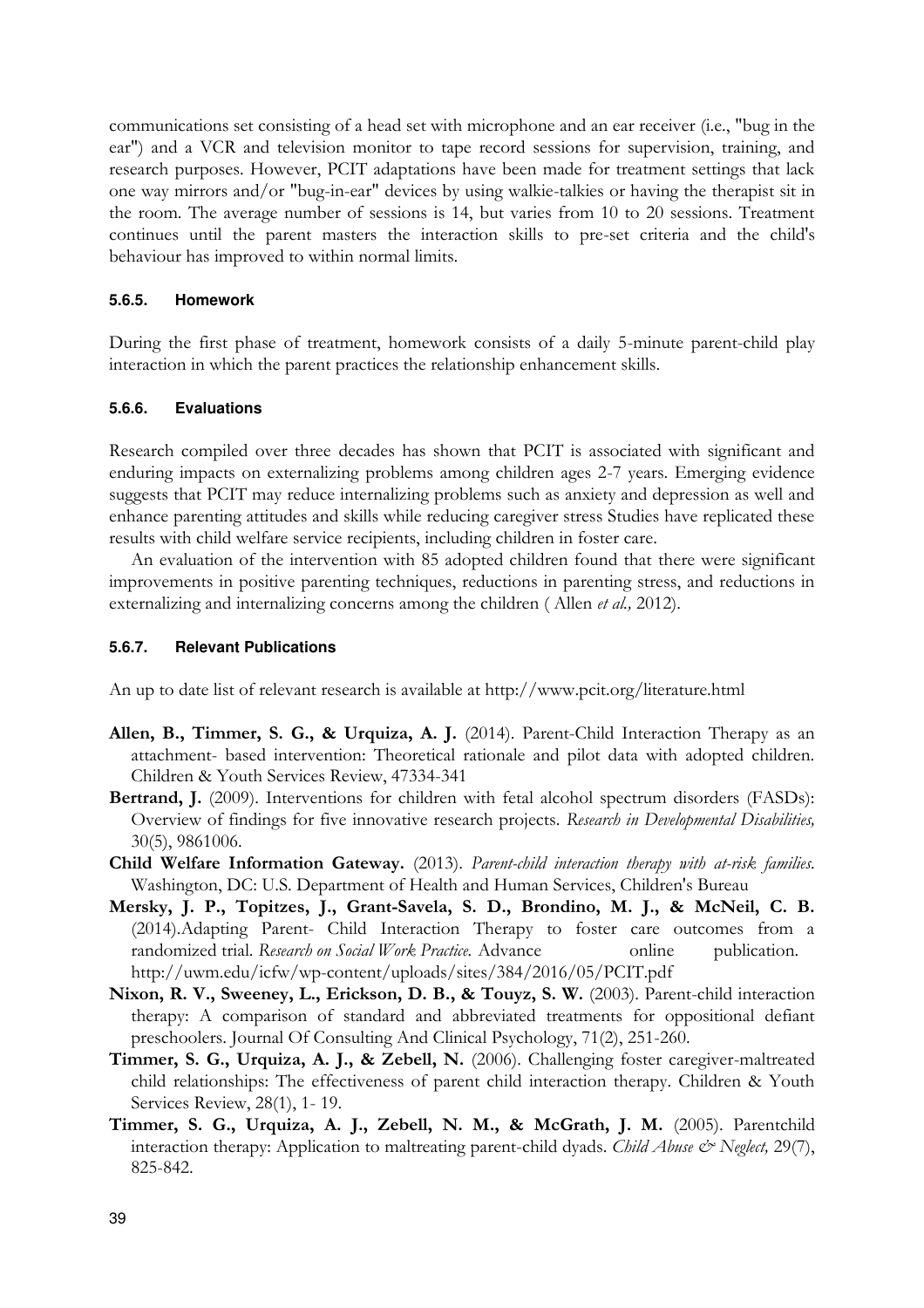**Timmer, S. G., Urquiza, A. J., & Zebell, N. M.** (2005). Challenging foster caregiver maltreated child relationships: The effectiveness of parent-child interaction therapy. *Child and Youth Services Review,* 28, 1-19.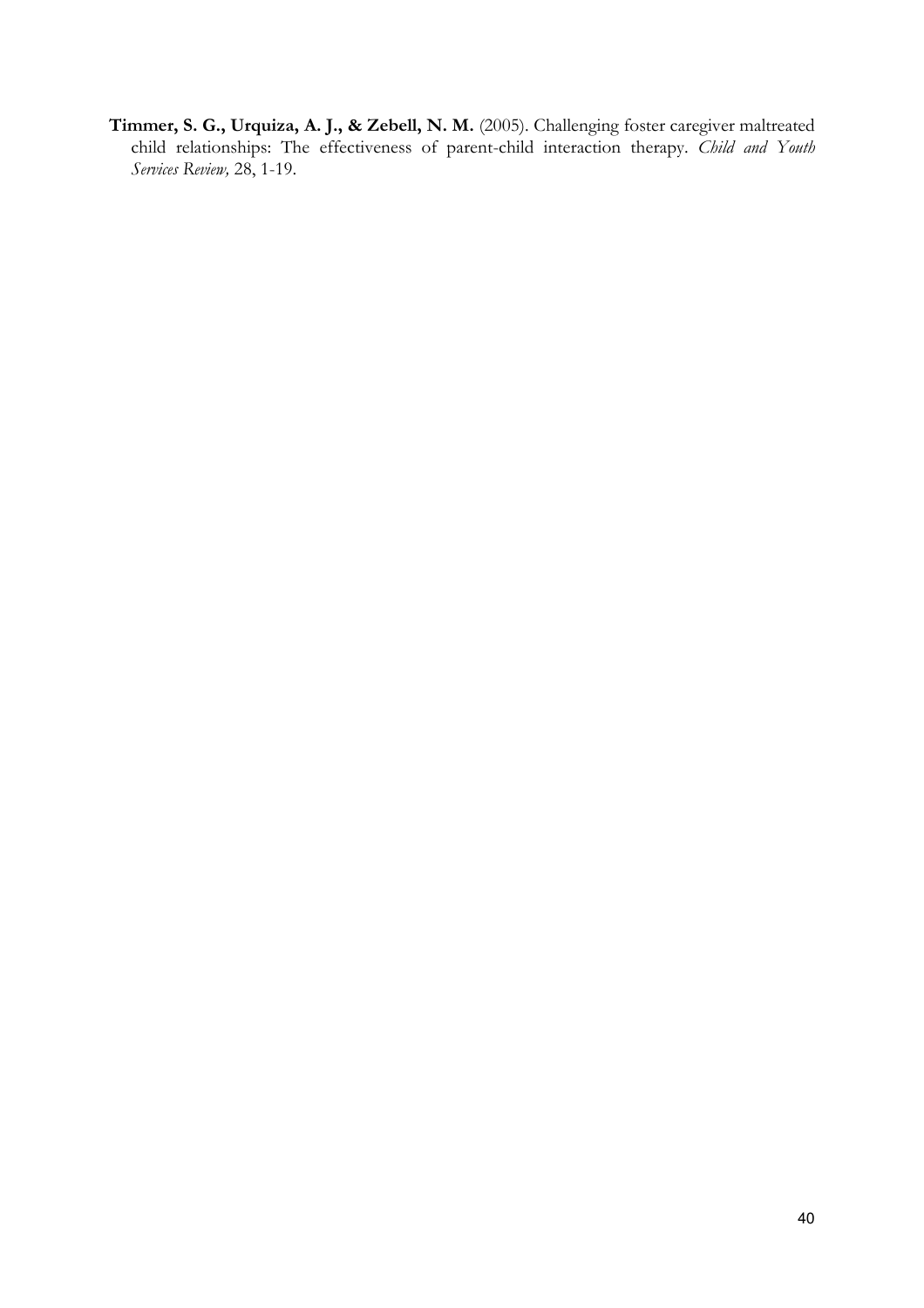# <span id="page-46-0"></span>5.7. Nurturing Attachments Groupwork Programme

Website: http://ddpnetwork.org/

Scientific rating: 3 promising practice

Target Population: Adoptive parents, kinship carers or foster carers who are parenting children who have experienced trauma and/or who have attachment difficulties.

# **5.7.1. Brief description**

This UK based programme daws on attachment theory, reflective functioning theory and research on trauma and neuroscience. It is strongly influenced by the concepts that underpin DDP. Kim Golding, a clinical psychologist and the programme's developer was trained by Dan Hughes and sits on the board of the DDP Institute. In the 'House Model of Parenting' promoted by the group work programme, behavioural change is believed to come from secure foundations. Discipline is informed by empathy and connection. Parents are introduced to the concepts of mentalization and the concepts of PACE (playfulness, acceptance, curiosity and empathy), as a means to transform relationships and practice new skills (Hughes 1997). Parents are encouraged to manage behaviours but within the much broader context of building children's trust and security and enhancing their development. Practical suggestions are offered and are grounded in theory so that parents can develop a deeper understanding about what they are trying to achieve, and can be flexible in the way that they use and adapt the ideas being discussed.

# **5.7.2. Goals**

The programme aims to:

- Improve parents/carers understanding of attachment /trauma theory and the implications for the development of relationships
- Develop parent's capacity for mentalization and sensitive parenting
- Use the concept of PACE in their day to day parenting
- Improve communicative openness within the family
- Help parents/carers to be more aware of the need for self care and to pay attention to their own well-being

# **5.7.3. Delivery**

Nurturing attachments consists of three modules each containing six three hour sessions - 18 hours of training. It is delivered to groups of parents. The programme is manualised and contains a training resource that includes theoretical content, process notes, and a range of activities supported by reflective diaries, activity sheets and handouts.

# **5.7.4. Homework**

There is no set homework but parents/carers are encouraged to use the learning from each group in between sessions. The length of the programme allows parents/carers to practice and raise questions about the approach.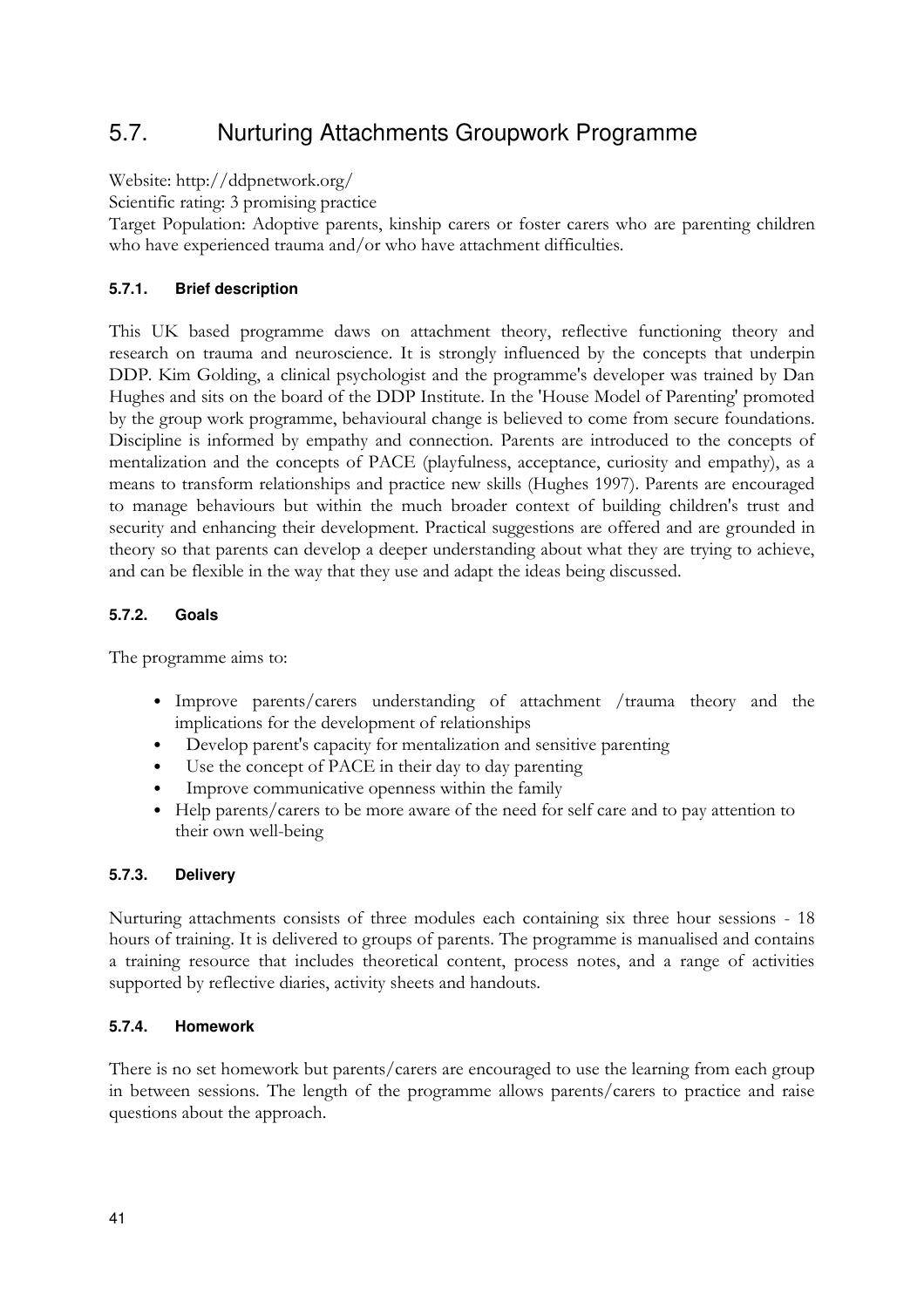# **5.7.5. Training**

There is a no training currently available and as a new intervention there is no accreditation body. There is a published manual.

# **5.7.6. Evaluations**

A few small-scale evaluations showed some small statistically significant differences on standardised measures after receiving the programme. In contrast, the qualitative accounts of participants in those studies described high levels of satisfaction, increased understanding of difficulties, greater mentalization and lower parental stress. One evaluation (Wassall *et al.,* 2011) using an intervention vs waiting list control group found that carers' sense of competence and confidence improved immediately after and eight months following the programme but other outcome measures showed no improvement. A more recent evaluation (Selwyn 2016) found that: the programme met the goals that parents had *independently* set for themselves before the training began. Parents did show a statistically significant increased capacity for reflective functioning post-training and the biggest change was seen on the scale that measures curiosity and interest in children's mental states. Those skills are very important in not jumping to conclusions about children's behaviours or assuming negative intentions. Improved skills in this area should lead to parents being able to stay self-regulated which over time could increase children's self-regulation. However, that study did not include a control group and therefore the programme remains as a 'promising practice'.

# **5.7.7. Relevant publications**

**Golding, K. S.** (2013) *Nurturing Attachments Training Resource. Running parenting groups for adoptive parents and foster or kinship carers.* London: Jessica Kingsley Publishers

**Golding, K. S. and Hughes D. A**. (2012) *Creating Loving Attachments. Parenting with PACE to nurture confidence and security in the troubled child.* London: Jessica Kingsley Publishers

**Selwyn, J.** (2016 in press) *An evaluation of Nurturing Attachments group work programme* 

**Wassall, S.** (2011) *Evaluation of an attachment theory based parenting programme for adoptive parents and foster carers.* Clin.Psy.D. thesis, University of Birmingham.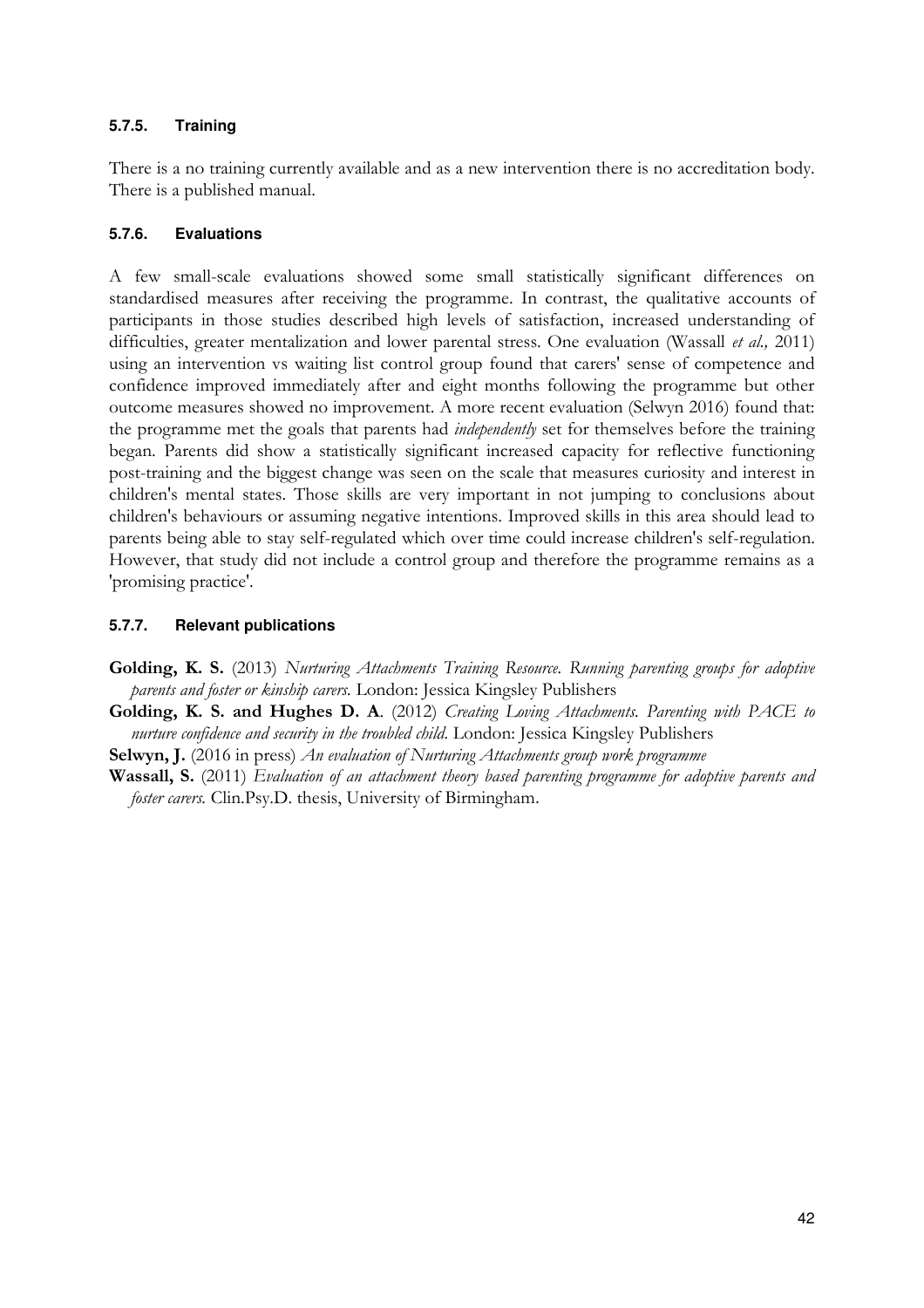# <span id="page-48-0"></span>5.8. The Incredible Years Parenting Programme adapted for use with adoptive parents Website

Website: http://incredibleyears.com/

Scientific rating: 1 for the IY programme but there is no rating for the programme adapted to meet adoptive parent's needs.

# **5.8.1. Target Population**

Adoptive parents who have children aged 3-9 yrs. Targeting parents of high risk children and those with behaviour problems.

# **5.8.2. Brief Description**

The Incredible Years (IY) programme is a well established and respected parenting programme. It consists of four elements: play, praise and reward, effective limit setting and dealing with noncompliance, handing misbehaviour. The orginal IY programme has been adapted by Coram ( a large English adoption agency). Amendments included adding material on the function of play for maltreated children, regression, developing strategies for praise that do not lead to disruptive behaviour , telling about adoption. More detail on the amendments are available at http://archive.c4eo.or. The amendments were approved by the programme's developer Carol Webster-Stratton and have been manualised.

# **5.8.3. Goals of the amended programme**

- Improve adoptive parents' ability to deal with parenting issues
- Enable adopted children and adults to feel more positive about their background
- Provide adopters with a 'toolkit' of strategies to use to encourage positive engagement
- Provide a forum for peer support.

# **5.8.4. Delivery**

12 parenting groups delivered weekly with a crèche available for the children allowing both parents to attend.

# **5.8.5. Homework**

Weekly assignments for parents to practice new strategies. Sessions begin with a round up of the previous week and a discussion of how the homework tasks have gone.

# **5.8.6. Evaluations**

There have been three evaluations of the adapted programme using standardised measures and feedback of those attending but none have used a control or comparison group. One of the evaluations included a 12 month follow-up. Parenting stress levels overall fell (although this failed to reach statistical significance). Parents reported feeling significantly more competent after the course, found their children significantly more positively reinforcing, and reported significantly fewer difficult life events after the course. They found their children's characteristics less stressful and found interactions with their child(ren) more positively rewarding and enjoyable. There were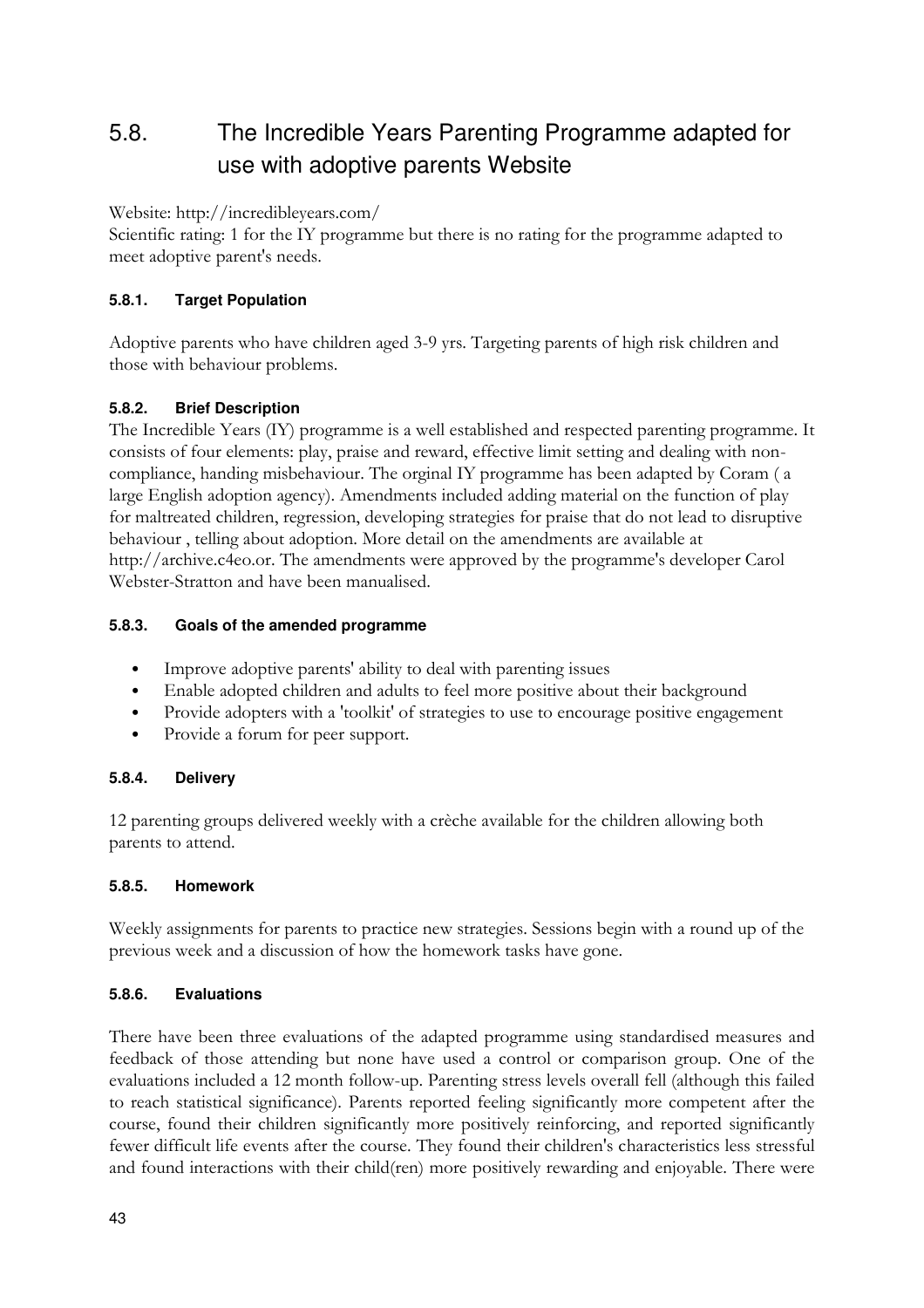also reductions in parental reports of conduct disorder and a reduction in the general level of behavioural difficulties reported by parents amongst their children. In addition, during interviews and group sessions, parents reported feeling supported and understood by the group and that they valued the experience of being with highly trained adoption social workers and other adoptive parents. The research also demonstrated that over a period of a year, the adopters continued to report that they felt their competence as parents had been enhanced, and that they were, overall, managing their children more effectively. Families benefited most if the parents attend within six months - two years of the child joining their family

# **5.8.7. Training**

Coram and the Anna Freud Centre (London) run 'train the trainer' courses twice a year for professionals who are already familiar with the Incredible Years programme. Coram has produced a manual for facilitators delivering the Parenting Skills for Adopters training programme. This manual is available to those attending the 'train the trainers' course

# **5.8.8. Publications**

**Henderson, K. & Sargent, N.** (2005). Developing the Incredible Years Webster-Stratton parenting skills training programme for use with adoptive families. *Adoption and Fostering,* Vol 29, Number 4, pp 34-44

**Menting, A. T., Orobio de Castro, B., & Matthys, W.** (2013). Effectiveness of the Incredible Years parent training to modify disruptive and prosocial child behavior: A meta-analytic review. *Clinical psychology review,* 33(8), 901-913.

And http://archive.c4eo.org.uk/themes/adoptionfostering/vlpdetails.aspx?lpeid=472.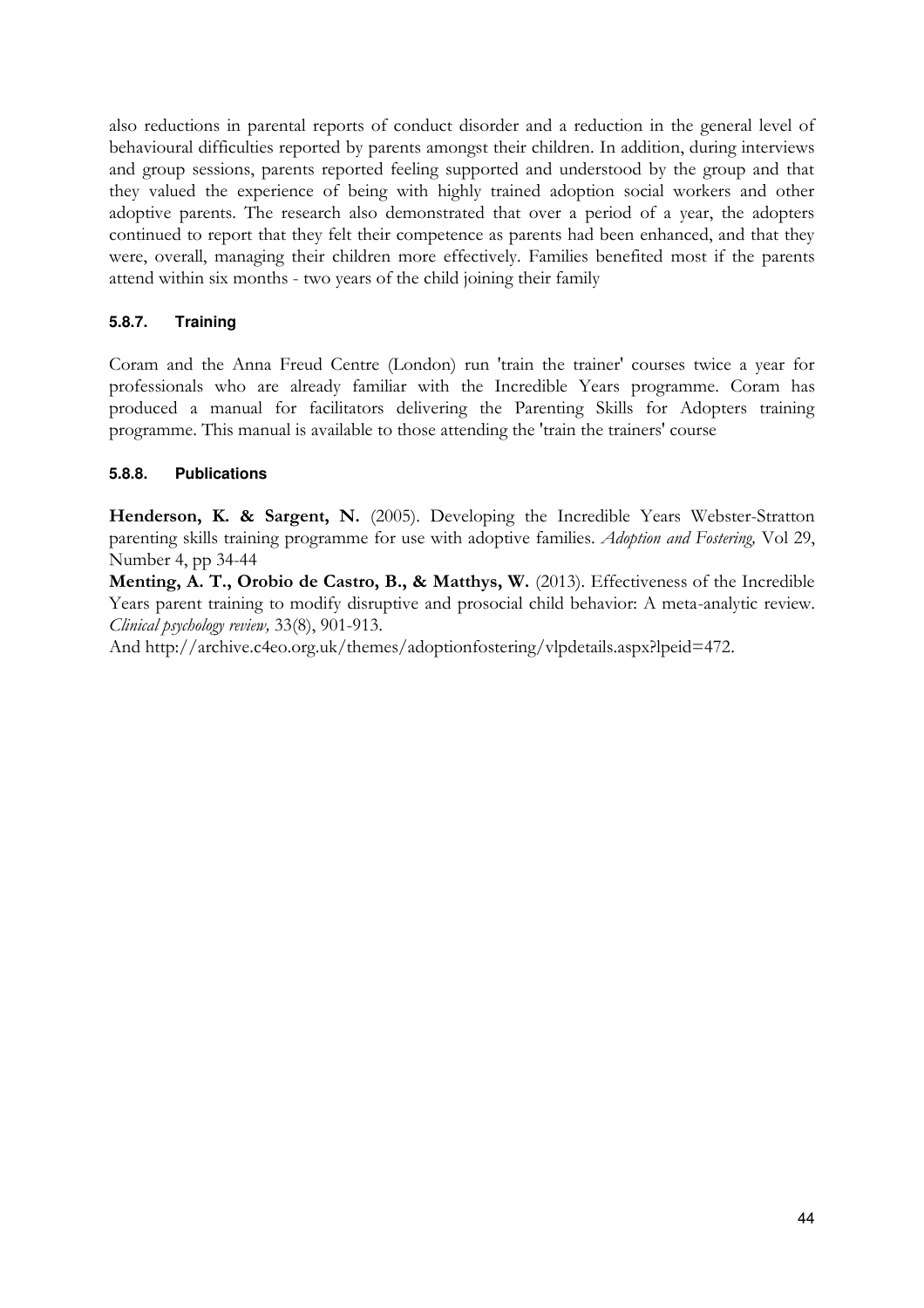# <span id="page-50-0"></span>5.9. Video-feedback Intervention to promote Positive Parenting (VIPP)

Website: www.leidenattachmentresearchprogram.eu/vipp/en Scientific rating: 1 well supported by research evidence Target population Adoptive parents with children 0-12 months and VIP-SD for children aged 1-4.

# **5.9.1. Brief Description**

Based on insights from attachment theory and building on knowledge from meta-analytic studies, Video-feedback Intervention to promote Positive Parenting (VIPP) was developed by Juffer and colleagues at the University of Leiden. Since 2000 Dutch parents can ask for this service for each newly adopted child, including special-needs or older-placed children and sibling placements.

It is a short term home-based intervention directed at sensitive parenting by utilizing video feedback. The structure of the VIPP intervention closely follows the components of Ainsworth's concept of sensitivity by paying attention in the first and second home visit to teaching parents how to *accurately perceive and interpret their child's signals,* and in the third and fourth session by reinforcing and promoting parents' efforts to respond to their child's signals in *prompt and adequate ways.* VIPP has been adapted to work with parents of children beyond infancy with a focus on sensitive discipline VIPP-SD and to be used with fathers and in groups.

# **5.9.2. Goals**

The main objective of the VIPP is to promote the parent's sensitivity by showing and reinforcing moments of sensitive parenting of the parent herself in video fragments.

# **5.9.3. Delivery**

4-6 sessions in the home or in groups. In the VIPP programmes, parent and child are videotaped during daily situations at their home (e.g. playing together, bathing, mealtime) during brief episodes of 10-30 minutes. Parents are encouraged to react to their children the way they normally do. In the period between the home visit and the intervention session, the professional views the videotape and prepares comments on the parent-child interaction as shown on the videotape. The professional writes down these comments, directed by the guidelines of the protocol and screens the videotape for suitable fragments to connect the information in the guidelines to the video fragments, and this script serves as a guide for the video feedback in the intervention session.

# **5.9.4. Training**

The Leiden Centre for Child and Family Studies offers regular training courses on how to use VIPP and VIPP-SD in practice (www.leidenattachmentresearchprogram.eu/vipp). It has a manual and protocol. Five days of training is followed up by coaching and supervision of practice.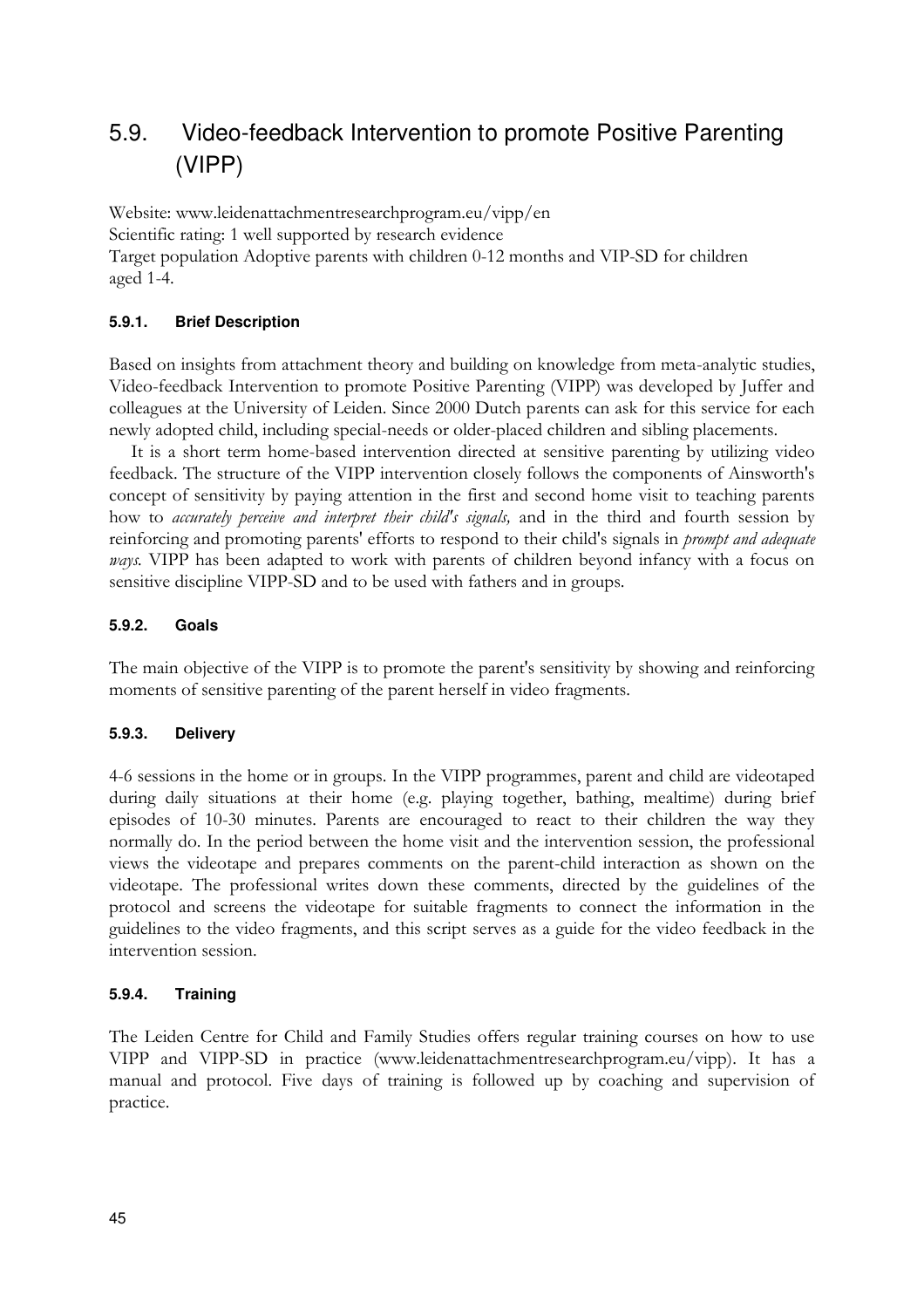### **5.9.5. Evaluations**

VIPP has been tested in various countries in a number of RCTs with at-risk parents or children. All studies have shown an increase in maternal sensitivity and those with a longer follow up reduced risk of conduct problems for children at age 4-6yrs. Research is showing that children are differentially susceptible to intervention effects. A study of children aged 1-3yrs screened for relatively high levels of externalizing behaviour found the VIPP-SD program proved to be effective in decreasing daily cortisol production in children with the DRD4 7-repeat allele (a variant of the dopamine receptor gene that is associated with motivational and reward mechanisms and ADHD in children), but not in children without the DRD4 7-repeat allele. Similarly mothers of highly reactive infants were more susceptible to the influence of VIPP and gained more in sensitivity, and that highly reactive infants in their turn were more susceptible to (changes in) their mothers' sensitivity.

#### **5.9.6. Publications**

- **Juffer, F., Bakermans-Kranenburg, M.J., & Van IJzendoorn, M.H. (**2008). Promoting positive parenting: An attachment-based intervention. New York: Lawrence Erlbaum / Taylor & Francis.
- **Juffer, F., Bakermans-Kranenburg, M. J. and van IJzendoorn, M. H.** (2005), The importance of parenting in the development of disorganized attachment: evidence from a preventive intervention study in adoptive families. *Journal of Child Psychology and Psychiatry, 46: 263-274.*

# **VIPP-SD brochure detailing publications**

[file:///C:/Users/swits/Chrome%20Local%20Downloads/brochure%20VIPP-](file:///C:/Users/swits/Chrome%20Local%20Downloads/brochure%20VIPP-SD%20English.pdf)[SD%20English.pdf](file:///C:/Users/swits/Chrome%20Local%20Downloads/brochure%20VIPP-SD%20English.pdf) 

#### **5.9.7. Other information**

VIPP is available in the UK, the USA, Australia, Finland, Portugal, Israel and Kenya.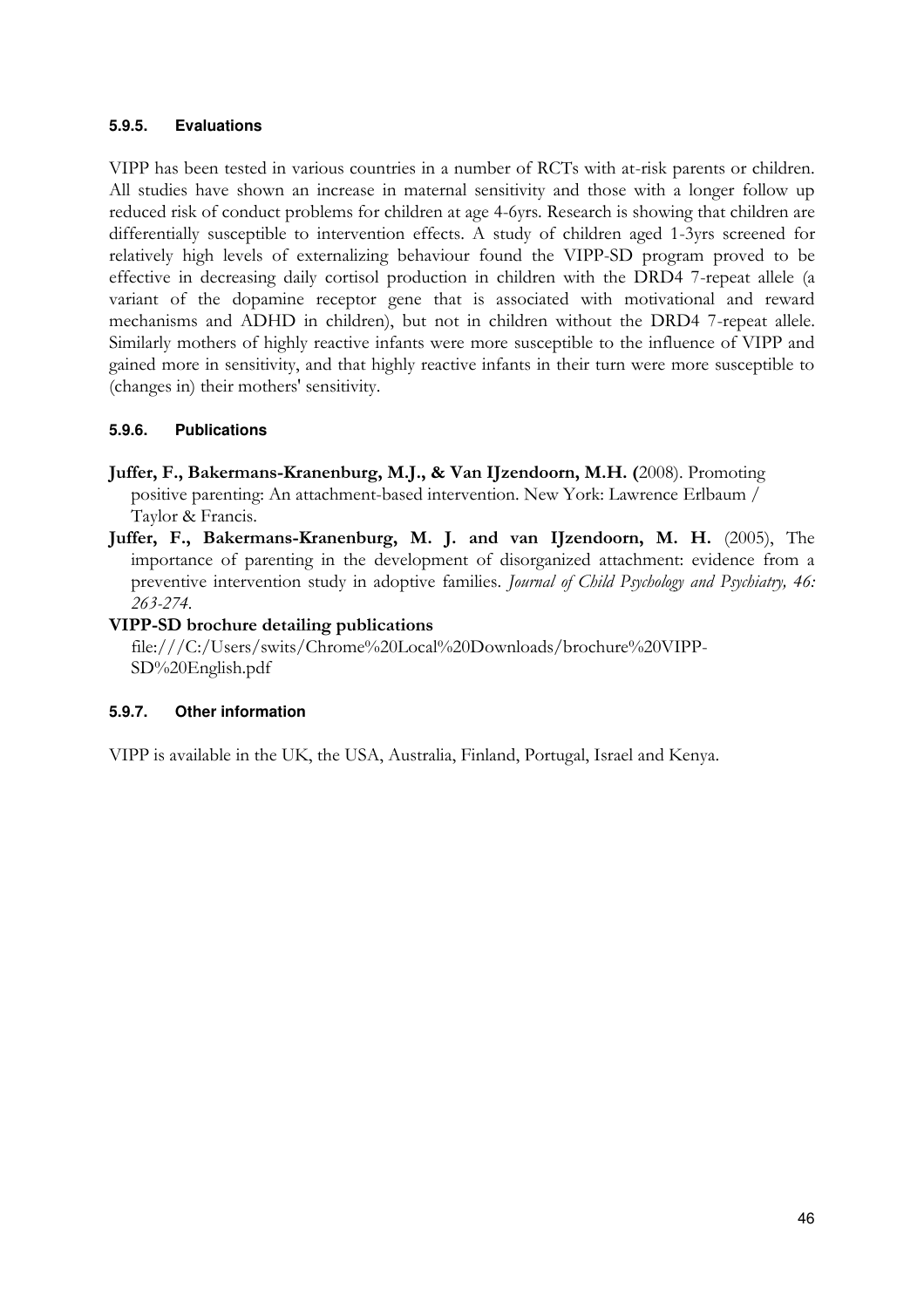# <span id="page-52-0"></span>5.10. Theraplay

Website: www.theraplay.org

Scientific rating: 3 promising practice

Target Population: Children ages 0-18 who exhibit behavioural problems and their caregiver (biological, adoptive, or foster). Usually provided for individual families but can be group based

# **5.10.1. Brief Description**

*Theraplay* is a structured play therapy for children and their parents. The sessions are designed to be fun, physical, personal, and interactive and replicate the natural, healthy interaction between parents and young children. Because of its focus on attachment and relationship development, it has been used for many years with foster and adoptive families and is provided by some agencies in England (see http://www.adoptionplus.co.uk/userassets/Theraplay\_-\_quick\_guide\_final.pdf)*.* Using the *Marschak Interaction Method (MIM),* in which the child and one parent perform a series of interactive tasks together The *MIM* is a structured technique for observing the relationship between two individuals. It consists of a series of simple tasks designed to elicit a range of behaviours in four dimensions: Structure (key concepts: Safety, Organization, Regulation); Engagement (key concepts: connection, attunement, acceptance, expands positive affect); Nurture (key concepts: regulation, secure base, worthiness); Challenge (key concepts: competence, confidence, supports exploration). The interactions are videotaped and later analyzed by the therapist(s) in preparation for a fourth session with the parents where the plan for intervention is agreed. Direct theraplay with the family is used for the remaining sessions.

# **5.10.2. Goals**

- Increase child's sense of felt safety/security
- Increase child's capacity to regulate affect
- Increase child's sense of positive body image
- Ensure that caregiver is able to set clear expectations and limits
- Ensure that caregiver's leadership is balanced with warmth and support
- Increase caregiver's capacity to view the child empathically
- Increase caregiver's capacity for reflective function
- Increase parent and child's experience of shared joy
- Increase parent's ability to help child with stressful events

# **5.10.3. Delivery**

Families typically receive 30-45 minute weekly sessions (shorter for younger children) for approximately 18 months (weekly for 18-24 weeks then four follow-up sessions) in the home or office/clinic setting. Ideally, an agency would have a large treatment room with a small couch and two gym mats. Optimally there would be very few other games/toys/furniture in order to reduce distraction. Optimally there would be an adjacent observation room with a one-way mirror to see the session. This requires some type of audio system (e.g. .baby monitors). Equipment is needed to record the sessions.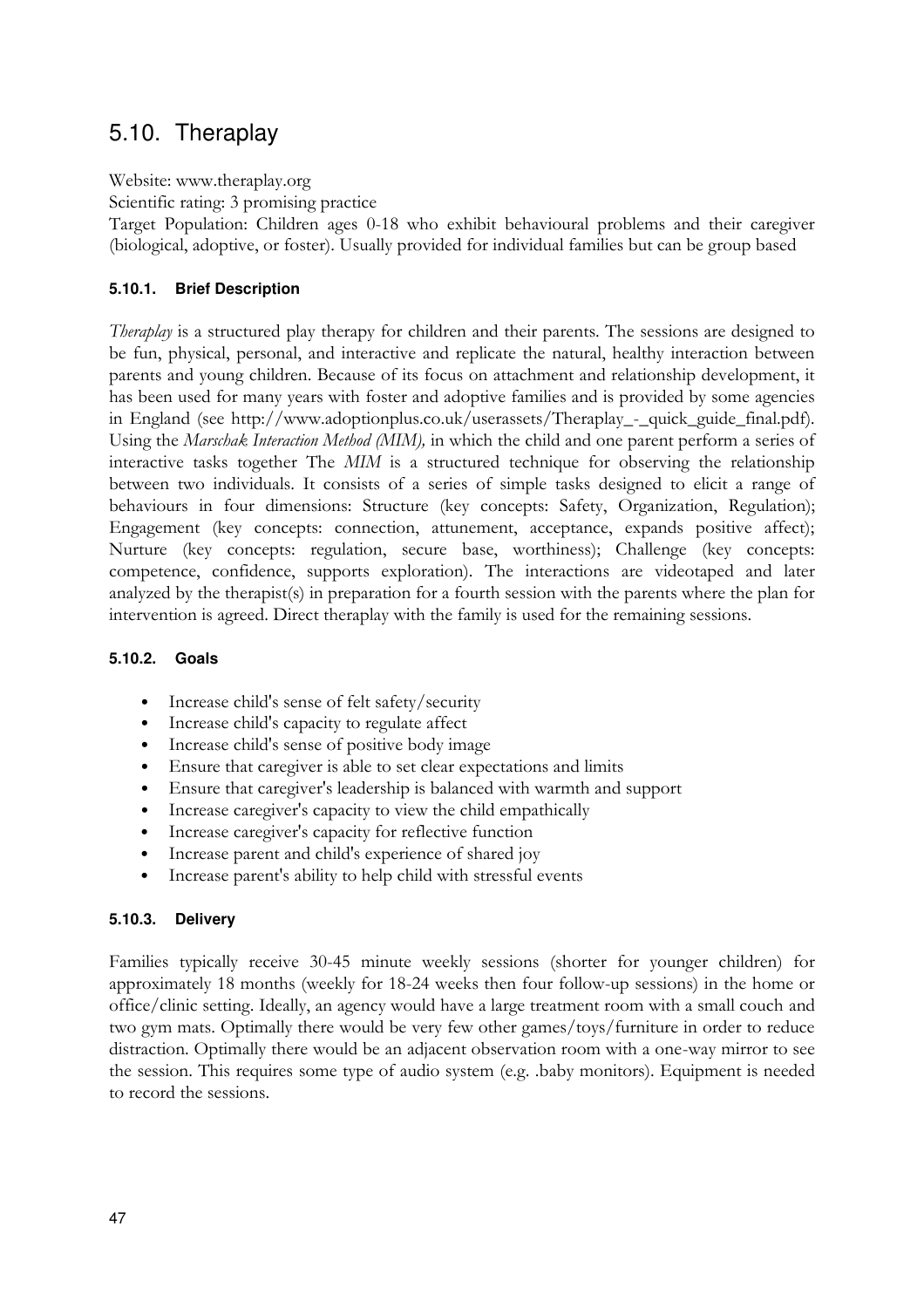### **5.10.4. Homework**

Parents use the play activities at home with their child, starting with activities that have been enjoyed during therapy.

# **5.10.5. Training**

Professionals must already have a Master's degree in a relevant field. Training is offered in several countries with some distance learning available. The Introductory training is 26 contact hours over four days. Intermediate training is 19 contact hours over three days. The supervision practicum to become certified includes an additional 40 supervised hours.

# **5.10.6. Evaluations**

Since Theraplay replicates normal parent child interactions it is easily understood by parents and is enjoyable. It is particularly suited to infants and toddlers. Evaluations have found that it has improved communication in newly formed adoptive families, reduced internalising ( shy withdrawn ) behaviours in children and improved significantly children's assertiveness, self confidence and trust.

# **5.10.7. Relevant Publications**

- **Booth, P. B.** (2000). Forming an attachment with an adopted toddler using the Theraplay approach. In: *The Signal. Newsletter of the World Association for Infant Mental Health, July-Sept,* 8(3).
- **Robison, M., Lindaman, L., Clemmons, M. P., Doyle-Buckwalter, K., & Ryan, M.** (2009). "I deserve a family": The evolution of an adolescent's behavior and beliefs about himself and others when treated with Theraplay in residential care. *Child and Adolescent Social Work Journal, 26,* 291-306.
- **Weir, K.N., Lee, S., Canosa, P., Rodrigues, N., McWilliams, M., & Parker, L.** (2013). Whole Family Theraplay: Integrating Family Systems Theory and Theraplay to Treat Adoptive Families *Adoption Quarterly, 16 (3-4),* 175-200.
- **Wettig, H. H. G., Coleman, A. R., & Geider, F. J.** (2011). Evaluating the effectiveness of Theraplay in treating shy, socially withdrawn children. *International Journal of Play Therapy,* 20(1), 26-37.

# **5.10.8. Other information**

Materials are available in Finnish, German, Japanese, Korean, Spanish, Swedish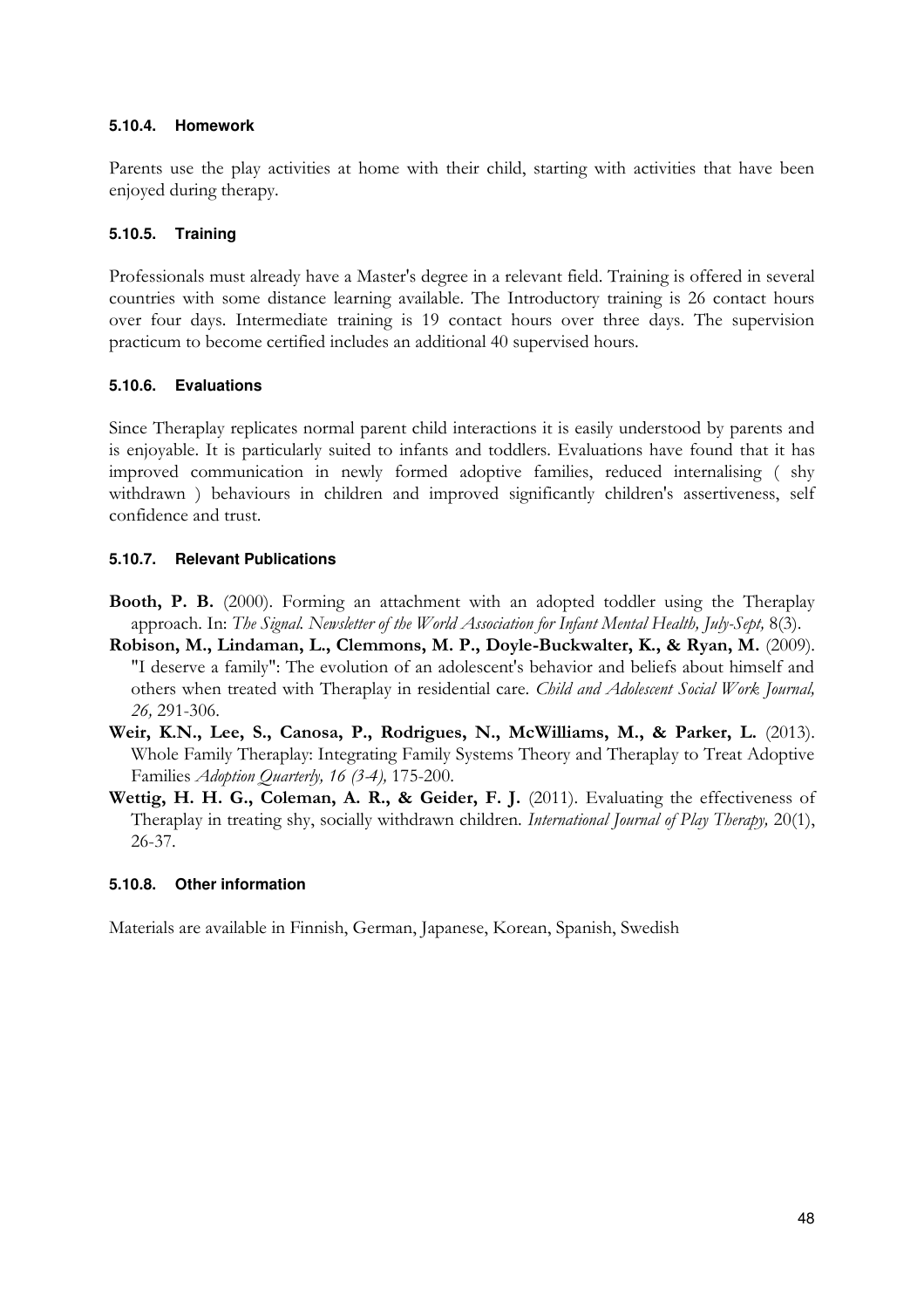# <span id="page-54-0"></span>5.11. AdOpt: a group parenting programme **Website**

Website: [www.adopttraining.org.uk/](http://www.adopttraining.org.uk/) 

Scientific rating- none but currently being evaluated by Professor Gordon Harold , Director of the Rudd Centre for Adoption Research and Practice at the University of Sussex. Target population adoptive families with children aged 3-8 years.

# **5.11.1. Brief Description**

This new programme ( not to be confused with the US programme Adopts) is a group parenting programme specifically designed for adoptive parents to offer parenting techniques which address the specific difficulties that adopted children may present. The intervention is informed by learning from neuroscience, behavioural psychology and attachment theory. It is designed as a *preventative* programme to help parents understand and respond to the often complex needs of their children and get off to a healthy start. The programme is a collaboration between Professor Phil Fisher (Professor of Psychology, University of Oregon and Senior Scientist at Oregon Social Learning Centre), who is an adoptive parent, the National Implementation Service and the Department for Education (DfE), who commissioned the programme. The programme's origins lie in the experience of a number of local authorities in England who had been implementing the Multidimensional Treatment Foster Care programme for young children (MTFC-P) and the KEEP programme (Keeping Foster and Kinship Carers Trained and Supported) were receiving referrals to their programmes of young children who were either adopted or placed for adoption. It was agreed that although some components of MTFC-P and KEEP could be suitable for a number of adoptive families the context of adoption was recognisably different and therefore warranted a separate and unique programme. MTFC and KEEP have a strong evidence base of their effectiveness.

# **5.11.2. Delivery**

AdOpt groups are delivered by two trained facilitators, at least one of whom is either an adoptive parent or has substantial experience in the adoption field, and one other, who has experience in social care and in social learning theory approaches. Sessions are 90 minutes long and run weekly for 16 weeks. It is a manualised programme. Sessions are videoed and recordings are used by the trainers in weekly individual telephone calls with parents, to discuss their child's current behaviour.

# **5.11.3. Training**

AdOpt group facilitators and their in-house supervisor attend the five consecutive days training together. Three sites (nine people) can be trained at the same time. The training is practical and experiential with participants taking turns to act as facilitators while their colleagues role-play adoptive parents based on specific child pen pictures.

The AdOpt manual is carefully walked through session by session. By the end of the week, they are ready to start their first group under consultation from the National Implementation Service. The videoing of sessions and the weekly consultation calls all help to keep the facilitators on track with the model. The consultants keep in regular contact with one of the co-developers based in the USA, Professor Phil Fisher.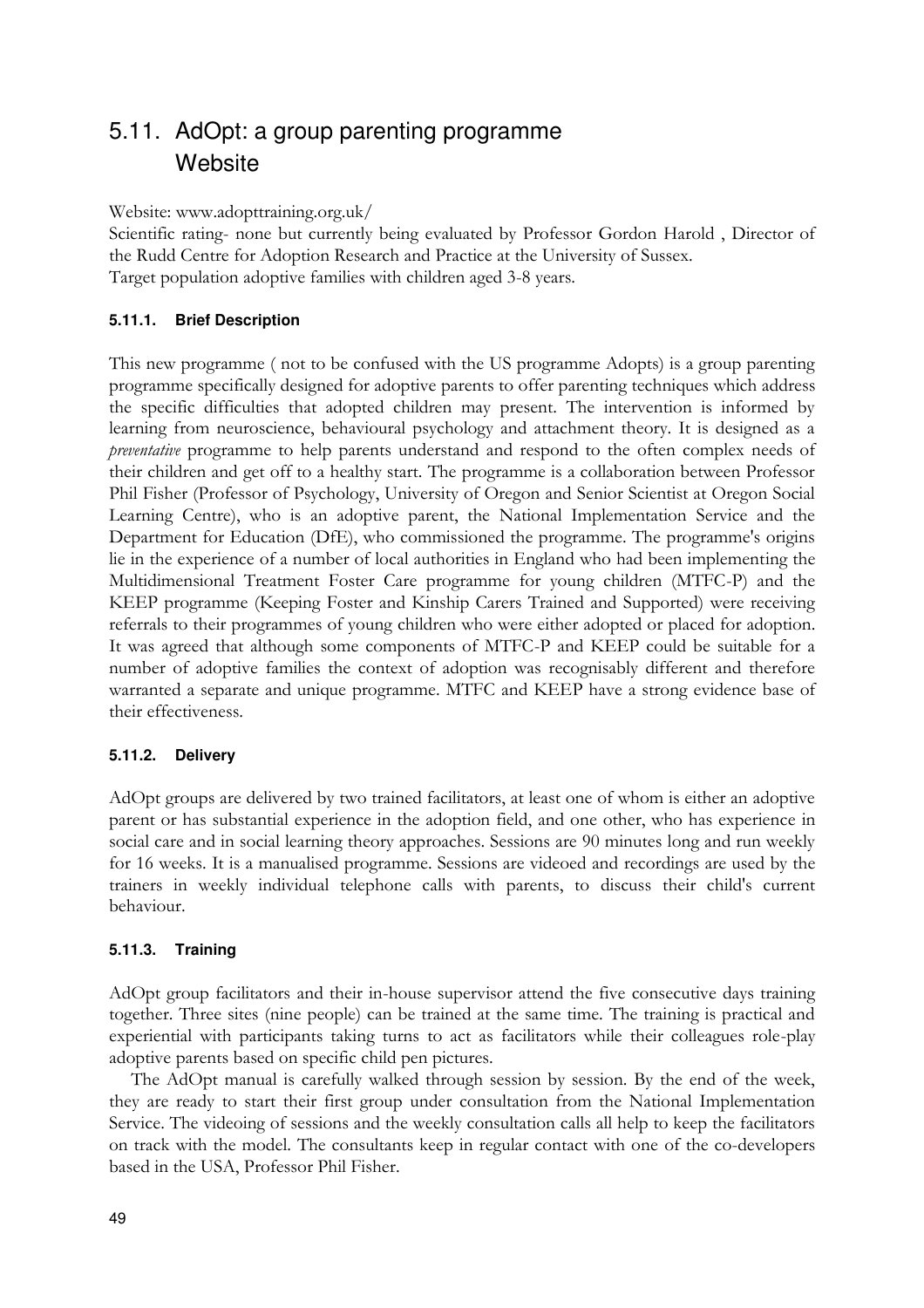# **5.11.4. Evaluation**

The evaluation begin in September 2015 and is due to report by the end of 2016. The evaluation involved 90 adoptive families and a control group of adopters receiving other support services.

# **5.11.5. Publications**

Harold, G. T., & Hampden-Thompson, G. (2015). An evaluation of the AdOpt parenting programme. *National Implementation Service (NIS) and Department for Education*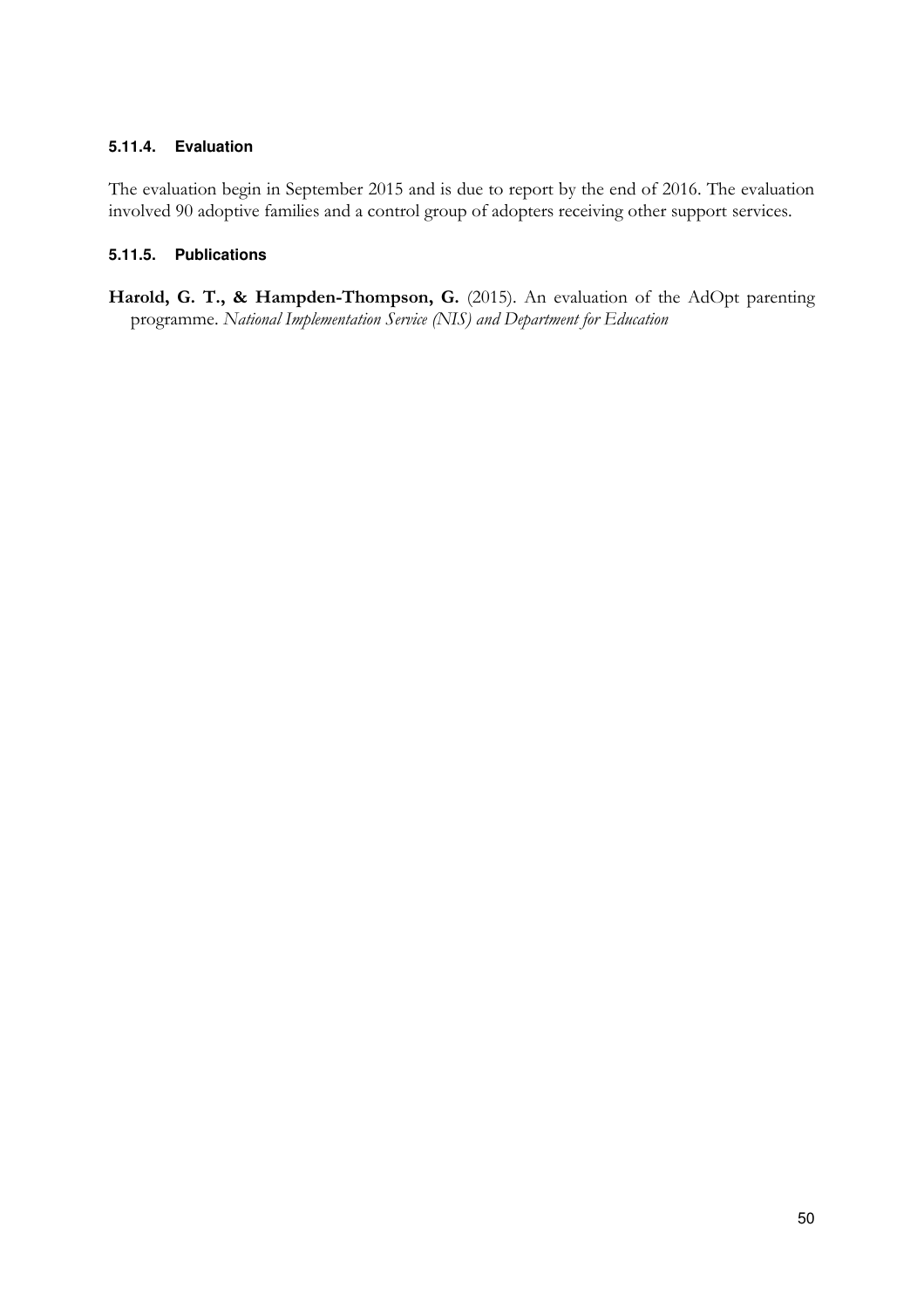# <span id="page-56-0"></span>**6. References**

**AFCARS**<https://www.acf.hhs.gov/sites/default/files/cb/afcarsreport22.pdf>

**Alper J.** (2015) *All about mummies and daddies.* Hinton House Publishing.

**ASPE** (2011[\) https://aspe.hhs.gov/basic-report/children-adopted-foster-care-child-and-family- characteristics-adoption](https://aspe.hhs.gov/basic-report/children-adopted-foster-care-child-and-family-characteristics-adoption-motivation-and-well-being)[motivation-and-well-being\)](https://aspe.hhs.gov/basic-report/children-adopted-foster-care-child-and-family-characteristics-adoption-motivation-and-well-being) 

**Atkinson, A., & Gonet, P.** (2007). Strengthening adoption practice, listening to adoptive families. *Child Welfare, 86* (2), 87-104.

- **Bange S., Mahon C., & Parrish E** (2014) *Identifying effective marketing methods to engage potential adopters.* Kindred for the Department of Education. London.
- **Baden, A.L., Gibbons, J.L., Wilson, S.L., & McGinnis, H.** (2013). International adoption: Counseling and the adoption triad. *Adoption Quarterly,* 16(3-4), S. 218-237.
- **Barnish M.** (2004) *Domestic violence: a literature review.* HM Inspectorate of probation <http://webarchive.nationalarchives.gov.uk/+/http:/www.justice.gov.uk/inspectorates/hmi>
- **Barth, R.P., Gibbs, D.A. & Siebenaler, K**. (2001). *Assessing the Field of Post-Adoption Service: Family Needs, Program Models, and Evaluation Issues: Literature Review.* Available at: [http://aspe.hhs.gov/hsp/PASS/lit-rev-01.htm](http://aspe.hhs.gov/hsp/PASS/lit%c3%a2%e2%82%ac%c2%90rev%c3%a2%e2%82%ac%c2%9001.htm)
- **Barth R., Crea T., Johns K., Thoburn J. & Quinton D.** (2005). Beyond attachment theory. *Child and Family Social Work*, 10, S. 257-268.
- **Berry, M., Propp, J., & Martens, P.** (2007). The use of intensive family preservation services with adoptive families. *Child and Family Social Work,* 12(1), S. 43-53.
- **Blaustein, M. E., & Kinniburgh, K. M.** (2010/. *Treating traumatic stress in children and adolescents: How to foster resilience through attachment, self-regulation, and competency.* New York: Guilford Press.
- **Bomber L.** (2011). What about me? Inclusive strategies to support pupils with attachment difficulties make it through school. Worth Publishing Ltd Londo[n \(www.theyellowkite.co.uk\)](http://www.theyellowkite.co.uk/)

**Brodzinsky, D., Schecter, M. & Henig, R.M.** (1993). *Being adopted: The lifelong search for self,* New York: Doubleday.

**Casey Family Services.** (2001). *Post Adoption Services.*

Available at[: http://www.aecf.org/upload/publicationfiles/post-adoption%20services.pdf](http://www.aecf.org/upload/publicationfiles/post-adoption%20services.pdf) 

**Child Welfare Information Gateway.** (2012). *Finding and Using Post Adoption Services.*

- Available at[: http://www.childwelfare.gov/pubs/f\\_postadoption.cfm](http://www.childwelfare.gov/pubs/f_postadoption.cfm)
- **Dance C., Rushton A. and Quinton D** (2002). Emotional abuse in early childhood: relationships with progress in subsequent family placement. *Journal of Child Psychology and Psychiatry,* 43: 3, S. 395-407.
- **Dance, C. and Rushton, A.** (2005), Predictors of outcome for unrelated adoptive placements made during middle childhood. *Child & Family Social Work,* 10, S. 269-280.
- **Delany, R.J. & Kunstal, F.R.** (1993). *Troubled transplants: Unconventional strategies for helping disturbed foster and adopted children.* Portland, ME: National Child Welfare Resource Center for Management and Administration.
- **Department for Education**. Statistics on looked after children and those adopted in England
- <https://www.gov.uk/government/collections/statistics-looked-after-children>
- **Dobash, R; Dobash, R. E; Cavanagh, K. & Lewis, R.** (1998). Separate and intersecting realities: a comparison of men's and women's accounts of violence against women. *Violence Against Women. 4* (4). S. 382-414.
- Dobrova-Krol NA, Van IJzendoorn MH, Bakermans-Kranenburg MJ, Juffer F. (2010). The importance of quality of care: Effects of perinatal HIV-infection and early institutional rearing on preschoolers' attachment and indiscriminate friendliness. *Child Dev* Jan-Feb; 81(1), S. 237-51.
- **Forbes, H. T., & Post, B. B.** (2006). *Beyond consequences, logic, and control: A love based approach to helping attachmentchallenged children with severe behaviours.* Orlando, FL: Beyond Consequences Institute.
- **Ford T., Vostanis P., Meltzer H., and Goodman R.** (2007). Psychiatric disorder among British children looked after by local authorities: comparison with children living in private households. *The British Journal of Psychiatry,* 190(4) S. 319-325.
- **Gibbs, D., Siebenaler, K., & Barth, R. P.** (2002). *Assessing the field of post-adoption services: Family needs, program models, and evaluation issues. Summary report.* U.S. Department of Health and Human Services, Office of the Assistant Secretary for Planning and Evaluation. Access a[t: http://aspe.hhs.gov/hsp/post-adoption01/summary/report.pdf](http://aspe.hhs.gov/hsp/post-adoption01/summary/report.pdf)
- Glover V. (2011). Annual Research Review: Prenatal stress and the origins of psychopathology: an evolutionary perspective. *Journal of Child Psychology and Psychiatry* 52:4, S. 56-367.

**Golding K.** (2014) *Using stories to build bridges with traumatised children.* Jessica Kingsley Publishers.

- **Good G.** (2016) Adoption of children with disabilities: an exploration of the issues for adoptive families, Early Child Development and Care, 186:4, S. 642-661.
- **Green J., Leadbitter K., Kay C., & Sharman K.** (2016). Autism Spectrum Disorder in Children adopted after early care breakdown. *J Autism Dev Disord* 46: S. 1392-1402.
- **Gunnar M.R. & Kertes D.A**. (2005) Prenatal and post natal risks to neurobiological development in internationally adopted children. In Brodzinsky D. & Palacios J. (eds) *Psychological issues in adoption: research and practice* pp47-65 Westport CT Praeger.

**Hage D.** (2003). *Therapeutic parenting.* Glenwood Springs, CO: Families by Design.

- **Hart, A., & Luckock, B.** (2004). *Developing adoption support and therapy: New approaches for practice.* London: Jessica Kingsley Publishers.
- Hart, A., & Luckock, B. (2006). Core principles and therapeutic objectives for therapy with adoptive and permanent foster families. *Adoption & Fostering, 30* (2), S. 29-42.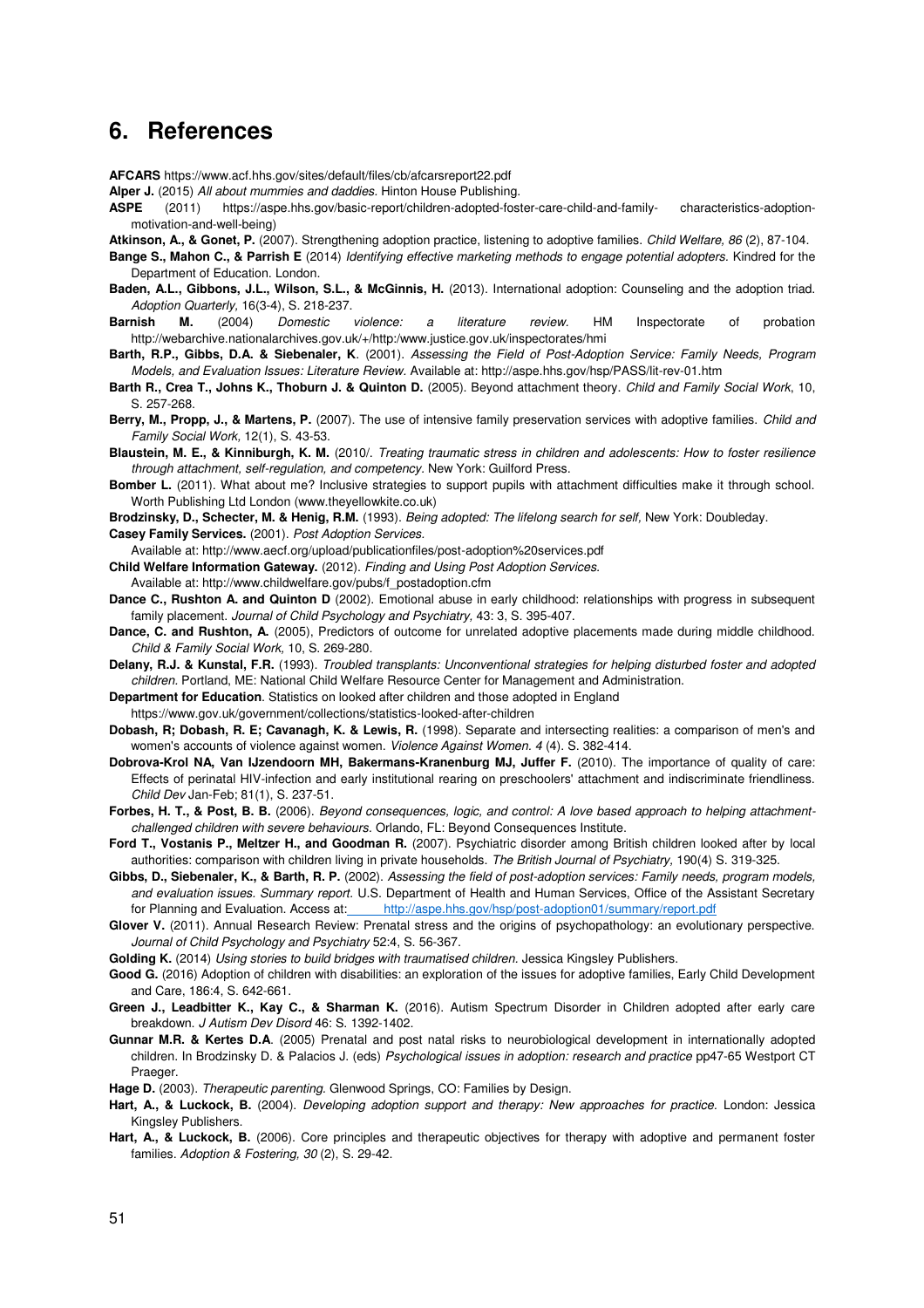**Hansen B. & Hansen M.E.** (2006) An economic analysis of the adoption of children from foster care. *Child Welfare* 85(3) S.559- 583.

- **Hartinger-Saunders, R. & Trouteaud A.** (2015). Underserved adoptive families: disparities in postadoption access to information, resources and services. *Journal of Family Strengths,* 15(1), S. 1-33.
- **Harnott C.** (2000). Developing services for inter-country adoption : a local authority perspective. In Selman P. *Intercountry adoption: developments trends and perspectives.* London BAAF S. 239-259.
- **Harold G., Acquah D., Sellers R., & Chowdry H.** (2016) What works to enhance inter-parental relationships and improve outcomes for children. Department for work and pensions.& University of Sussex .
- **Hegar, R.L., & Watson, L.D.** (2013). Managing special needs and treatment approaches of intercountry adoptees and families. Adoption Quarterly, 16(3-4), S. 238-261.
- **Hodgdon, H. B., Blaustein, M., Kinniburgh, K., Peterson, M. L., & Spinazzola, J.** (2015[\). Application of the ARC model with](http://www.traumacenter.org/products/pdf_files/ARC_with_Adopted_Children_H0001.pdf)  [adopted children: Supporting resiliency and family well being. J](http://www.traumacenter.org/products/pdf_files/ARC_with_Adopted_Children_H0001.pdf)*ournal of Child and Adolescent Trauma.* S. 1-11.
- **Holmes L., McDermid S & Lushey C.** (2013) *Post adoption support: a rapid response survey of local authorities in England.* Loughborough University.
- **Howard, J. A., Smith, S. L., & Ryan, S. D.** (2004). A comparative study of child welfare adoptions with other types of adopted children and birth children. *Adoption Quarterly,* 7 (3), S. 1-30.
- **Hughes, D. A.** (2007). *Attachment-focused family therapy.* New York: W. W. Norton.
- **International Adoption Project** (2002). IAP newsletter. International Adoption Project. Retrieved from <http://www.cehd/umn/edu/icd/IAP/Newsletters/default.html> and
	- <http://www.cehd.umn.edu/icd/research/iap/Newsletters/IAPNewsletter2002.pdf>
- **James, B. (2009).** *Treating traumatized children: New insights and creative interventions.* New York: The Free Press.
- **Julian, M.M.** (2013). Age at adoption from institutional care as a window into the lasting effects. of early experiences. *Clinical Child and Family Psychology Review,* 16(2), S. 101-145.
- **Johnson, M., & Howard, J.** (2008). *Putting the pieces together: Lifebook work with children* (DVD). Rock Island, IL: Lutheran Social Services of Illinois.
- **Juffer, F., & Van IJzendoorn, M.H.** (2005). Behaviour problems and mental health referrals of international adoptees: A metaanalysis. *JAMA* - The Journal of the American Medical Association, 293, S. 2501-2515.
- **Kreider R.M.** (2003). Adopted children and step-children: Census 2000 special reports, US Department of Commerce, US Census Bureau.
- **Kreppner, J.M., Rutter, M., Beckett, C., Castle, J., Colvert, E., Groothues, C., & Sonuga-Barke, E.J.** (2007). Normality and impairment following profound early institutional deprivation: A longitudinal follow-up into early adolescence. *Developmental Psychology,* 43(4), S. 931-946.
- **Landgren M., Andersson M., Elfstrand )., Simonsson E., Svensson L., Stromland K** (2006) Health before and after adoption from Eastern Europe *Acta Paediatrica* 95:6,S. 720-5.
- **Lenerz, K., Gibbs, D., & Barth, R. P.** (2006). Postadoption services: A study of program participants, services, and outcomes. In M. M. Dore (Ed.), *The postadoption experience: Adoptive families' service needs and service outcomes* (pp. 95-110). Washington, DC: Child Welfare League of America.
- **Leung, P., & Erich, S.** (2002). Family functioning of adoptive children with special needs: Implications of familial supports and children characteristics. *Children and Youth Services Review,* 24(11), S. 799-816.
- **Livingstone-Smith S.** (2010). *Keeping the Promise: the critical need for post adoption services to enable children and families to succeed.* Evan B Donaldson Institute. New York.
- **Livingstone-Smith S.** (2014) *Facilitating adoptions from care.* London BAAF.
- **Lowenstein, L. B.** (1995). The resolution scrapbook as an aid in the treatment of traumatized children. *Child Welfare, 74* (4), S. 889-904.
- **McKay, K., Ross, L.E., & Goldberg, A.E.** (2010). Adaptation to parenthood during the postadoption period: A review of the literature. *Adoption Quarterly,* 13(2), S. 125-144.
- **McKay, K., & Ross, L.E.** (2011). Current practices and barriers to the provision of post-placement support: A pilot study from Toronto, Ontario, Canada. *British Journal of Social Work, 41,* S. 57-73.
- **Mellish, L. Jennings, S., Tasker, F., Lamb, M., & Golombek, S.** (2013). *Gay, lesbian and heterosexual adoptive families.* London: BAAF.
- **Meltzer H., Gatward R., Corbin T., Goodman R., and Ford T.** (2003). The mental health of young people looked after by local authorities in England. London ,TSO.
- **Merritt, D.H., & Festinger, T.** (2013). Post-adoption service need and access: Differences between international, kinship and non-kinship foster care. *Children and Youth Services Review,* 35(12).
- **Miller L** (2005). International Adoption: Infectious Diseases Issues. *Clin Infect Dis.40* (2), S. 286-293.
- **Miller L** (2005) The Handbook of International Adoption Medicine. Oxford University Press.
- **Miller LC, Hendrie NW**. (2000). Health of children adopted from China. *Pediatrics* 105:E76.
- **Naish S. & Jeffries R.** (2016). *William Wobbly and the very bad day.* Jessica Kingsley Publishers.
- **Newton R. Litrownik A. & Landsverk J.** (2000) Children and youth in foster care: disentangling the relationship between problem behaviours and number of placements *Child Abuse & Neglect,* 24 (10), S. 1363-1374.
- **North American Council on Adoptable Children.** (2007). Post Adoption Services: Meeting the Mental Health Needs of Children Adopted from Foster Care. Available a[t:http://www.nacac.org/adoptalk/postadoptpaper.pdf](http://www.nacac.org/adoptalk/postadoptpaper.pdf)
- **Nygaard, E., Slinning, K., Vibeke Moe V., & Walhovd K**. (2015). Cognitive function of youths born to mothers with opioid and poly-substance abuse problems during pregnancy, *Child Neuropsychology.*
- **O'Dell K.E., McCall R., and Groark C** (2015). Supporting families through the international special needs adoption process.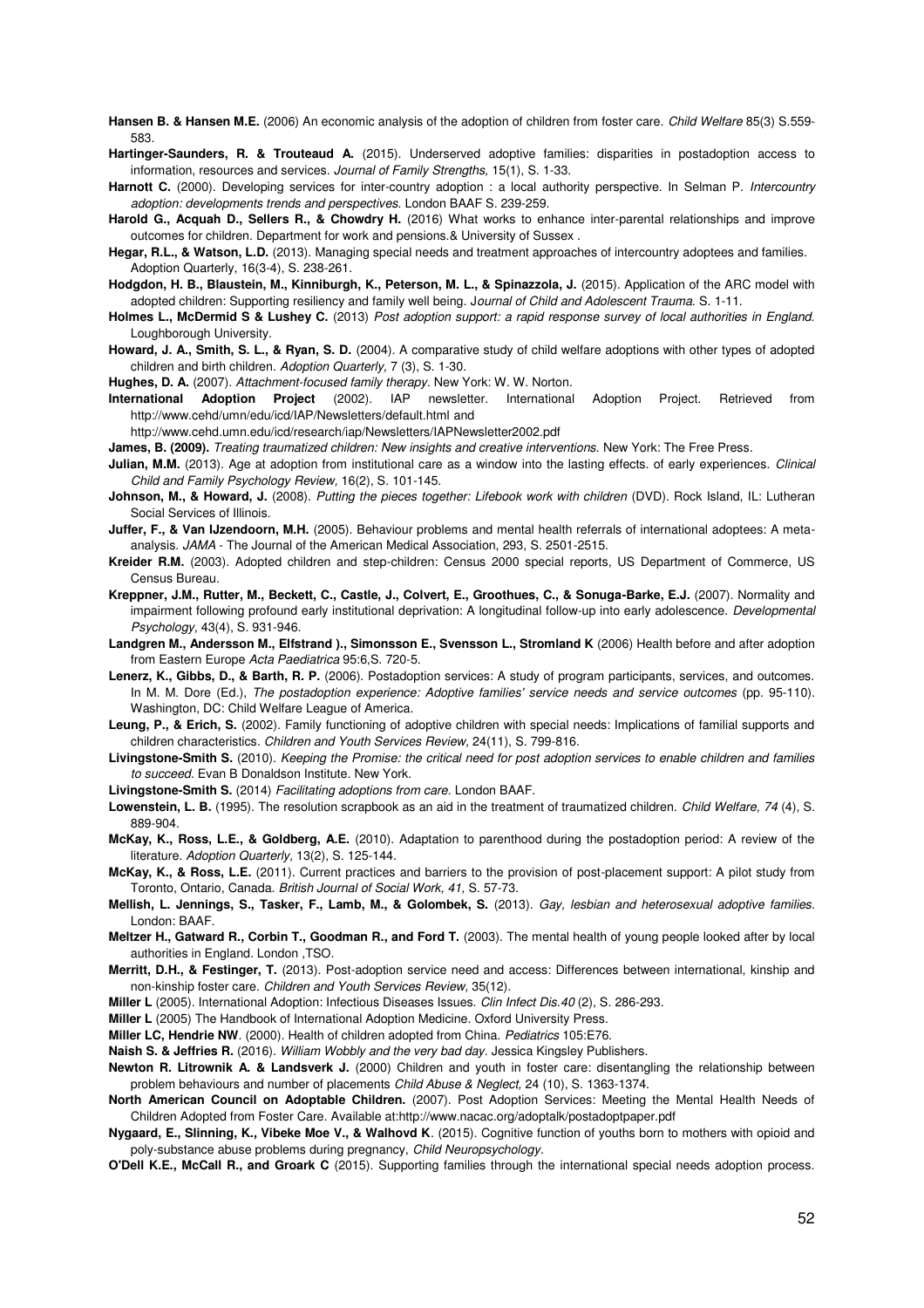*Children and Youth Services Review,* 59, S. 161-70.

- **Paulsen, C., & Merighi, J.R.** (2009). Adoption preparedness, cultural engagement, and parental satisfaction in intercountry adoption. *Adoption Quarterly*, 12(1), S. 1-18.
- **Pecora, P. J., Jensen, P. S., Romanelli, L., Jackson, L. J., & Ortiz, A.** (2009). Mental health services for children placed in foster care: An overview of current challenges. *Child Welfare,* 88(1), S. 5-26.
- **Rees J.** (2009). *Life story books for adopted children.* Jessica Kingsley Publishers.
- **Rees, C., & Selwyn, J.** (2009). Non-infant adoption from care: Lessons for safeguarding children. *Child: care, health and development,* 35(4), S. 561-567.
- **Rose R.** (2012). *Life story therapy with traumatised children.* Jessica Kingsley Publishers and see [http://www.childtraumaintervention.com/page/24/therapeutic-life-storv-work-international-tlswi.htm](http://www.childtraumaintervention.com/page/24/therapeutic-life-story-work-international-tlswi.htm)
- **Rose, R., & Philpot, T.** (2005). *The child's own story: Life story work with traumatized children.* Philadelphia: Jessica Kingsley
- Publishers.
- **Rubin, D.M., O'Reilly, A.L.R., Luan, X., & Localio, A.R.** (2007). The impact of placement stability on behavioral well-being for children in foster care. *Pediatrics, 119* (2), S. 336-344.
- **Rushton, A. and Dance, C.** (2003). Preferentially rejected children and their development in permanent family placements. *Child & Family Social Work,* 8: S. 257-267.
- **Schulte J., Maloney S., Aronson J., Gabriel PS., Zhou J., Saiman L.** (2002). Evaluating acceptability and completeness of overseas immunization records of internationally adopted children. *Pediatrics,* 109,e22.

**Schofield, G., & Beek, M.** (2006). *Attachment handbook for foster care and adoption.* London: BAAF.

- **Sebba J., Berridge D., Luke N et al.** (2016). *The Educational Progress of Looked After Children in England: Linking Care and Educational Data.* Rees Centre University of Oxford and University of Bristol.
- **Selman, P.** (2012). The global decline of intercountry adoption: What lies ahead? *Social Policy. and Society,* 11(3), S. 381-397.

**Selwyn, J. Sturgess, W., Quinton, D., & Baxter, C.** (2006). *Costs and outcomes of non-infant adoptions.* London, BAAF.

- **Selwyn, J, Frazer, L & Quinton, D.** (2006). Paved with good intentions: the pathway to adoption and the costs of delay. *British Journal of Social Work,* 36(4), S. 561 - 576.
- **Selwyn J., Quinton D., Wijedasa D and Wood M.** (2010) *Pathways to permanence for black, Asian and mixed ethnicity children.* London ,BAAF.
- **Selwyn J., Meakings S. & Wijedasa D.** (2015). *Beyond the Adoption Order: challenges, interventions and disruption*. London, BAAF.
- **Selwyn J.** (2016). *An evaluation of the Nurturing Attachments parenting programme.* Hadley Centre University of Bristol.
- **Sinclair I., Baker, C., Lee, J., & Gibbs, I.** (2007). *The Pursuit of Permanence: a Study of the English Care System[.](http://www.york.ac.uk/inst/spru/pubs/pdf/dcsf%20pdf%20version.pdf)* [http://www.vork.ac.uk/inst/spru/pubs/pdf/dcsf%20pdf%20version.pdf](http://www.york.ac.uk/inst/spru/pubs/pdf/dcsf%20pdf%20version.pdf)
- **Smith, S.L. & Howard, J.** (1999). *Promoting successful adoptions: Practice with troubled families.* Thousand Oaks, CA: Sage **Publications**
- **Smith, S. L.** (2006). The nature of effective adoption preservation services: A qualitative study. In M. M. Dore (Ed.) *The postadoption experience: Adoptive families' service needs and service outcomes.* Washington, DC: Child Welfare League of America.
- **Smyke, A. T., Koga, S. F., Johnson, D. E., Fox, N. A., Marshall, P. J., Nelson, C. A., Zeanah, C. H., & the BEIP Core Group**. (2007). The caregiving context in institution-reared and family-reared infants and toddlers in Romania. *Journal of Child Psychology and Psychiatry,* 48 (2), S. 210-218.
- **Song, S.L., & Lee, R.M.** (2009). The past and present cultural experiences of adopted Korean American adults. *Adoption Quarterly,* 12(1), S. 19-36.
- **Stock L., Speilhoffer T., & Gieve, M.** (2016). *The Independent Evidence Review of Post Adoption Support interventions.* DfE, London. *[https://www.gov.uk/government/uploads/system/uploads/attachment data/file/534787/20160701 Evidence base](https://www.gov.uk/government/uploads/system/uploads/attachment_data/file/534787/20160701Evidence_base_researchreport.pdf)  [researchreport.pdf](https://www.gov.uk/government/uploads/system/uploads/attachment_data/file/534787/20160701Evidence_base_researchreport.pdf)*
- **Storbergen H.E., Juffer F., vanSon M.J.M., and Hart H.** (2010). Internally adopted adults who did not suffer severe early deprivation: the role of appraisal in adoption. *CYSR* 32:2 pp, S. 191-197.
- **Sturgess W and Selwyn J. (**2007). Supporting the placements if children adopted out of care. *Clinical Child Psychology and Psychiatry,* 12 (1), S. 13-28.
- **Talge NM, Neal C, Glover V.** (2007). Antenatal maternal stress and long-term effects on child neurodevelopment: how and why?. *Journal of Child Psychology and Psychiatry* 48(3-4), S. 245-61.
- **Tarren-Sweeney M** ( ) It's time to re-think mental health services for children in care and those adopted from care. *Clinical Child Psychology and Psychiatry* 42(6), S. 785-790.
- **Tarren-Sweeney M**. (2008) The mental health of children in out of home care. *Curr Opin Psychiatry.* 21(4) 345-349.
- **Tan T., Major D., Marn T., Na E., & Jackson A** (2015) Adopted children's country of origin and postadoption parent-child relationship quality: Findings from the United States National Survey of Adoptive Parents (NSAP) *Children and Youth Services Review* 48, S. 117-125.
- **The St Petersburg-USA Orphanage Research Team** (2005) 'Characteristics of Children, Caregivers, and Orphanages for Young Children in St. Petersburg, Russian Federation', *Journal of Applied Developmental Psychology: Special Issue on Child Abandonment* 26, S. 477-506.
- **Tienari, P., Wynne, L. C., Sorri, A., Lahti, I., Laksy, K., Moring, J., Naarala, M., Nieminen, P., & Wahlberg, K-E** (2004). Genotype-environment interaction in schizophrenia-spectrum disorder. Longterm followup study of Finnish adoptees. *The British Journal of Psychiatry,* 184(3), S. 216-222.
- **Thomas C.** (1999) *Adopted Children Speaking.* London, BAAF.

**Triseliotis, J.** (2002). Long-term foster care or adoption? The evidence examined. *Child & Family Social Work,* 7, S. 23-33.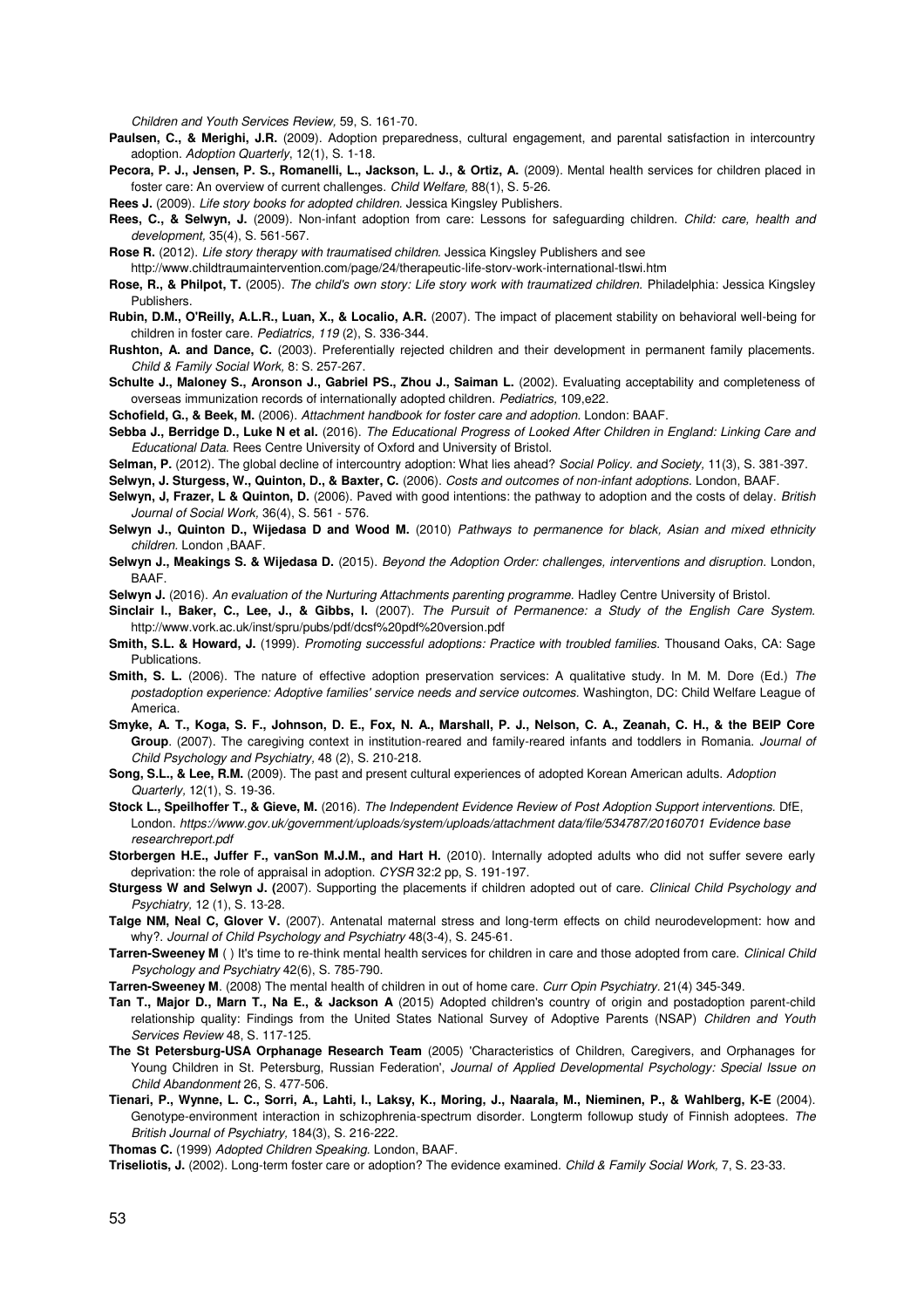- **Van IJzendoorn M and Juffer F** (2006) The Emmanuel Miller Memorial Lecture Adoption as an intervention: meta-analytic evidence of massive catch-up and plasticity in physical, socio-emotional and cognitive development. *Journal of Child Psychology and Psychiatry* 47, S. 1228-1245.
- **Van den Dries , Juffer F., Van Ijzendoorn MH., & Bakermans-Kranenburg MJ** ( 2009) Fostering security? A meta-analysis of attachment in adopted children. *Children and Youth Services Review* 31, S. 410-421.
- **Vandivere S. & McKlindon A.** (2010). The Well-Being of U.S. Children Adopted From Foster Care, Privately From the United States and Internationally. *Adoption Quarterly,* 13:3-4, S. 157-184.
- Ward, H. (2011). Continuities and discontinuities: issues concerning the establishment of a persistent sense of self amongst care leavers. *Children and Youth Services Review,* 33 (12), pp., S. 2512 - 2518.
- **Ward H., Brown R., and Westlake D.** (2012). *Safeguarding babies and very young children from abuse and neglect.* London Jessica Kingsley Publishers.
- **Watson D., Latter S., & Bellew R** ( 2015) Adopters' views on their children's life story books. *Adoption and Fostering,* 39(2) S. 119-134.
- **Welsh, J.A., Viana, A.G., Petrill, S.A., & Mathias, M.D.** (2007). Interventions for internationally adopted children and families: A review of the literature. *Child and Adolescent Social Work Journal,* 24(3), 285311.
- **Winters, S.L., & Summerhill-Coleman, L**. (2013). Exploring birth countries: The mental health implications of heritage travel for children/adolescents adopted internationally.Adopt/on *Quarterly,* 16(3-4), S. 262-278.
- **Wind, L.H., Brooks, D., & Barth, R.P.** (2007). Influences of risk history and adoption preparation on post-adoption services use in U.S. adoptions. *Family Relations, 56,* S. 378-389.
- **Woolgar, M., & Baldock, E.** (2015). Attachment disorders versus more common problems in looked after and adopted children: Comparing community and expert assessments. *Child and Adolescent Mental Health,* 20(1), S. 34-40.
- **Woolgar M.** (2016) The importance of personalised risk formulations for matching hard to place children. In *Adoption Matching - Practice Guide.* London, Coram.
- **Zeanah, C.H., Nelson, C.A., Fox, N.A., Smyke, A.T., Marshall, P., Parker, S.W., & Koga, S**. (2003). Designing research to study the effects of institutionalization on brain and behavioural development: The Bucharest Early Intervention Project. *Development and Psychopathology, 15(4),* S. 885-907.